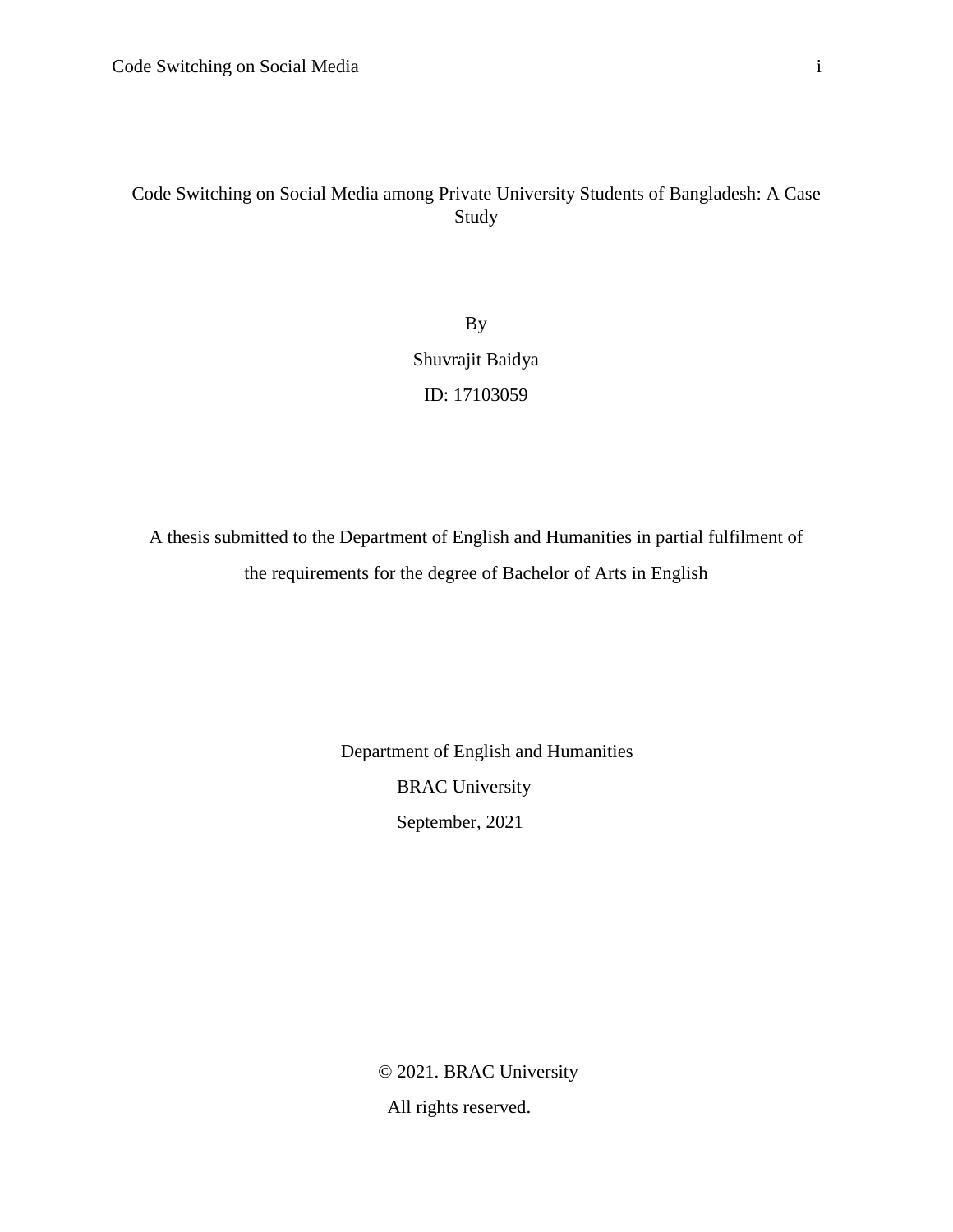## <span id="page-1-0"></span>**Declaration**

It is hereby declared that

- 1. The thesis submitted is my own original work while completing degree at Brac University.
- 2. The thesis does not contain material previously published or written by a third party, except where this is appropriately cited through full and accurate referencing.
- 3. The thesis does not contain material which has been accepted, or submitted, for any other degree or diploma at a university or other institution.
- 4. I have acknowledged all main sources of help.

## **Student's Full Name & Signature:**

 **Shuvrajit Baidya 17103059**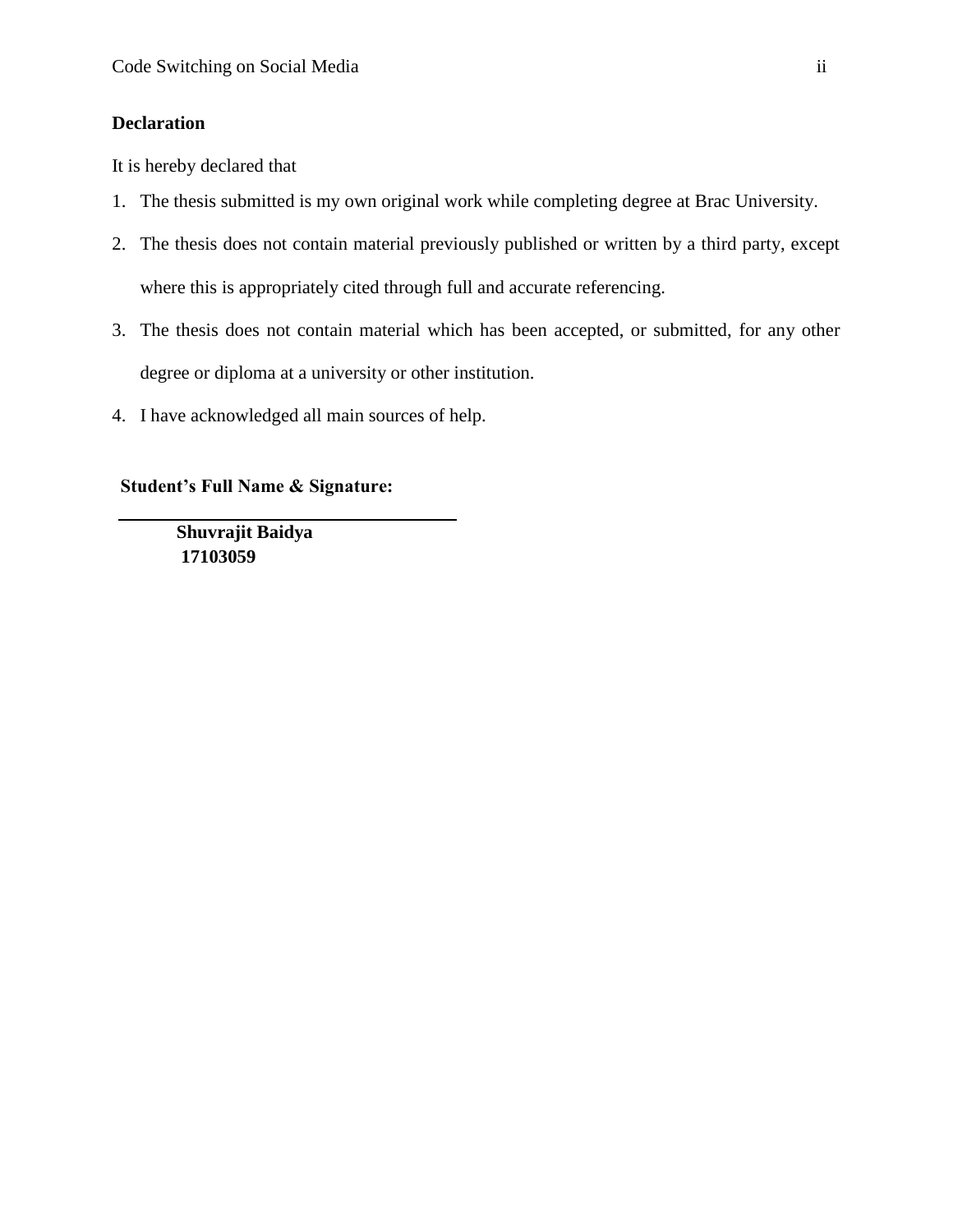## <span id="page-2-0"></span>**Approval**

The thesis titled "Code Switching on Social Media among Private University Students of Bangladesh: A Case Study" submitted by Shuvrajit Baidya (17103059) of Summer, 21 has been accepted as satisfactory in partial fulfilment of the requirement for the degree of BA in English.

## **Examining Committee:**

Supervisor: (Member)

Md Al Amin, PhD Assistant Professor Department of English and Humanities BRAC University

\_\_\_\_\_\_\_\_\_\_\_\_\_\_\_\_\_\_\_\_\_\_\_\_\_\_\_\_\_\_\_

Departmental Head: (Chair)

Professor Firdous Azim, PhD Chairperson Department of English and Humanities BRAC University

\_\_\_\_\_\_\_\_\_\_\_\_\_\_\_\_\_\_\_\_\_\_\_\_\_\_\_\_\_\_\_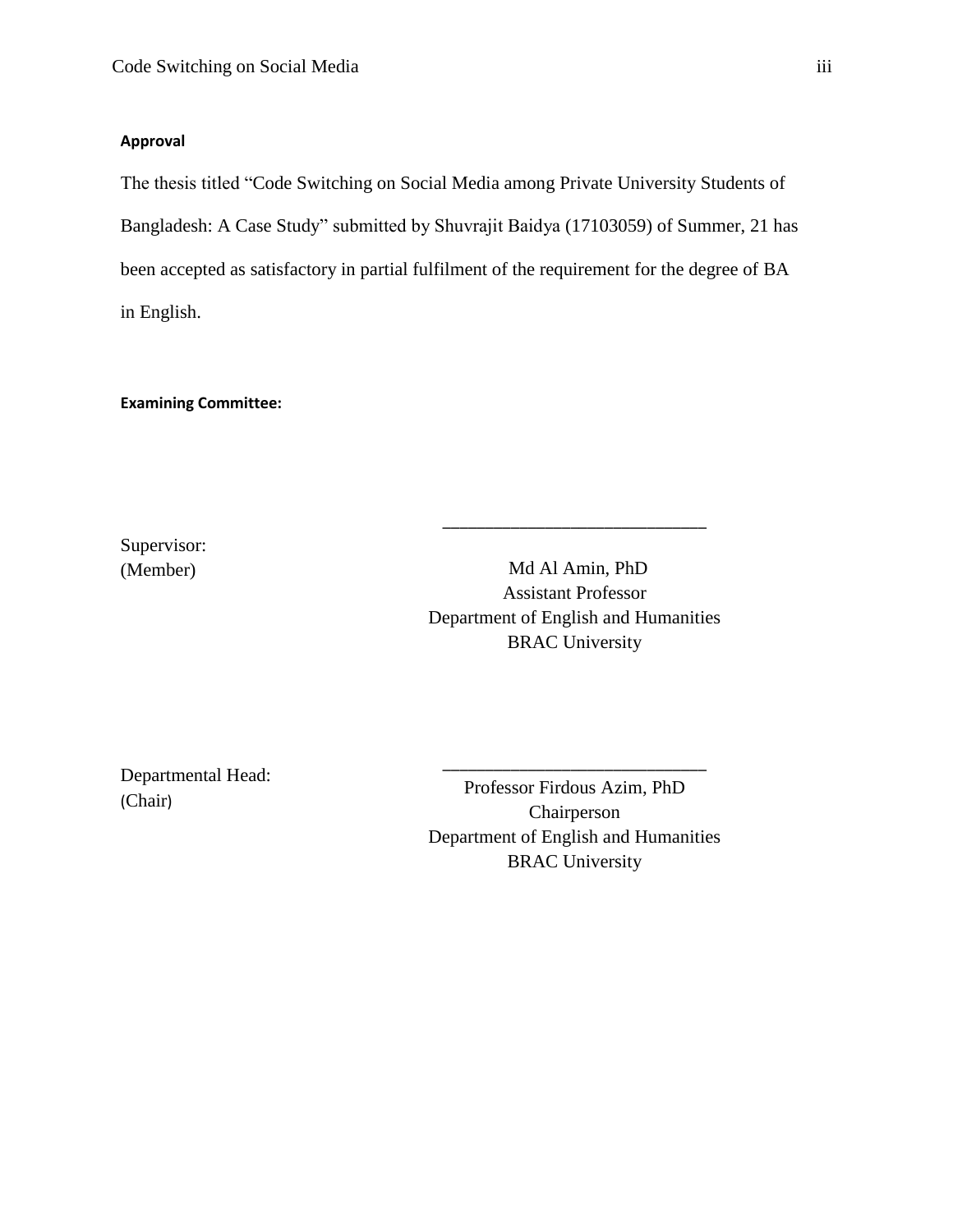#### <span id="page-3-0"></span> **Abstract**

Code-switching has become a common phenomenon in Bangladesh particularly among the teenagers. Social media such as Facebook, Twitter, Instagram, WhatsApp etc. gains a huge popularity in Bangladesh. As social media itself is informal in nature, social media users tend to switch codes frequently in their conversation, particularly the trends have seen among private university students. As English is the medium of instruction in almost all the private universities in Bangladesh, students from these universities tend to switch codes more often. This study critically explored the nature of code-switching among private university students of Bangladesh. This study was conducted using a qualitative approach. Data were collected through observation, interviews and analyzing various textual data from social media conversation. The result revealed that private university students have used tag switching, intra-sentential switching, inter-sentential switching and intra-word switching in their social media conversation. The study also has found that students switch codes in social media for communication purposes, not for showing mastery of English language. They do believe using English in social media posts can draw attention of others. The result also showed that code-switching does have negative impact on the Bangla language.

Key words: Bilingualism, tag switching, inter-sentential switching, intra-word switching, intrasentential switching.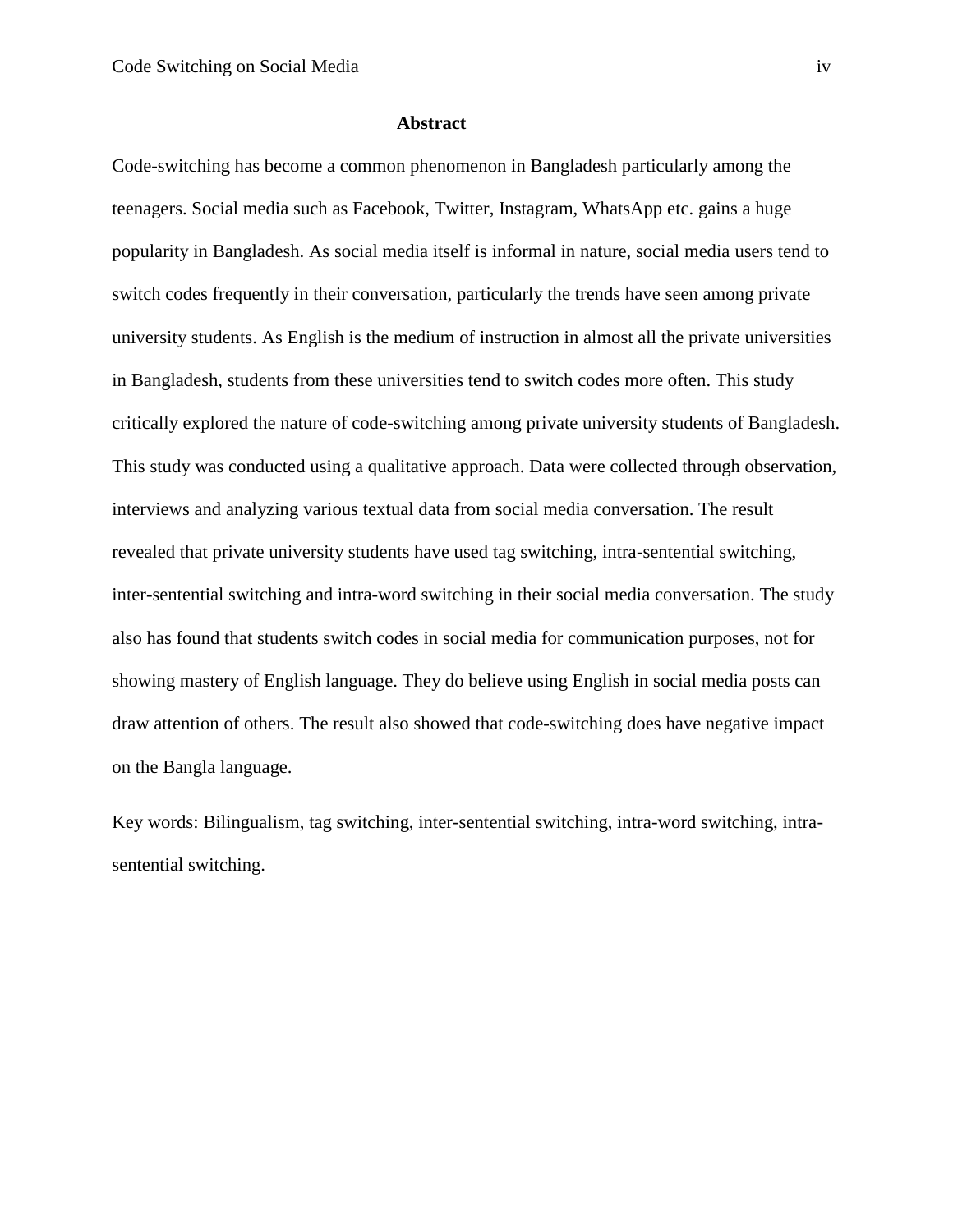## <span id="page-4-0"></span> **Acknowledgement**

Firstly I would like to thank the almighty God whose mercy has enabled me to complete my Dissertation. Secondly, I am grateful to my parents and siblings who supported me throughout the journey. I would like to express my special thanks to my supervisor Dr. Al Amin for his patience and guidance throughout the research. I am grateful to all the other faculties of ENH. Finally, I would like to thank all the participants who have participated in this study. Without their support and cooperation, I would not have been able to complete my study.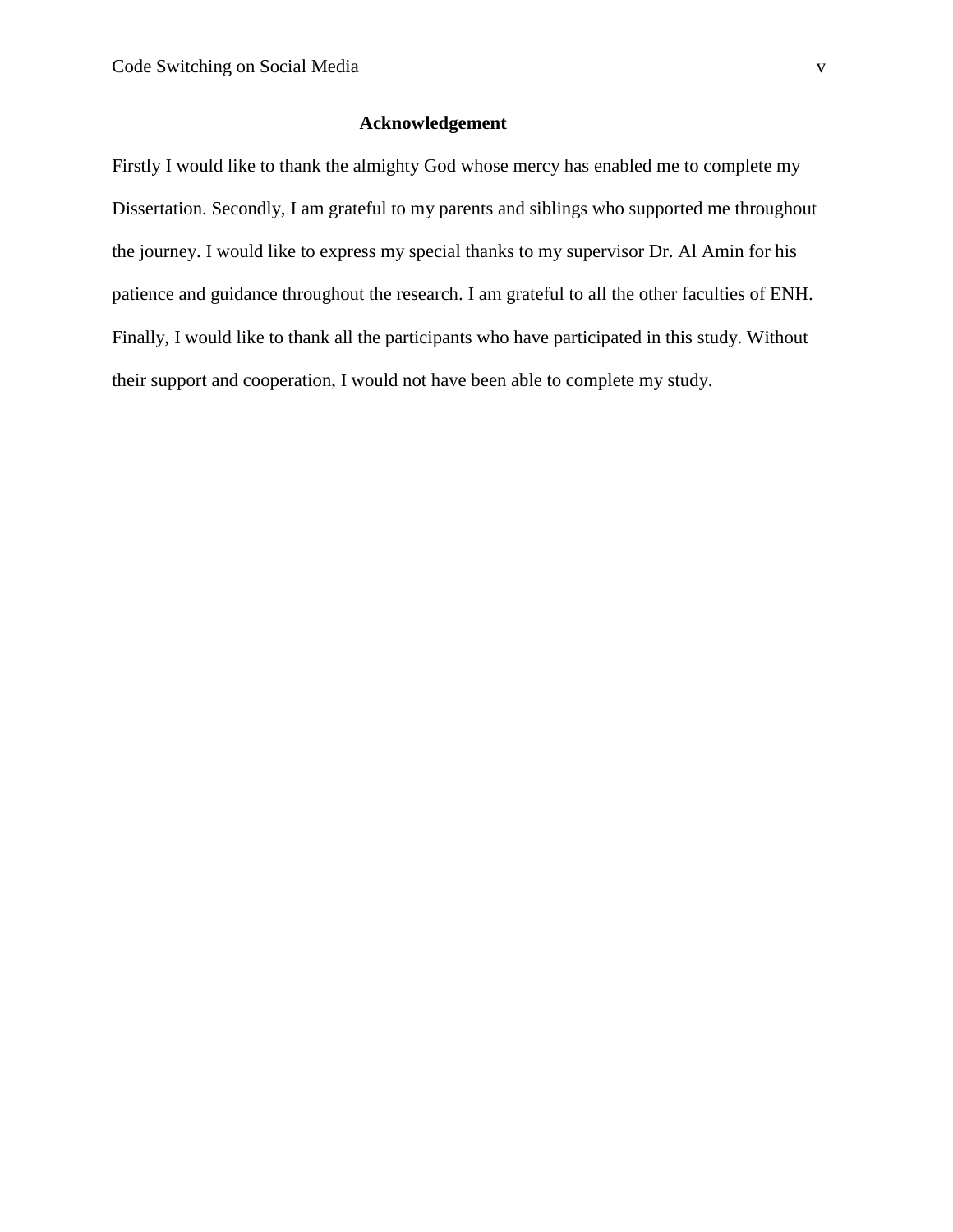# **Table of Contents**

| <b>Contents</b>         |
|-------------------------|
|                         |
|                         |
|                         |
|                         |
|                         |
|                         |
|                         |
|                         |
|                         |
|                         |
|                         |
|                         |
|                         |
|                         |
|                         |
|                         |
|                         |
|                         |
|                         |
|                         |
|                         |
| 3.2.1 Observation<br>14 |
|                         |
|                         |
|                         |
|                         |
|                         |
|                         |
|                         |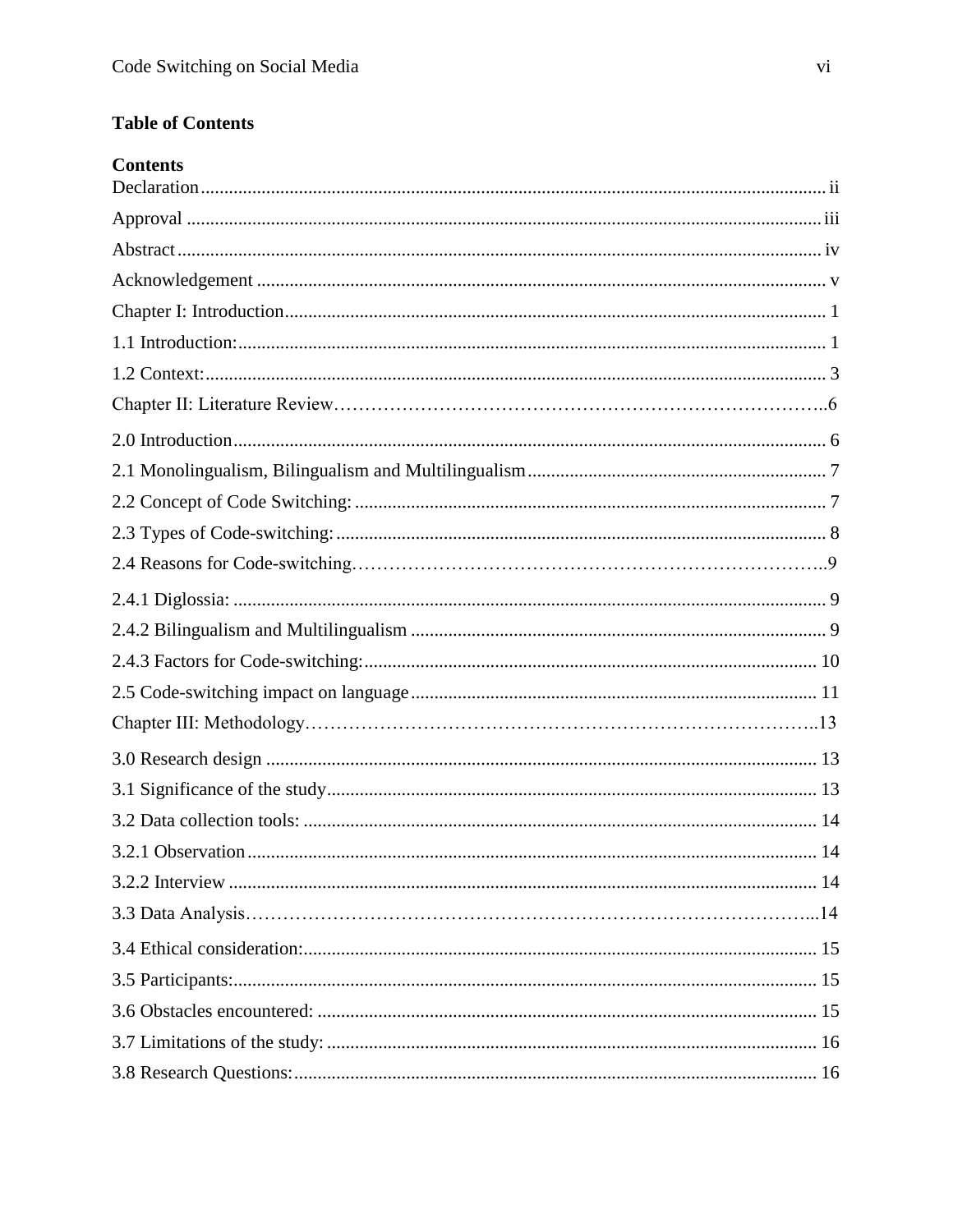| 4.1 Analysis of Tweets, Instagram posts, Facebook status and comments, Messenger |  |
|----------------------------------------------------------------------------------|--|
|                                                                                  |  |
|                                                                                  |  |
|                                                                                  |  |
|                                                                                  |  |
|                                                                                  |  |
|                                                                                  |  |
|                                                                                  |  |
|                                                                                  |  |
|                                                                                  |  |
|                                                                                  |  |
|                                                                                  |  |
|                                                                                  |  |
|                                                                                  |  |
|                                                                                  |  |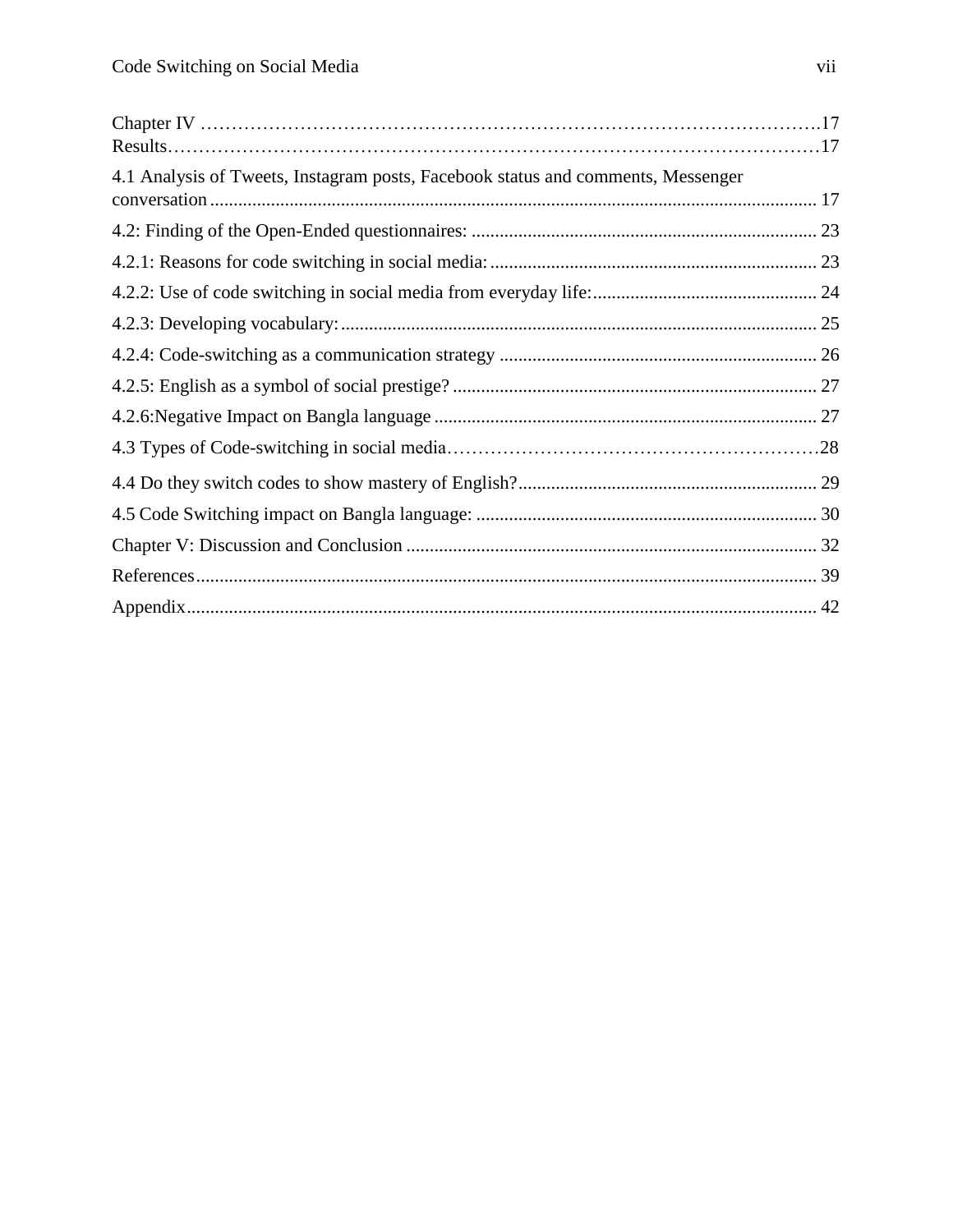# <span id="page-7-0"></span> **Code Switching On Social Media among Private University Students of Bangladesh: A Case Study Chapter I: Introduction**

## <span id="page-7-1"></span>**1.1 Introduction:**

Code switching is a common phenomenon in a globalized world. Switching codes have become a norm in different parts of the world. Even though Bangladesh is a monolingual country, people of Bangladesh have used Arabic, English, Hindi frequently along with Bangla. As a result, they develop communicative competence in more than two languages. Developing communicative competence in more than two languages has affected the language choices of people be it in daily life or in social media. Regarding the code-switching in Bangladesh context, Banu & Sussex (2001) stated that, "as the use of English is increasing day by day in different forms, there is significant evidence of using English with Bangla as code mixing or code-switching" (as cited in Shanta, 2017 ). Sometimes they have done it unconsciously and sometimes they have done it intentionally. Switching codes between Bangla and English is more common among the students of private universities as they frequently have used English in the university. When they come into social media it looks like they switch codes more frequently as we know Social media itself is informal in nature and they have used Bangla and English more frequently than any other languages.

In the last few decades or so, the importance of English has grown rapidly and has created a new dimension. Even though English is a foreign language in Bangladesh but people are more inclined to English nowadays. English has been given emphasis on different sectors of the society particularly in education. English medium schools are growing rapidly in urban areas as parents are putting more emphasis on the English language. Private universities have created a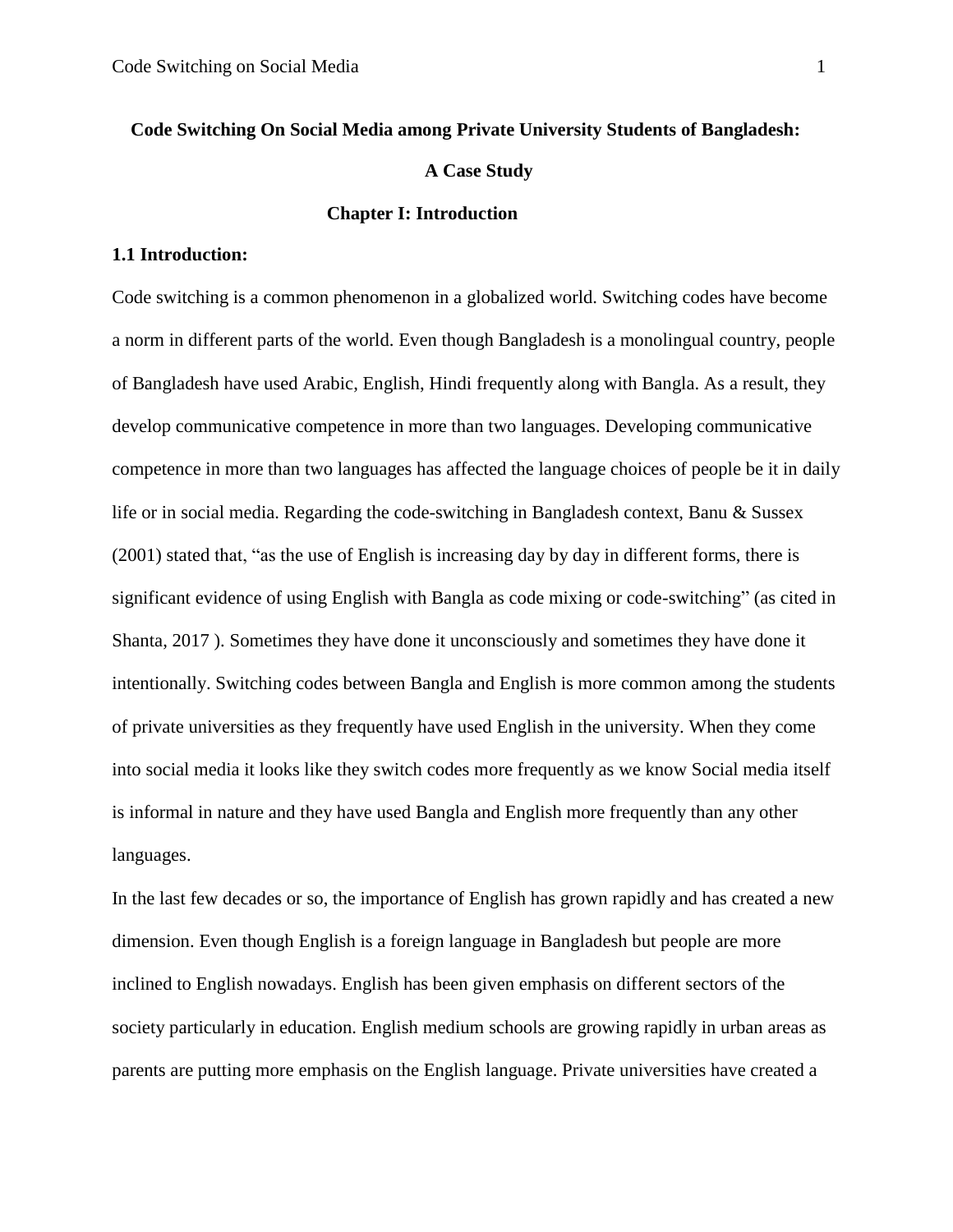new dimension in the education system in Bangladesh. Most of the top rated universities emphasized on English and provides English medium instruction. As a result, in the campus they have to use English language along with Bangla. As most of the private universities emphasized on English hence private university students also get used to speaking English on campus. As a result, when they speak they tend to mix English with Bengali. Sometimes they do it unconsciously and sometimes due to lack of proficiency in English language. Hence, it's become quite common to use two languages concurrently in the university. When they come to social media, there is a tendency to mix English, Arabic or other languages with Bangla. It looks like they have used versified pattern of languages in social networking sites. Hence, we cannot deny that the younger generation of Bangladesh is adopting a new variety of language. As social media itself is informal in nature hence they switch codes more than what they have done in their daily life. Due to easy access to the internet, social media has become very popular among teenagers particularly among university students. Social networks are virtual communication sites where users are engaged in virtual communication. Social networking sites such as Facebook, twitter, Messenger, Instagram etc. permits users to connect and build relationships among themselves. In Bangladesh, Facebook has become the largest and most popular virtual zone among the teenagers as well as among the general people. In social media, people uses two or more languages while interacting with interlocutors. Code-switching occurs often in social media for instance in Facebook, one of the world's largest social networking sites. People spends their free time in popular social media and it is evident that they are switching codes more often while communicating with friends, colleagues and virtual friends on social media. According to Salloum et al., (2017), "Social media networks make it easy to communicate with colleagues on anytime anywhere settings" (as cited in Al-Qaysi & Al-Emran, 2017). Social networking sites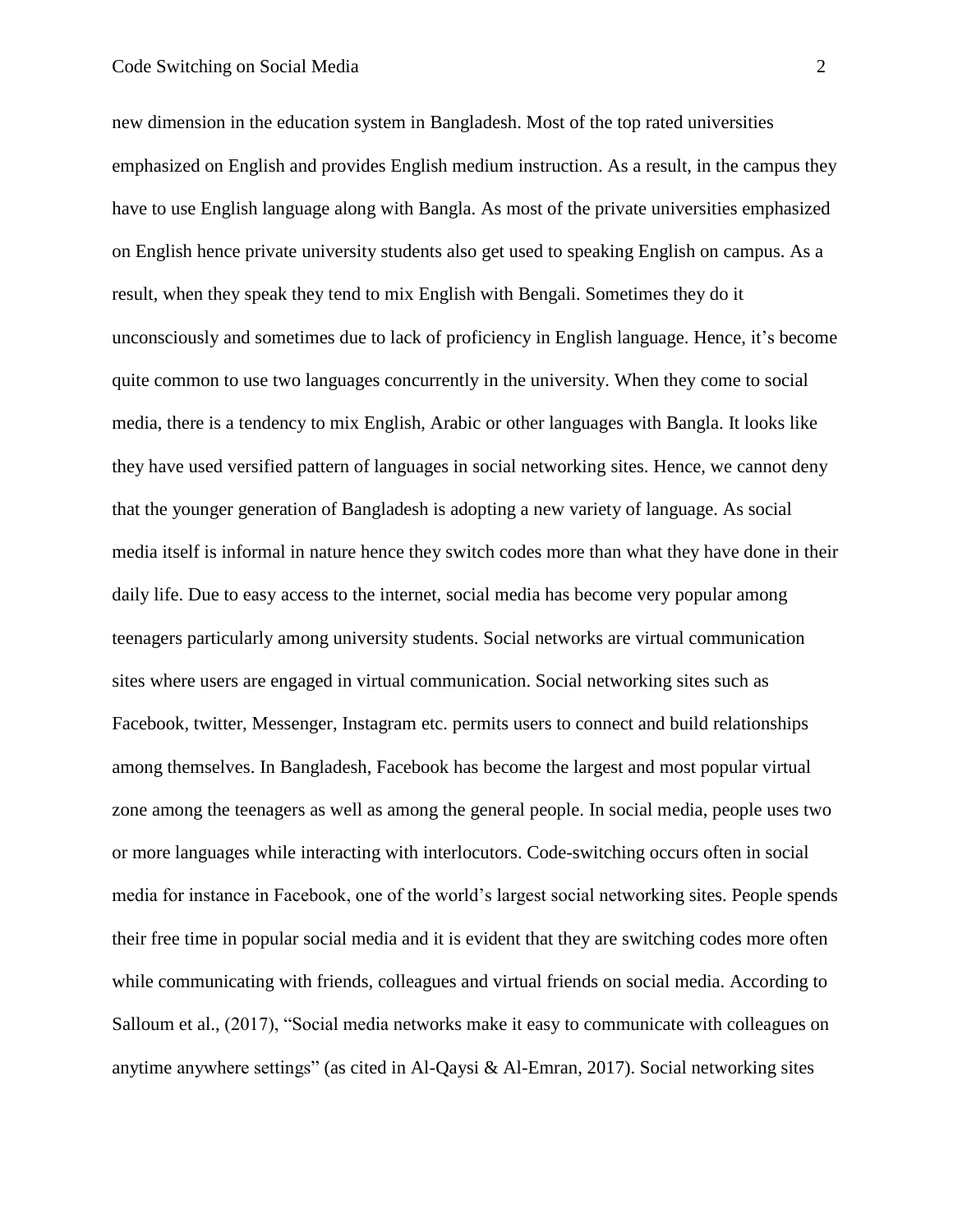such as Facebook can be a reliable platforms for higher educational institutions as students can utilize the social platforms for communication with friends and educators. From childhood, Bangladeshi students are exposed to Bengali and English language as they study Bengali and English simultaneously in educational institutes. As a result, they have a good grasp of both languages. Due to this, they grow a habit of using Bangla and English simultaneously. The use of both languages increases when they enter a university, particularly Private University. As most of the private universities instruction medium is in English hence they grow a habit of using Bangla and English consciously or unconsciously. On the other hand, news channels such as BBC, CNN and English channels also play a vital role in developing bilingual characteristics. It is noted that using two languages is not only seen in private universities but also in social media.

#### <span id="page-9-0"></span>**1.2 Context:**

In Bangladesh, social media such as Facebook, Instagram, Twitter, WhatsApp gains an enormous popularity and teenagers have spent most of their leisure time in social media. They have used versified pattern of languages in social networking sites. It looks like social media users have developed a language of their own, for instance shortening a text: F9-fine, U-You. Apart from that, they frequently switch codes in their Facebook posts and comments, in their tweets and Instagram posts. Social media users have a tendency for instance mixing of words/phrases or sentences from two distinct grammatical system across sentence boundaries within same speech events. Code-switching referring to alternating between two languages during the same conversation and more often it has done by the bilinguals or multilingual speakers. As the popularity of Social media grows hence code-switching trend is evident in Facebook / Intsagram or other social networking sites. As private university students spend their time in various social networking sites hence they also switch codes in social media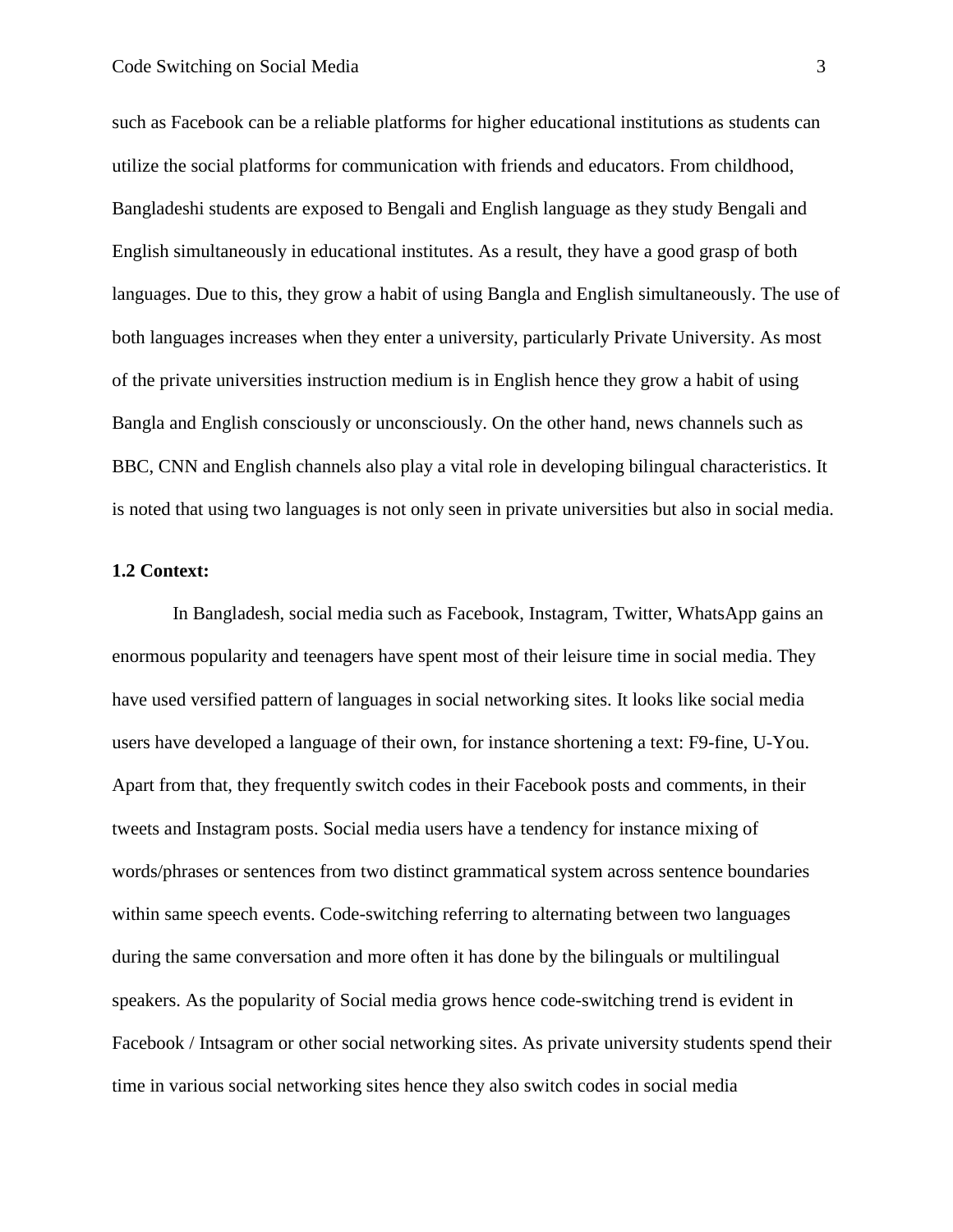conversation. Due to the importance of the English language in Bangladesh in the last few decades, many Bangladeshi developed bilingual characteristics. As a result, they have good command over Bengali and English simultaneously and private university students are not exception. Most of the top rated private universities use English as a medium of instruction. Therefore, students of these universities get used to use English and Bangla simultaneously when they stayed on campus. As a result, it is no surprising that private university students have a tendency to use English and Bangla simultaneously and it has an immense impact when they enter in social networking sites such as Facebook, Instagram, Twitter etc. Although, most of the popular social media's instruction is in English but private university students tend to use Bangla and English concurrently to correspond in social media. It is evident, they carried their bilingual characteristics when they came to social media. That does not mean that they have only used Bangla and English in social media, languages such as Arabic, Hindi, French also used. But using Bangla and English is more frequent. In other words, they switch from either English to Bangla or Bangla to English while interacting with their friends or family members in social media. They have used versified pattern of languages while interacting with friends. It looks like their Facebook status, WhatsApp/Messenger conversation contains several variations when they are engaging in a formal and informal conversation in social media depending on the situation. In this paper, I will look at their communication culture in their FB wall posts and other social networking sites. Private university students are the members of several social networking sites and it seems they are switching codes more often than not. Hence, I have chosen private university students. The study is conducted to observe code-switching in social media. I have chosen CMC (Computer Mediated Communication) as it gives me an opportunity to observe synchronous as well as asynchronous social media activities. According to Crystal (2006), "Here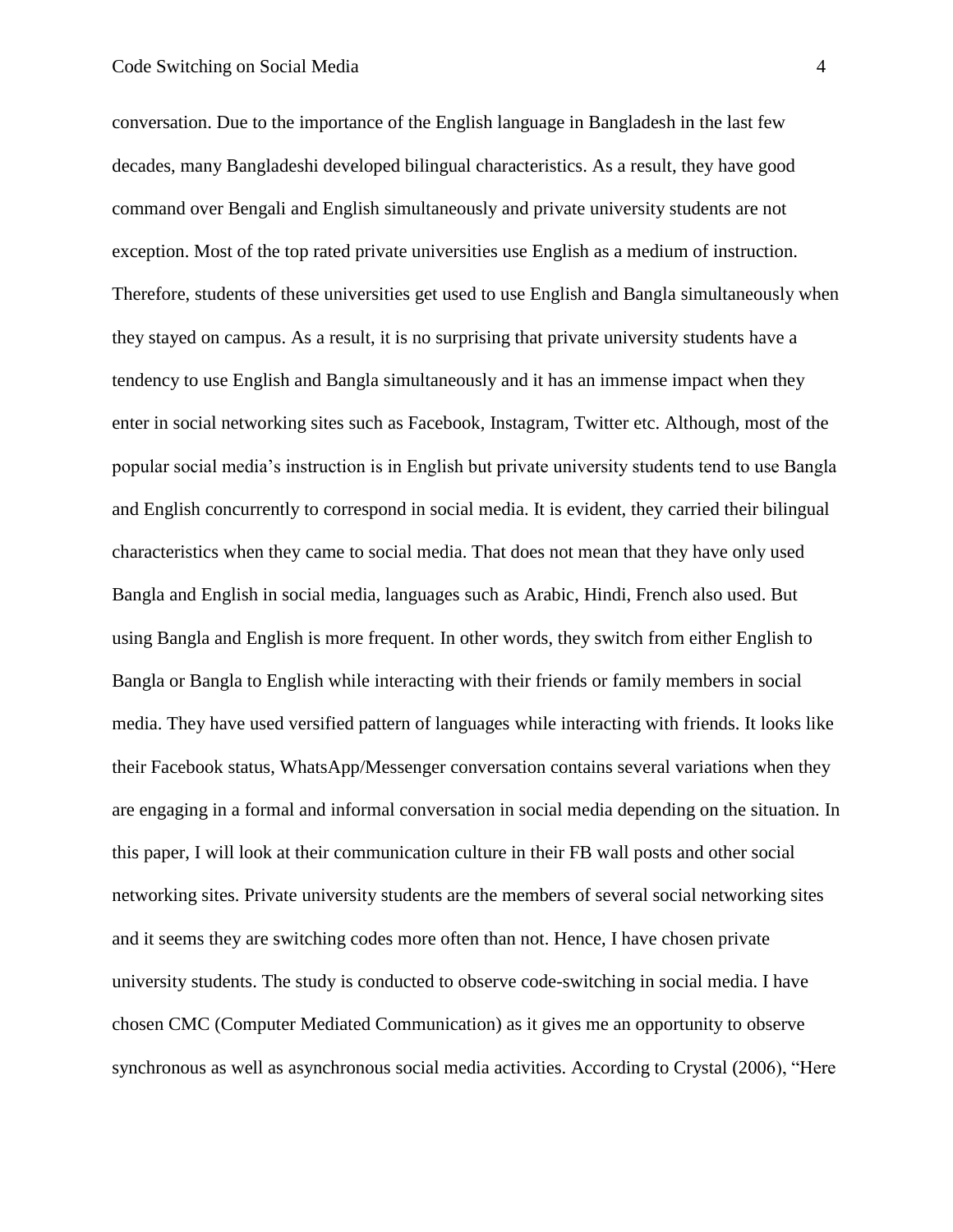on status updates, one can response with comment right then and there, as in synchronous way, or it can have delayed acknowledgement, as in asynchronous way"(as cited in Sultana et al., 2020).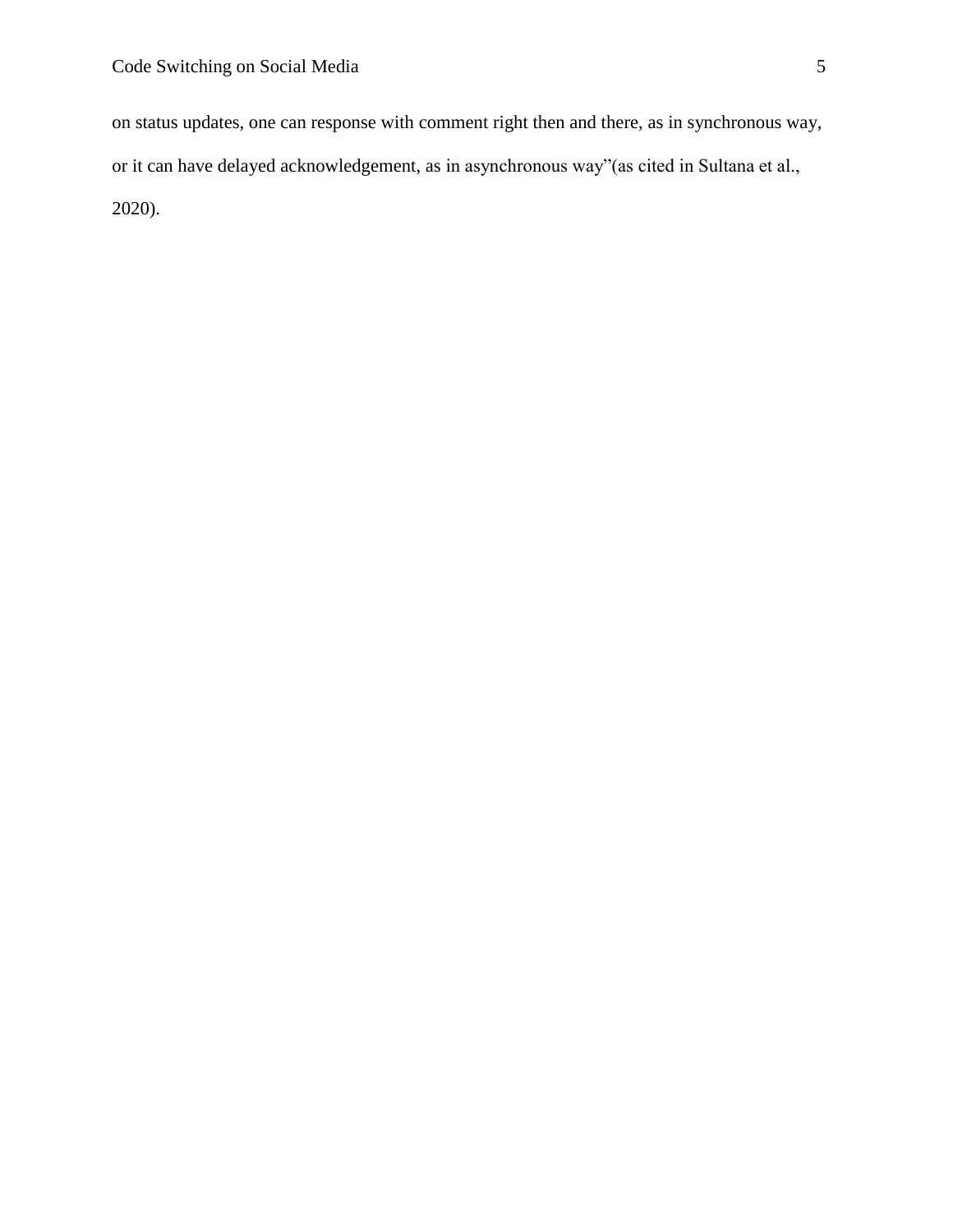## **Chapter II: Literature Review**

In this chapter I have reviewed past relevant studies. For this study, I have reviewed a numbers of journal articles, books and other sources related to the focus topic. I have also studied some related literature from different context also. The main aim of this review is to provide an overview of past research and to find out the research gap. Another purpose of this review is to show how my study will fit within the existing literature in the field.

#### <span id="page-12-0"></span>**2.0 Introduction**

The medium of instruction in most of the top rated private universities is in English. Students of either public, private or National University have more or less proficiency in English. Hence, they are using English with Bangla in their everyday life. However, private university students tend to use English with Bangla more as they get used to using English more in their campus. In their comparative study, Kabir and Mohiuddin (2016) have chosen both public (Dallas) and private university (Nottingham) students of Bangladesh. They have disguised the real name of the both universities. In their study, they have found that, while communicating, the students of Nottingham (private) are comfortable and frequently uses English words/phrases in their Bangla sentences. On the contrary, the students of Dallas (Public) also uses English words/Phrases in their Bangla sentences during the communication but it is not as much as Nottingham University. They also found that, 67% of the students of Nottingham University are feel free to use English words/phrases in their conversation whereas only 24% students of Dallas University are comfortable to use English words/Phrases in between their conversation. In our society, there is a special appeal to the people who use English in their speech hence mixing between Bangla and English is quite common. The young generation of Bangladesh have a tendency to adopt a new strategy in verbal communication while they are interacting with their friends. Particularly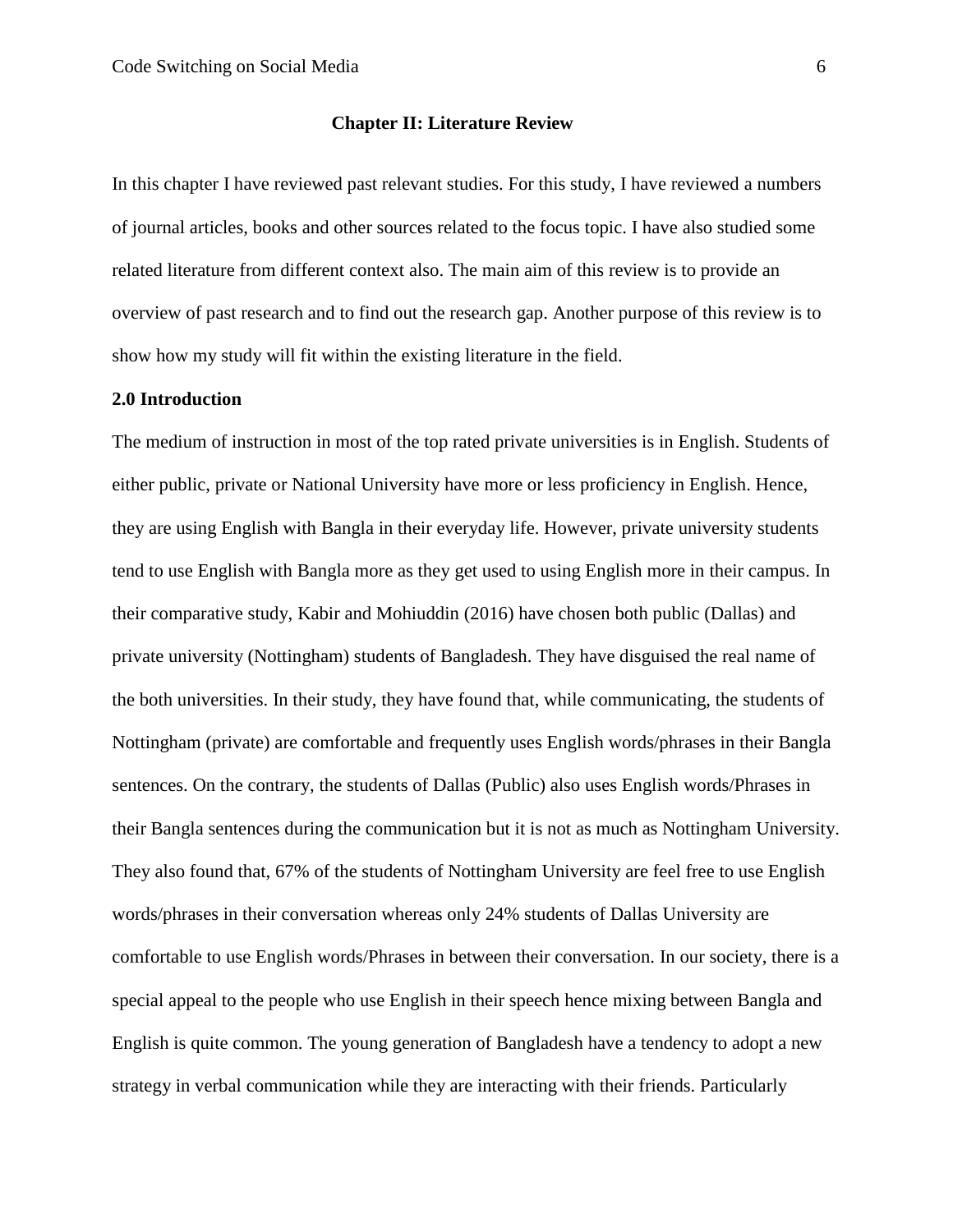private university students whose instruction medium is in English. As a result, they are encouraged to use English in their writing as well as speaking hence mixing and switching between Bangla and English has become more frequent in their everyday life.

## <span id="page-13-0"></span>**2.1 Monolingualism, Bilingualism and Multilingualism**

Being a monolingual bilingual and multilingual is a common phenomenon. Bangladesh have a history of language movement hence it is no surprising Bangladesh is a monolingual country as majority of the people speaks Bengali. Monolingual means when one can speak only one language. Researchers calls anyone bilingual when he /she speaks two language and multilingual when anyone speaks more than two language.

## <span id="page-13-1"></span>**2.2 Concept of Code Switching:**

Code switching is a linguistic term that denotes the concurrent use of more than one language or language variety. According to Wardhaugh (1992), in a single utterance when a bilingual uses more than one language is termed as code-switching. He also mentioned that it can occur in conversation between speaker's turns or within single speakers turn.

Code-switching is basically juxtaposition of the same speech exchange. Basically it refers to the changing language from one to another based on the speakers or depending on the conversation of the topic. Wardhaugh (2010) stated that, whenever people choose to speak they are required to pick up a particular code and even within short utterances they tend to switch codes and thus in that process they create a new code termed as code-switching. It can arise from an individual's own choice or can be used as an identity marker for a group of people who tend to use more than one language for their common pursuit. According to Jingxia (2010) "Code-switching is the notion of moving between two languages in the middle of the conversation when both the speakers speak same two languages" (as cited in Al-Qaysi &Al-Emran, 2017). Wardhaugh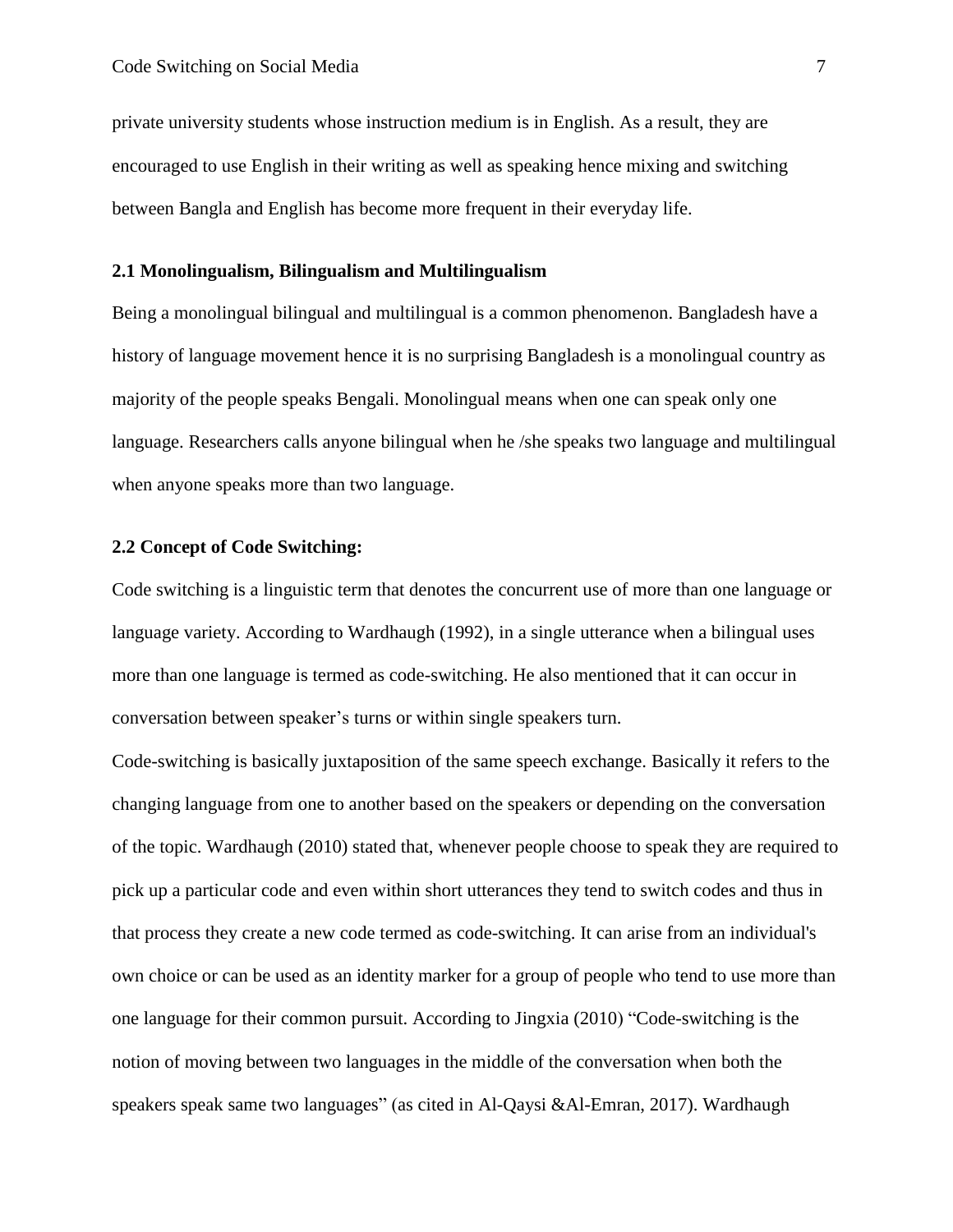(1992) defines, code as a strategy where bilingual speakers uses for the communication (purposes). ELLO (2018) defines code-switching as a linguistic phenomenon which occurs in a multilingual community where multilingual speakers alternates or switches between two languages or codes in a same conversation (as cited in Kabir and Mohiuddin, 2016). Basically, Code-switching alternates between interlocutor's mother tongue and target language as they are keen to acquire target language.

#### <span id="page-14-0"></span>**2.3 Types of Code-switching:**

Many linguists have classified code-switching in many ways. Wardhaugh (1992), classified code switching in two ways: these are situational code-switching and metaphorical code-switching. Situational code-switching occurs when speaker use one language in and different language in another situation without changing the topic. They often switch to high variety to low variety but it's different from diaglossic situation. In situational switching speakers are not aware that they are switching high variety to low but in diaglossic community speakers are aware that they switch to another code. Metaphorical code-switching occurs when there is a change of the topic. Scholars have identified four major forms of code-switching-tag switching, intra -word switching,

inter-sentential switching and intra sentential switching.

**1**. **Tag switching**: Tag switching occurs when one word from a different language is inserted at the end of the sentence as a tag form .e.g. University will reopen soon, tai na?

**2**. **Intra**-**word switching:** This types switching happens with a word boundary such as morpheme boundary.

**a**. **English root word**, **Bangla suffix**: Chair-gula, Cousin-er .Here, combination is made by using Bangla inflections with English words.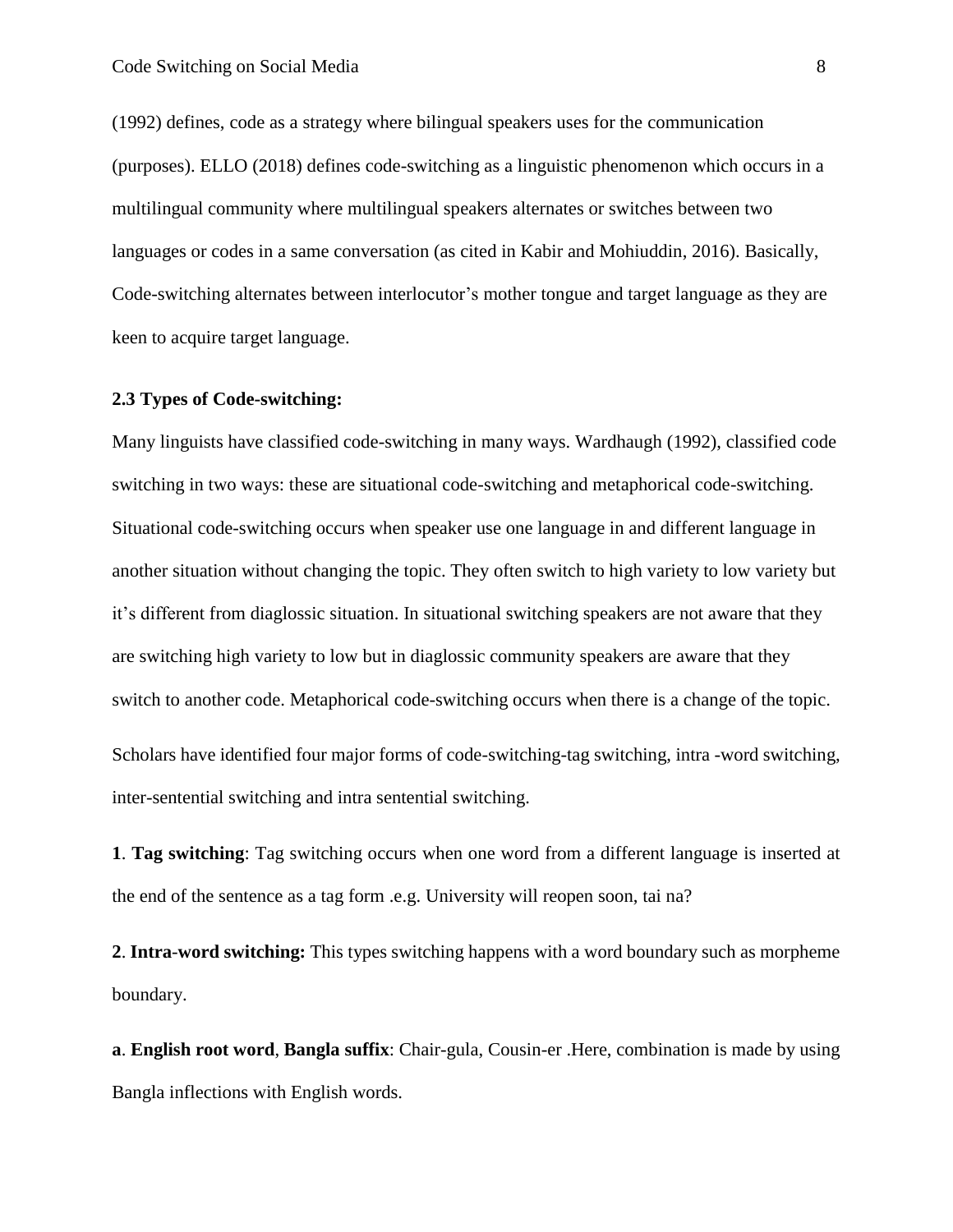**b**. **Bangla root word**, **English suffix**: In the word /bhabs/ (moody), the combination is made by Bangla noun bhab with English suffix(s).

**3**. **Inter-sentential switching**: This type of switching happens outside the clause and sentence boundaries. It is also known as extra sentential switching. For example: We are going to meet tonight. Tumi asbhe?

**4**. **Intra-sentential switching**: It occurs within a clause or sentence boundary. Adding an English words/phrase in a Bangla sentence. For example: Tumi ki lunch korecho

## **2.4 Reasons for Code-switching:**

There are many reasons for code switching. Diglossia, Bilingualism and Multilingualism is some of the factors for code-switching.

## <span id="page-15-0"></span>**2.4.1 Diglossia:**

According to Wardhaugh (1992), "A diaglossic situation exists in a society when it has two distinct codes clear functional separation; that is one code is employed in one set of circumstances and the other in an entirely different set" (p.90). He also maintained two types of variety which have existed in diaglossic situation. Low variety is used in informal conversation such as friend's conversation and high variety is used in formal conversation such as talking with colleagues/teachers. Speaker of diaglossic community have used two types of variety based on the circumstances.

## <span id="page-15-1"></span>**2.4.2 Bilingualism and Multilingualism**

Code-switching refers to the mixing of two or more languages by the bilinguals or multilingual in a conversation more often without changing the ongoing topic. It can take place on any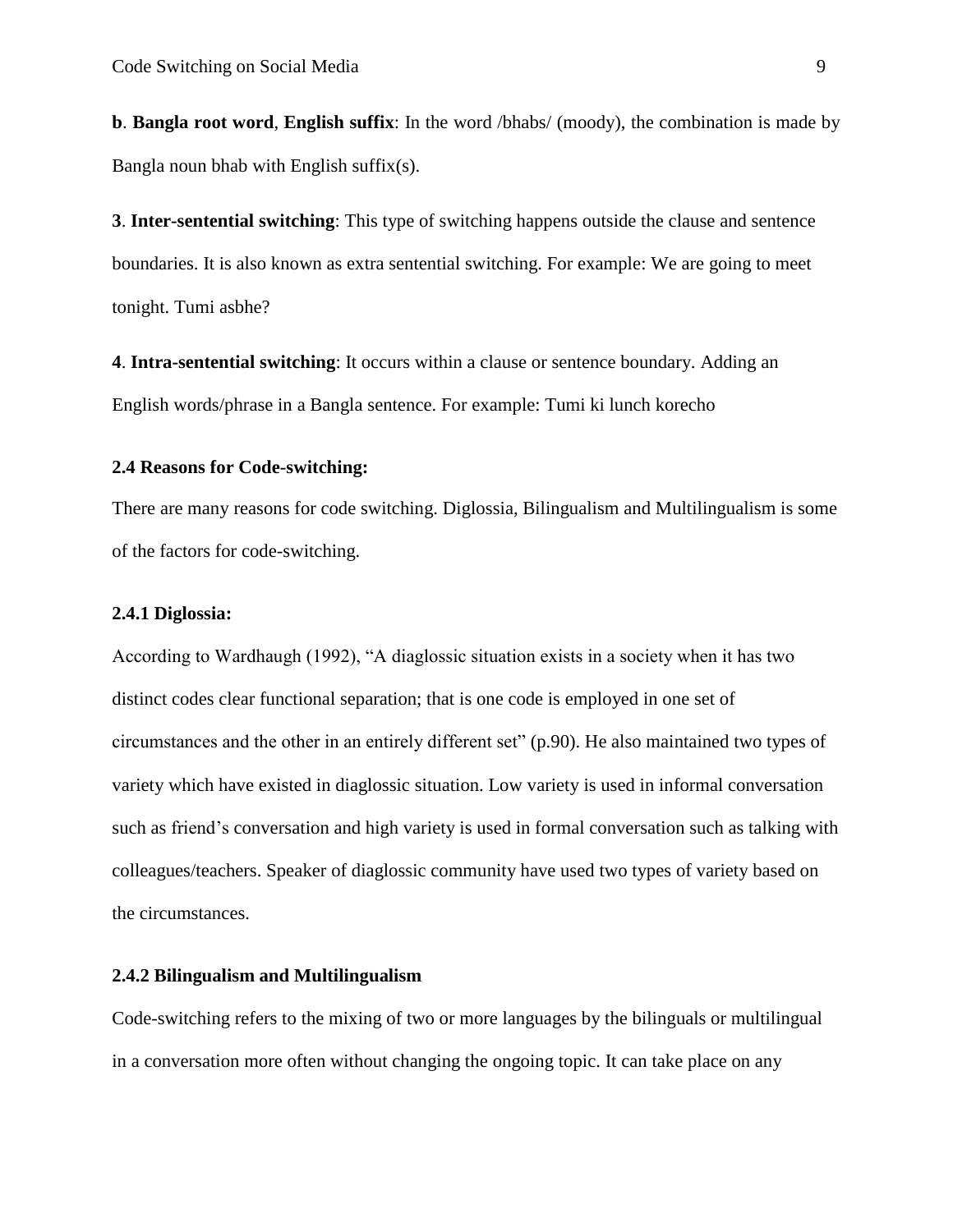linguistic level but its occurrence within the confines of a single sentence, constituent, or on world level draws the linguistic attention.

## <span id="page-16-0"></span>**2.4.3 Factors for Code-switching:**

Kabir & Mohiuddin (2016) studied code-switching trends among public and private university students of Bangladesh. From their study, they have found that both public and private university students have a tendency to switch codes to impress and attract others. Rahman & Mohiuddin (2018) studied the students of three faculties (Science, Arts and Business) to reveal why students switch codes. The result revealed that students of all three faculties use English words and phrases in their Bangla sentences for their professional development and also for showiness (as cited in Kabir& Mohiuddin, 2016).

Malik (1994) proposed ten reasons for code-switching among Indian speakers. Those are: lack of ability, lack of registered competence, temperament of the speaker, reiterate the idea, routine experience, semantic reason, to show empathy with certain group or people, to mention other spectators, rational reason and to attract (as cited in Sultana et al., 2020). Holmes (2008) mentioned, people often switch codes within a domain or social situation to show the solidarity with certain group or people as they shared same ethnicity. He also added, "Switches provoked by the personality and connection between participants, communicate move along the solidarity or social distance" (as cited in Sultana et al., 2020).

Leyew (1998) studied code-switching between Amharic-English in Addis Ababa University, Ethiopia. Being a multilingual country, code-switching is more common in Ethiopia among the speakers of different languages. His worked showed different reasons for code-switching between Amharic-English. From the study, it has found that code-switching used in pedagogical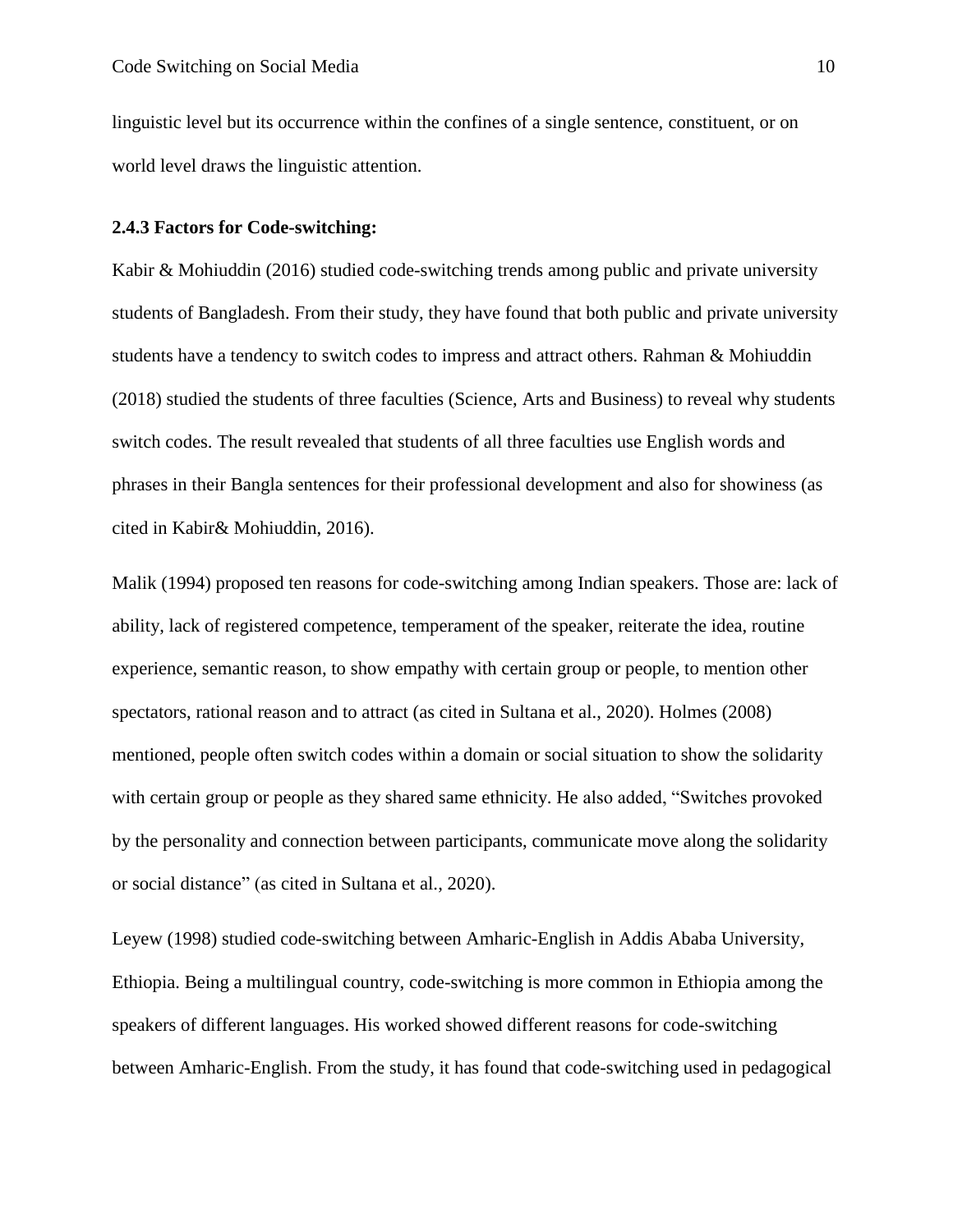way to enhance the command of the some bilinguals. Bilinguals also switch codes when they lack Amharic equivalent for words like computer. Apart from that, people considers someone more educated when they express something in English instead of Amharic. Due to this, bilinguals have a tendency to use English with Amharic as they think they have a better chance to express something better in English. Like Leyew, Kim (2006) also believed that code switching is hoped to be modern and educational and prestige is related to it. He also mentioned about the lack of appropriate words in one language which forced speakers to switch codes. Lack of vocabulary is one of the reasons for switching codes. Apart from that, situation also forced speakers to switch codes for instance in informal conversation, speakers tend to switch codes.

#### <span id="page-17-0"></span>**2.5 Code-switching impact on language**

Many are concerned that code-switching has a negative impact on language as the trend of switching codes is rising particularly among teenagers. Now the question arises whether codeswitching has any negative impact on Bangla language or not.

Shanta (2017) states that, English has created a curious linguistic situation in Bangladesh which put English language in an unusual position with Bangla. From the study, she has found that, code-switching and use of deviated form of Bangladesh have become a common phenomenon. In another study, Ghosh (2014) found that excessive use of English words/phrases in the daily conversation is restricting the students of private university from learning Bangla vocabulary. Due to this, practicing proper Bengali language may disappear and it's a barrier for Bangla language. Hossain (2013) states that, using English language in conversation more or less than it is required is a bad practice as it hampers the Bangla language. He also recommended that, students should be aware of negative impact of English for the sake of their own culture and language. However, there are people who are not much concerned about the code-switching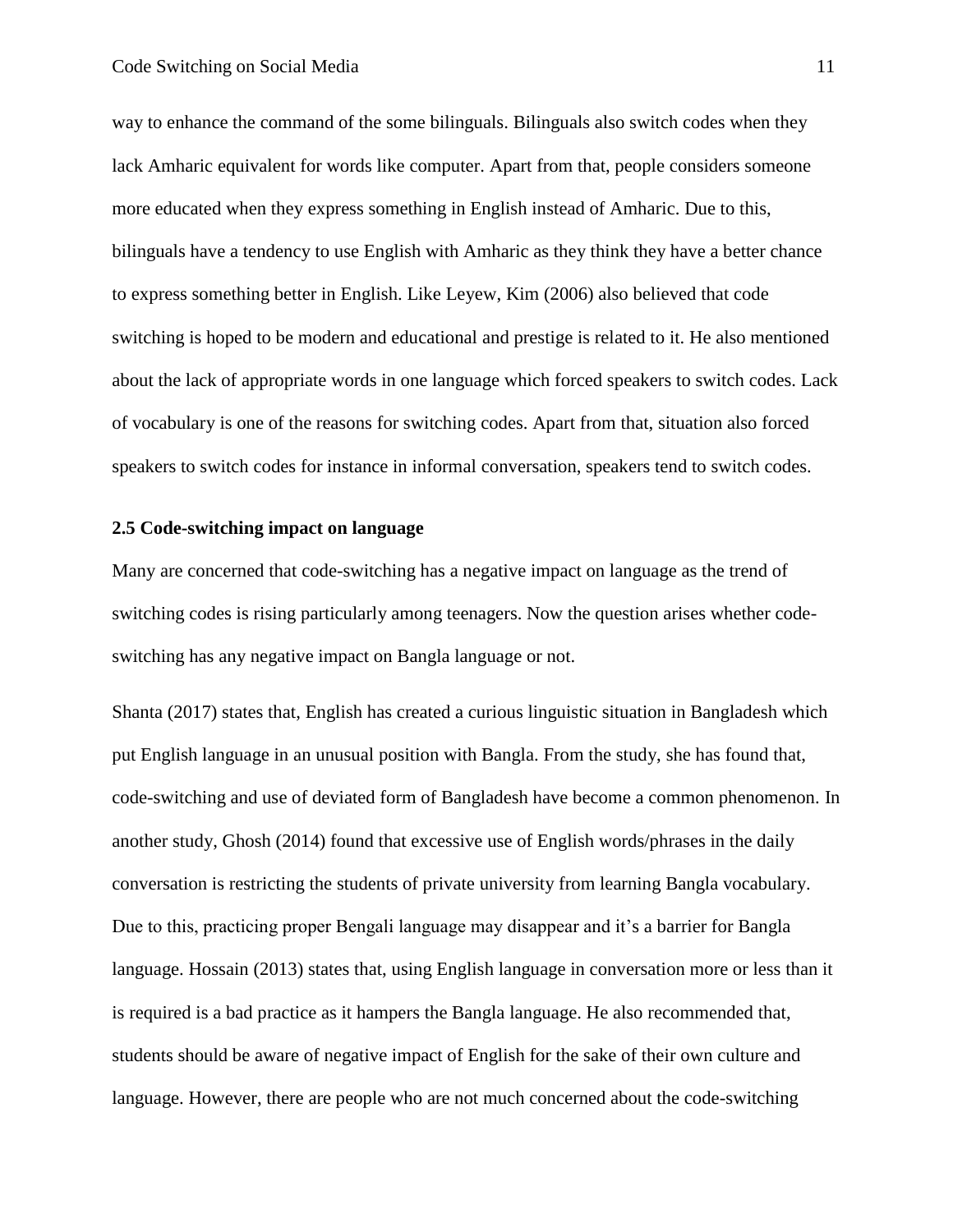negative impact on Bangla language. Alam (2006), studied the phenomenon of code-mixing among the non-government white collar service holder and professionals. In her study, she has found that Bangladeshi people are now more interested to use English language. However, she believed, it is not an alarming sign for Bangla language and Bangla language is not under the threat. According to Khan (2016) who is constantly working with Bangla language, disregard the fuss that Bangla is on the brink of extinction. She states, "Whatever the mechanism of codemixing and whether non-standard dialectal forms are used or not, the Bangla language is by no means endangered or even under threat". It is the nature of any language to be in a constant state of flux. However, it seems purists denounced using Bangla and English concurrently and worried about ignoring native language and placing English as a symbol of education and social prestige. The attitude of ignoring native Language and placing other language is present among the educated neo-upper middle class.

The attitude is criticized in a report that published in *The Daily Protham Alo* (popular Bangla Daily ) where Pintu in his write up titled "Bangla akhon goriber bhasa" shows how English is taking the place of Bangla (as cited in Tina, 2014). It's clearly evident that, some native speakers of Bangla are inclined towards English and showing apathy towards Bangla.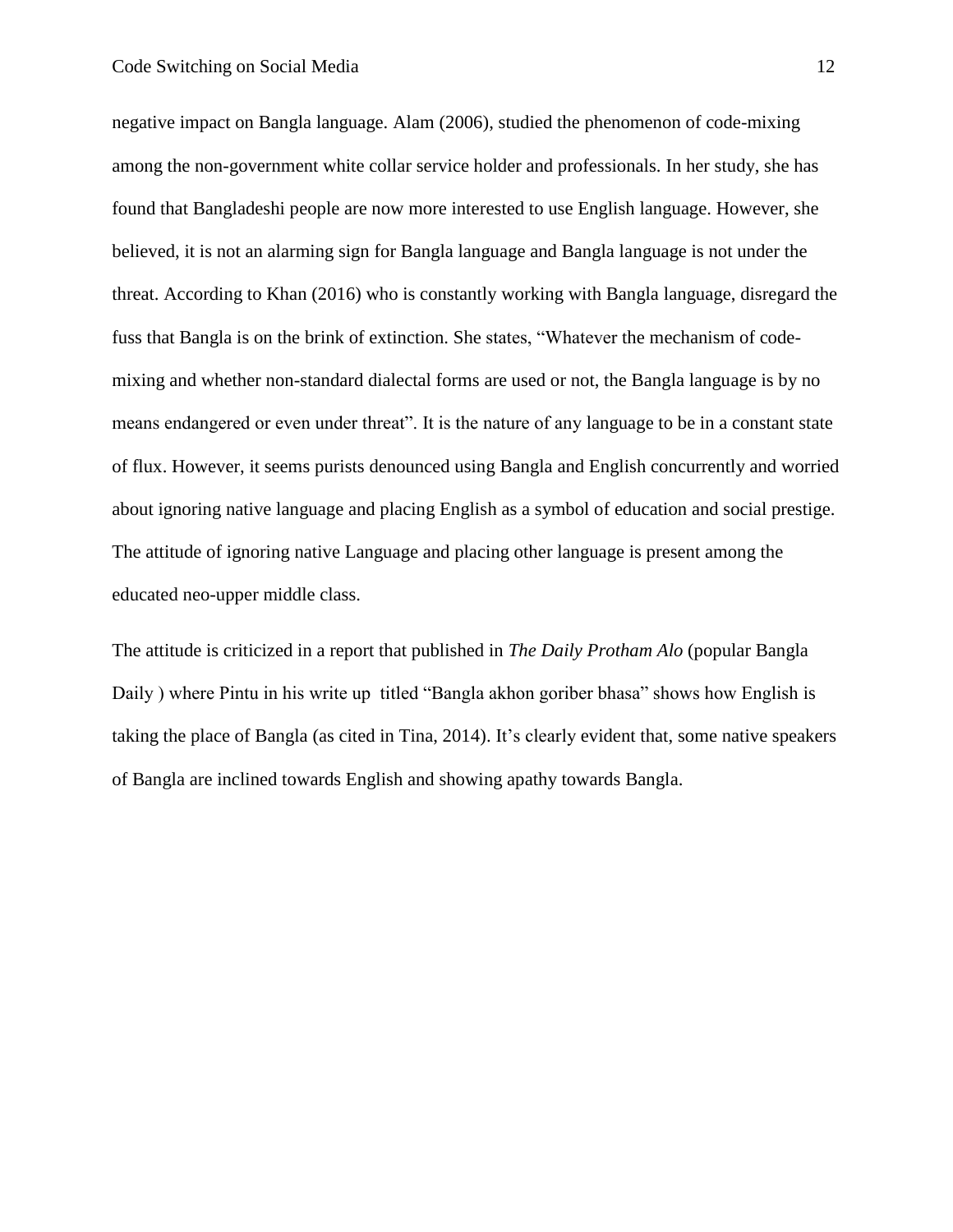## **Chapter III: Methodology**

This chapter provides an overview of the methodology of this paper including research design, research questions, data collection and analysis techniques and the ethical issues taken into account.

## <span id="page-19-0"></span>**3.0 Research design**

For this study I have adopted a qualitative case study as I am more interested to understand the phenomena rather than finding any numeric value or to compare anything. Qualitative approach is also suitable for this study as I have collected different forms of data including textual data from various social media platform. This approach also allows me to explore the phenomena thoroughly using evidences from various sources.

## <span id="page-19-1"></span>**3.1 Significance of the study**

For this research, I have selected social media because social networking sites are popular among the Bangladeshi people, particularly among the teenagers. Being a private university students myself, I have seen how they are switching codes in social media frequently. Due to this, I have chosen private university students. Previously few studies are done on code switching trend on Facebook users but in this study I have chosen popular social media such as Facebook, twitter, Instagram, Messenger, WhatsApp. In this paper I examine types of code-switching private university students have used in social media conversation such Facebook status, Instagram posts, Tweets, Messenger etc. I also examine social media user's intention whether they switch codes unconsciously or they do it purposefully to show their mastery of English language. Apart from that, I have also explored whether code switching has any impact on Bangla language or not.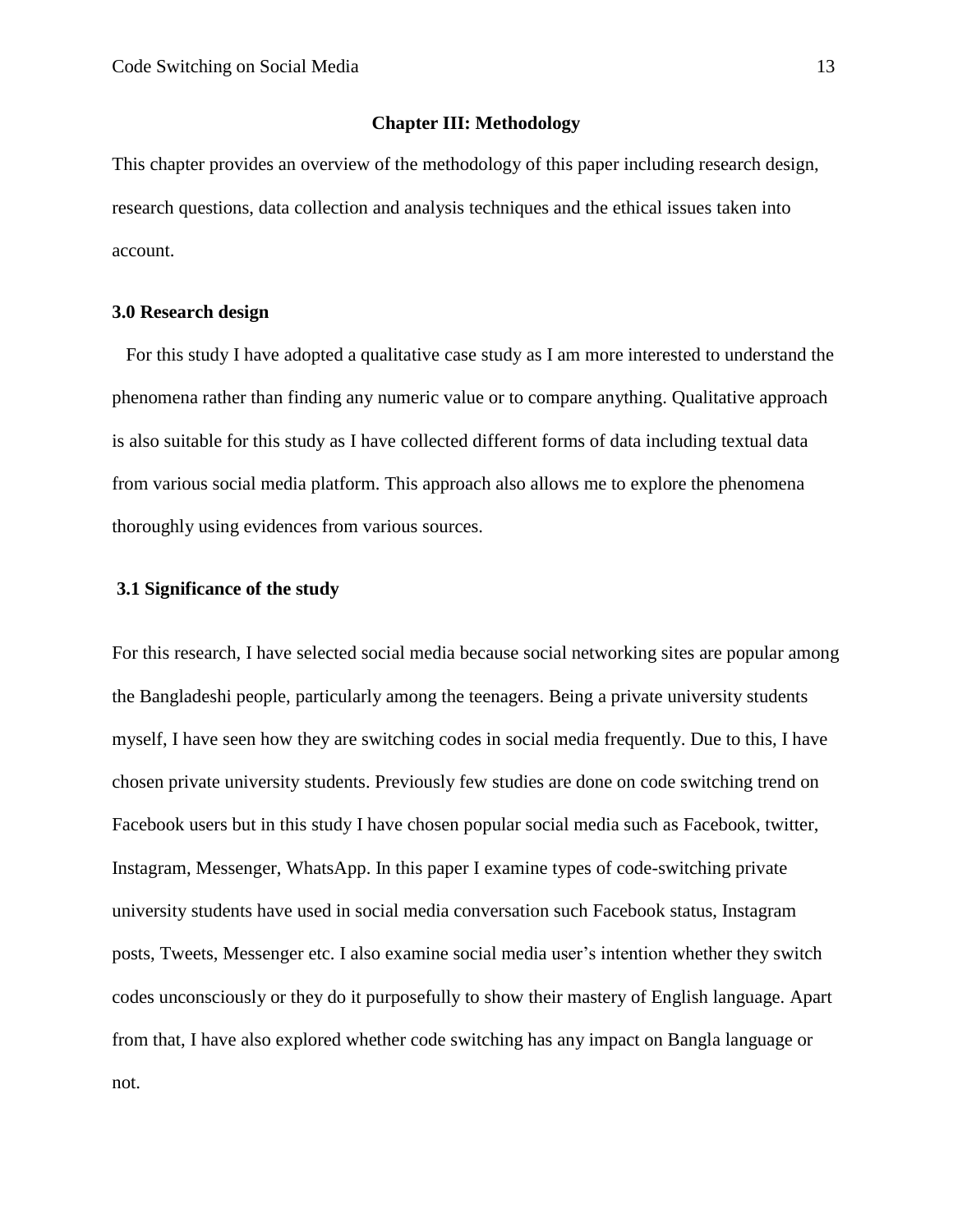## <span id="page-20-0"></span>**3.2 Data collection tools:**

The research employed two methods of data collection that is observation and interview. It enables me to come up with the intended information in this study.

#### <span id="page-20-1"></span>**3.2.1 Observation**

To collect data, I have observed social media such as Facebook, Instagram, twitter, WhatsApp, Messenger etc. very closely. I have observed Facebook status, comments and reply, tweets, and Instagram posts. Apart from that, with the consent of the participants I have also followed group chats of private university students. I have carefully observed social media because social media is one of the places where code-switching occurs most as people are engaging in informal conversation as well as formal conversation at a time. I have observed how participants borrowed and mixed English/Arabic/Hindi words in their conversation on social media.

## <span id="page-20-2"></span>**3.2.2 Interview**

As I have followed a qualitative approach hence I emphasized on in depth interviews of the participants. According to Patton (2002), "interviews are done with the intention of finding out things that cannot be observed" (as cited in Johanes, 2017). I have designed semi-structured questionnaires for the participants. Qualitative approach is subjective hence in depth interview is very effective to answer my research questions. The main purpose of choosing this strategy is get the clear idea and detailed information concerning code-switching on social media. According to, Patton (2002), the main objective of interviewing is to find out what is in and on someone's mind. Hence, I have got clear picture after interviewing the private university students.

## **3.3 Data Analysis:**

After collecting data from interview, it is very important to get to know the data. For this, I have gone through the data over and over again. Then, I look at how the participants respond to the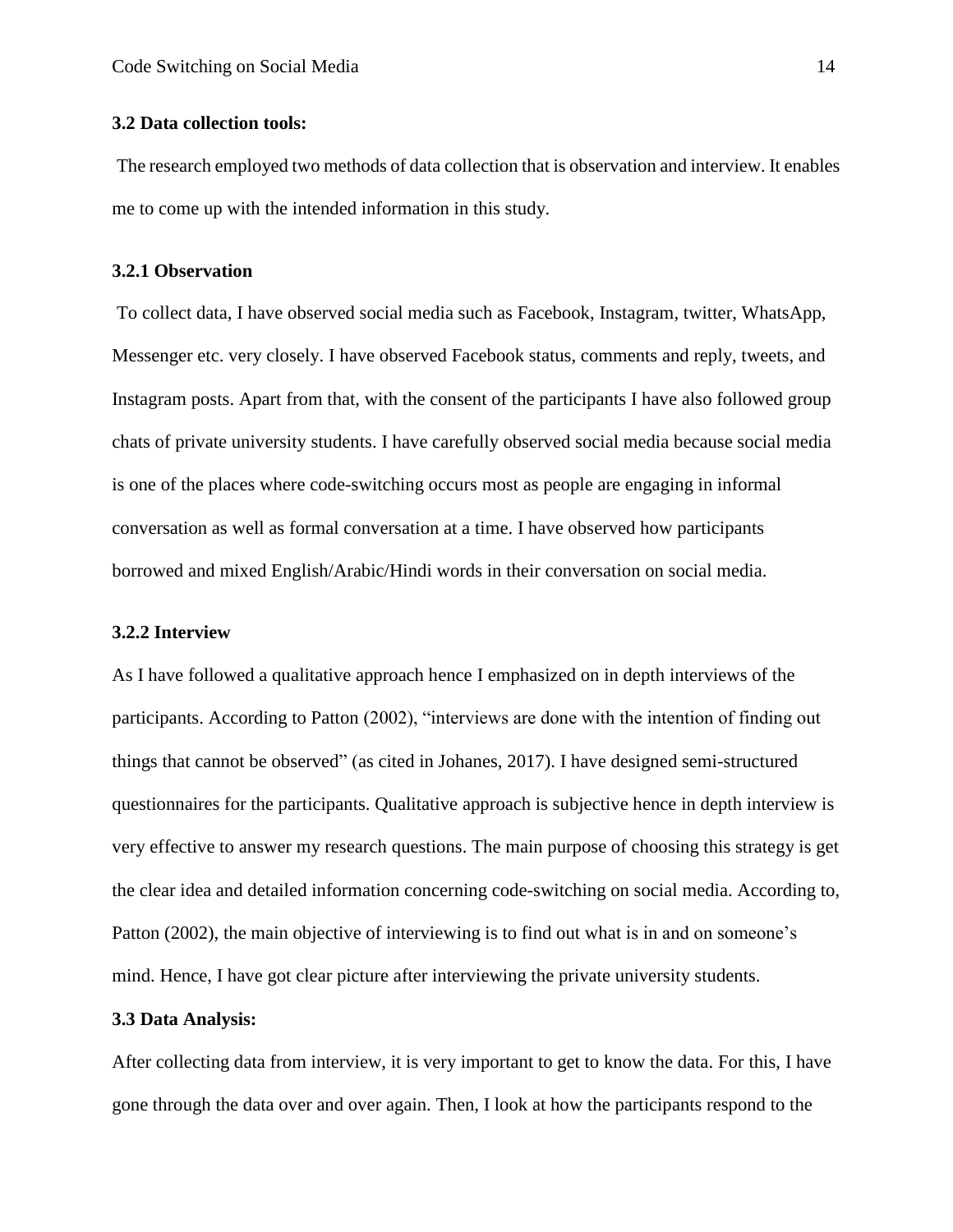questionnaires as every individual is different from one to another. After that, I carefully look at the pattern across interview and summarize the information. I find out the common theme. Finally, I moved to "interpretation bringing all together" where I look at my own interpretative lens.

## <span id="page-21-0"></span> **3.4 Ethical consideration:**

Before observing their social media activity, I take consent from all the participants and ensure them I would keep the confidentiality. I have used the pseudo name of all the participants hence their privacy is fully assured. I explain to them the purpose of the research. As a result, all the participants take part in this research without being worried about too much. They are given full license to withdraw from the research if they are not willing to take part at any time. During open-ended questionnaires, I kept a recorder with me and transcribed it later.

## <span id="page-21-1"></span>**3.5 Participants:**

30 private university students took part in this study. They are native speakers of Bangla though they developed bilingual characteristics. Their age limit is between 19-22. They are from different socio-economic and socio-cultural backgrounds. I have observed 25 Facebook status and Instagram posts, 10 tweets and 10 Messenger and WhatsApp group chat. Even though 30 participants took part in this study, I have taken interview from 15 participants. Here, majority of the participants are from Bangla medium school but there are few participants who are from English medium background.

## <span id="page-21-2"></span>**3.6 Obstacles encountered:**

The lack of support from the few respondents causes troubles for me to collect data on time. They assured me to give an interview but some of the respondents did not show up on a given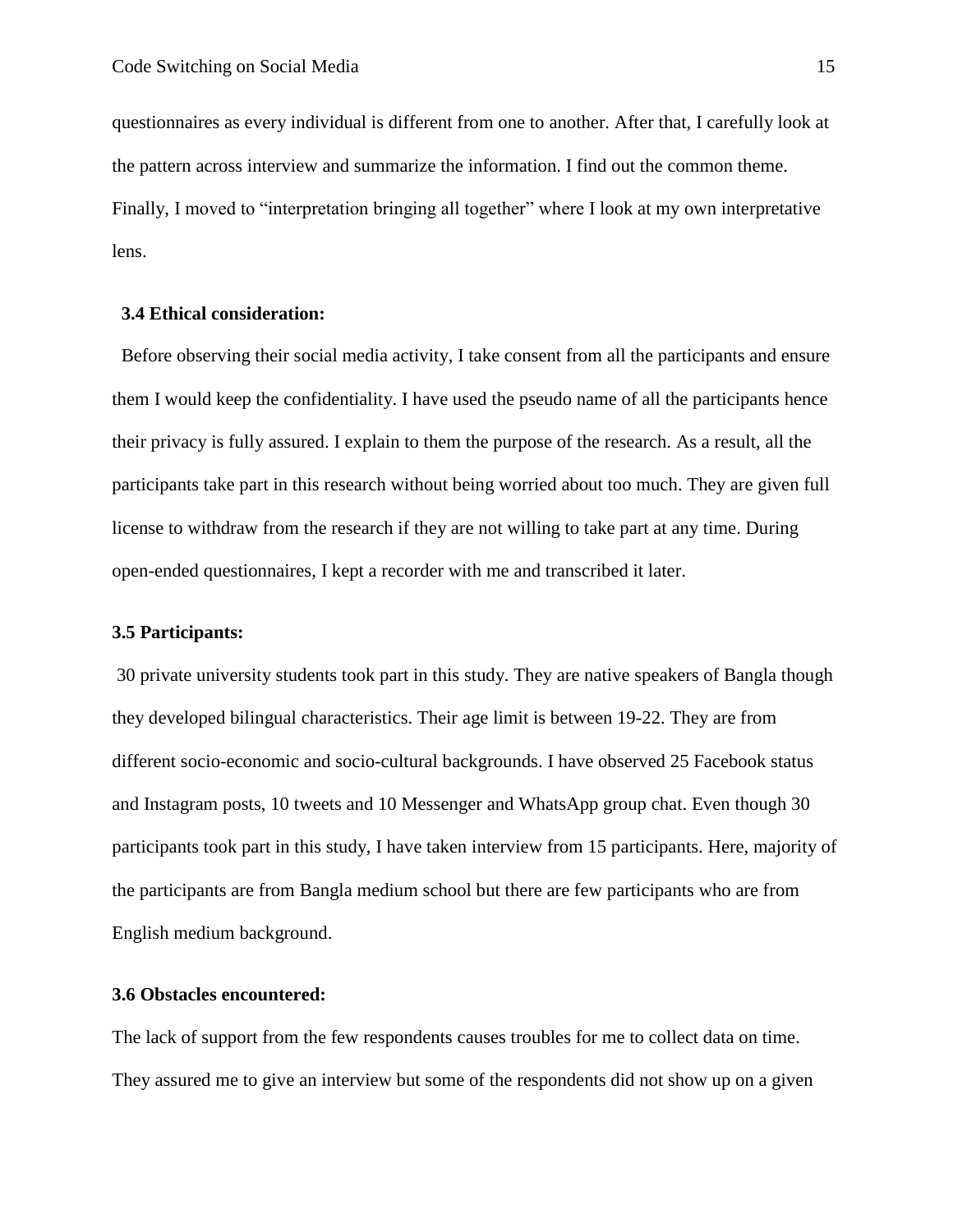date. Hence, I had to request them few times to get their interview. Closure of university makes it even more difficult as some participants are out of the city. Hence, it was not an easy task to interview as few interruptions occurred during the interview. As a result, delay occurred while gathering the data.

## <span id="page-22-0"></span>**3.7 Limitations of the study:**

 Due to covid-19 pandemic, I was unable to take interviews from too many participants. I had a plan to take interviews from 25-30 students. Unfortunately, due to the surge of covid-19 infections and death, educational institutions remained closed till now. Hence, I have no other option but to continue my study on limited participants.

## <span id="page-22-1"></span>**3.8 Research Questions:**

1. What types of code-switching do private university students of Bangladesh use in social media?

2 .Do they switch codes intentionally to show mastery of the English language?

3. Does Code switching on social media have any impact on Bangla language?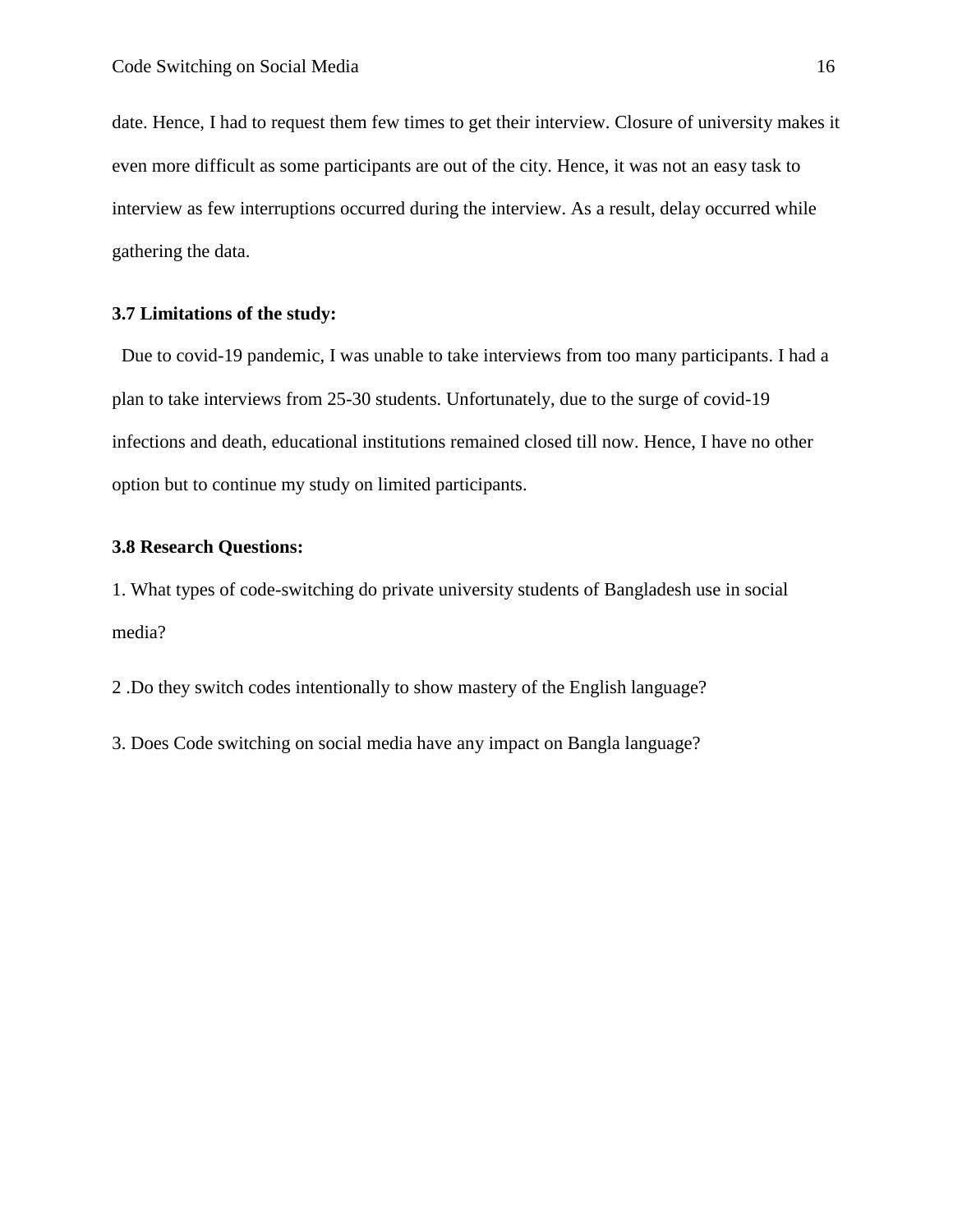## **Chapter IV Results**

# <span id="page-23-1"></span><span id="page-23-0"></span>**4.1 Analysis of Tweets, Instagram posts, Facebook status and comments, Messenger conversation**

## **Tweets:**

## *Tahmid:Tera aur kya Chahiye, Steak?*

Twitter is a bit different from other social media as it allows the users to use a limited number of letters. Due to this, twitter users tend to keep their tweets short. Here, Tahmid tweeted and finished his tweet in one sentence. Tahmid starts the sentence with Hindi then switches to English. Here, tag switching is happening as Tahmid added one word (Steak) from a different language (English) as a tag form. It is quite usual for Tahmid to insert steak rather than using Hindi word for this tweet as steak is more familiar to his followers. As he inserts an English word at the end of the sentence hence tag switching is achieved.

## **Instagram**

## *Ratul:Photogula*

Bangladeshi social media users have used Instagram for sharing photos mostly. Unlike Facebook or other networking sites users, Instagram users tend to use short captions in their post. In Instagram, Ratul writes a short caption 'Photogula  $\mathbb{C}\mathbb{C}\mathbb{C}$ '. Here, Ratul inserted gula (plural) with English word (photo) which turned it intra-word switching (English root word, Bangla suffix). He also used emoticon (sad).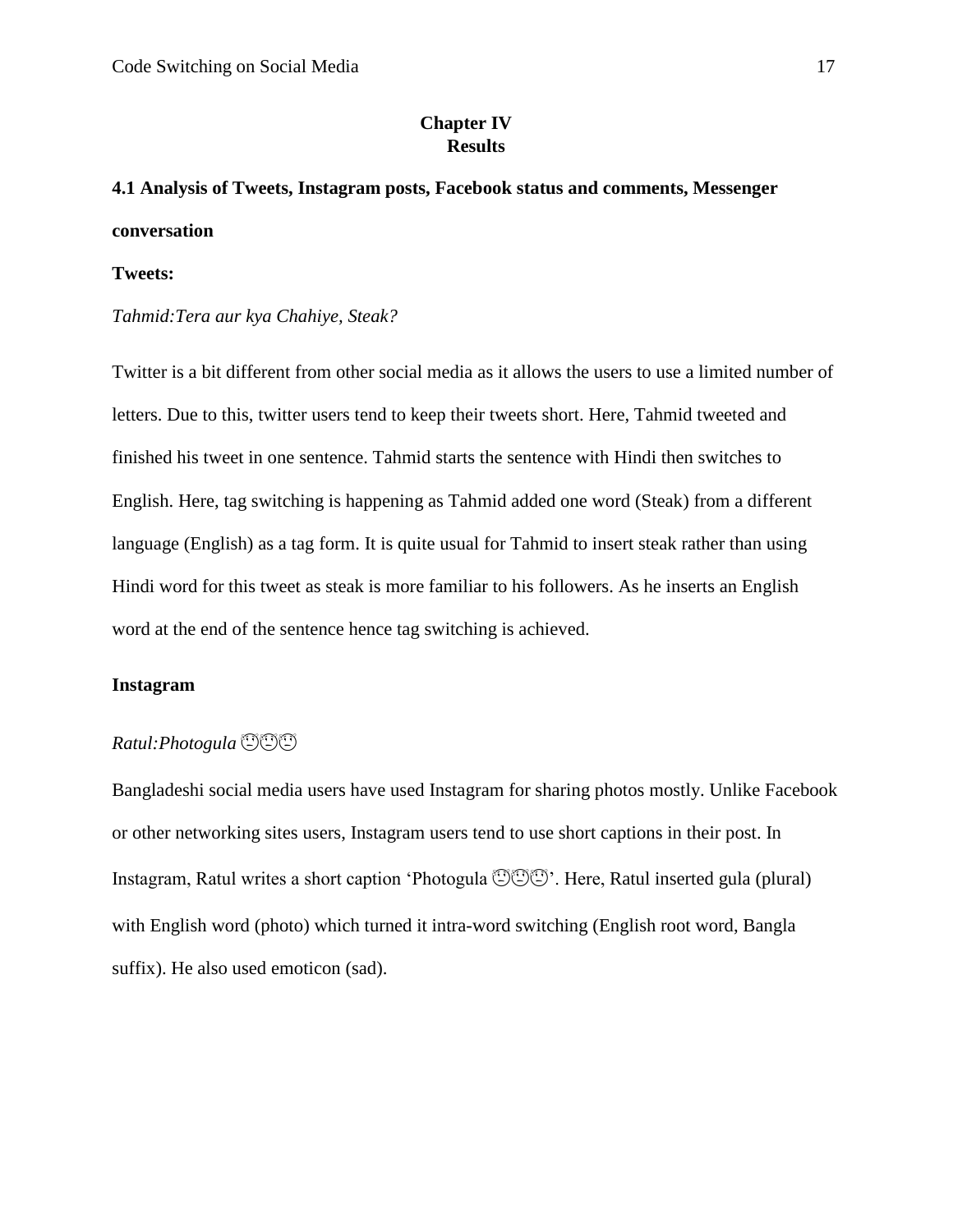## **Facebook Status**

## *Dipto:Friender Birthday Party*

In this Facebook status**,** intra-word switching occurs. As we know that**,** Intra**-**word switching occurs with a word boundary such as morpheme boundary. Sometimes, it has English root words, Bangla suffix and sometimes Bangla root words, English suffix. Here, Dipto in his status writes, 'Friend-er Birthday Party  $\odot \odot \odot$ '. Here Dipto has used, English word (Friend) and Bangla suffix (er) which turned it intra-word switching. Here, Bangla inflections have been added.

## **Facebook Status:**

# *Fahmida: I have done with 12th semester, Alhamdulillah*

In this Facebook status, tag switching occurs. Here, Fahmida used an English-Arabic pattern of code-switching in her Facebook status. Here, participant used tag switching which is inserting a term from one language to a clause of another language. In this example, participant started with English then inserted an Arabic word Alhamdulillah at the end of the sentence as a tag form. It looks like the participant is very relieved to be done with the semester. Hence, she is using the Arabic word Alhamdulillah to thank God. Arabic is the language of Quran and being a Muslim Fahmida inserted Arabic to thank to God.

#### **Facebook Status**

*Fahmida:Ajk amr nanir 23rd Death Anniversery.May Allah give her Jannatul Ferdous.* 

In this FB status participant uses Bengali-English and English-Arabic pattern of code-switching. Here, Fahmida starts with Bengali then switches to English in her first sentence. Code-switching occurs at an intra-sentential level as switching occurs within sentence boundaries. In her second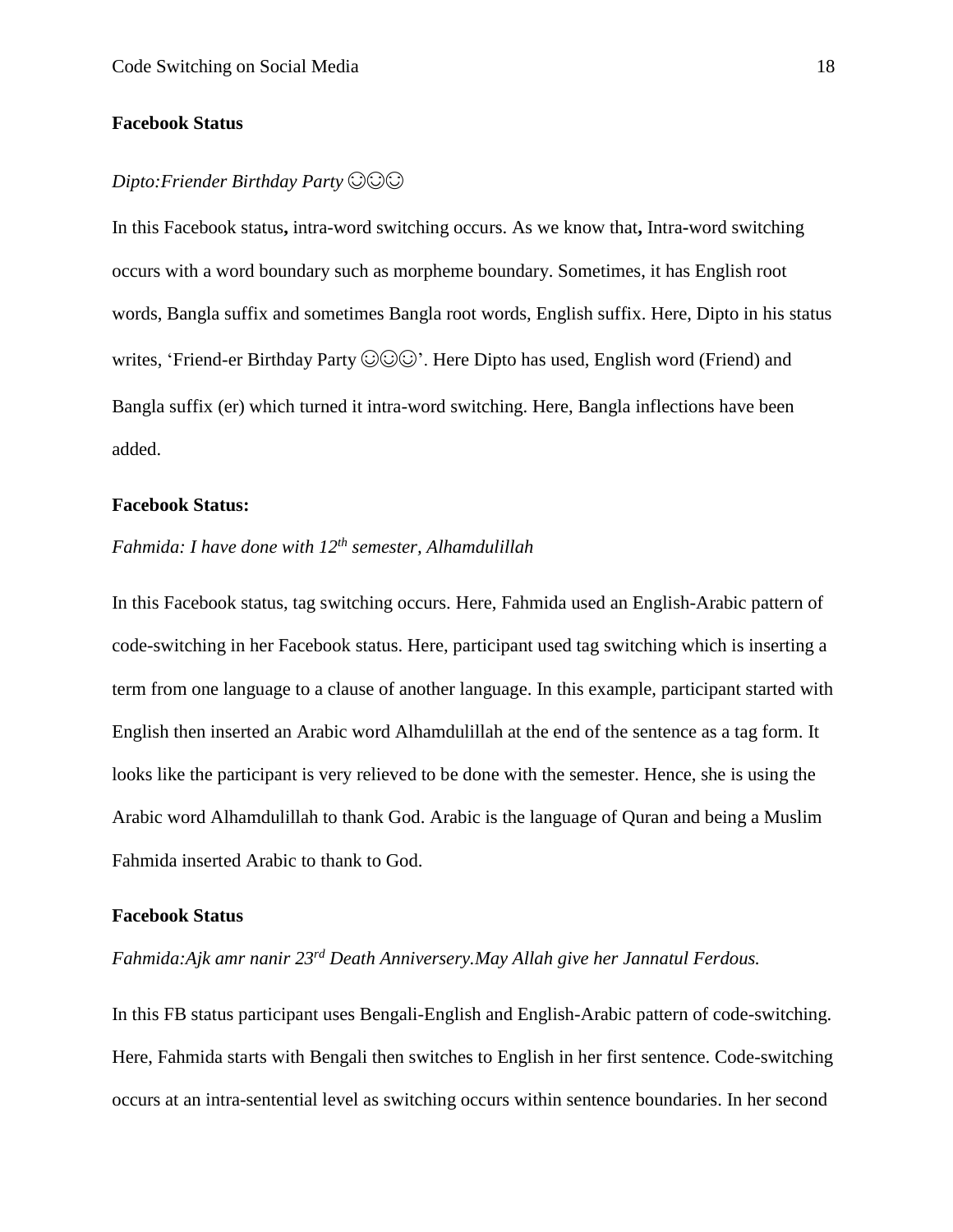sentence, she suddenly shifts from Bengali to Arabic and writes, "May Allah give her jannatul Ferdous". Here, Fahmida inserted Arabic word while praying for her late grandmother. It is evident from her Facebook status that she is frequently using Arabic and linking to her Muslim identity and culture. That's why she constantly uses Arabic words in her status. Hence, Fahmida's insertion of Arabic is quite usual but she prefers English rather than Bengali in her rest of the status. In this status, Fahmida's code-switching occurs at intra-sentential level.

## *Fahmida:NSUers during Final Weeks!Btw my brother Bindas mood still on.*

Here, the same participant used an English-Hindi pattern of code-switching. She was describing the condition of her brother whom final exam is approaching. Here, she again inserted a Hindi word Bindas which is quite similar to the previous Facebook statuses where she uses English-Arabic pattern of code-switching in her Facebook status. The difference is that she uses Hindi instead of Arabic this time around. She started with English and then inserted a Hindi word bindas which means relaxed in the middle of the sentence.

#### *Anindo:Series jitsiiiiiii Again I am not dreaming Again I am not dreaming*

Apparently, participant following English/Bengali pattern of code-switching. Here, Anindo started off the sentence with English but inserted a Bengali word jitsiiiiiii(won). Anindo is not only switches to Bengali word but also extended the word jitsiiiiiii to put an emphasize on it. Then he again switches to English and write the same sentence twice to emphasize on the winning of Bangladesh cricket team against Australia. In this status, Anindo also has used intrasentential switching as code-switching occurs within a sentence boundary.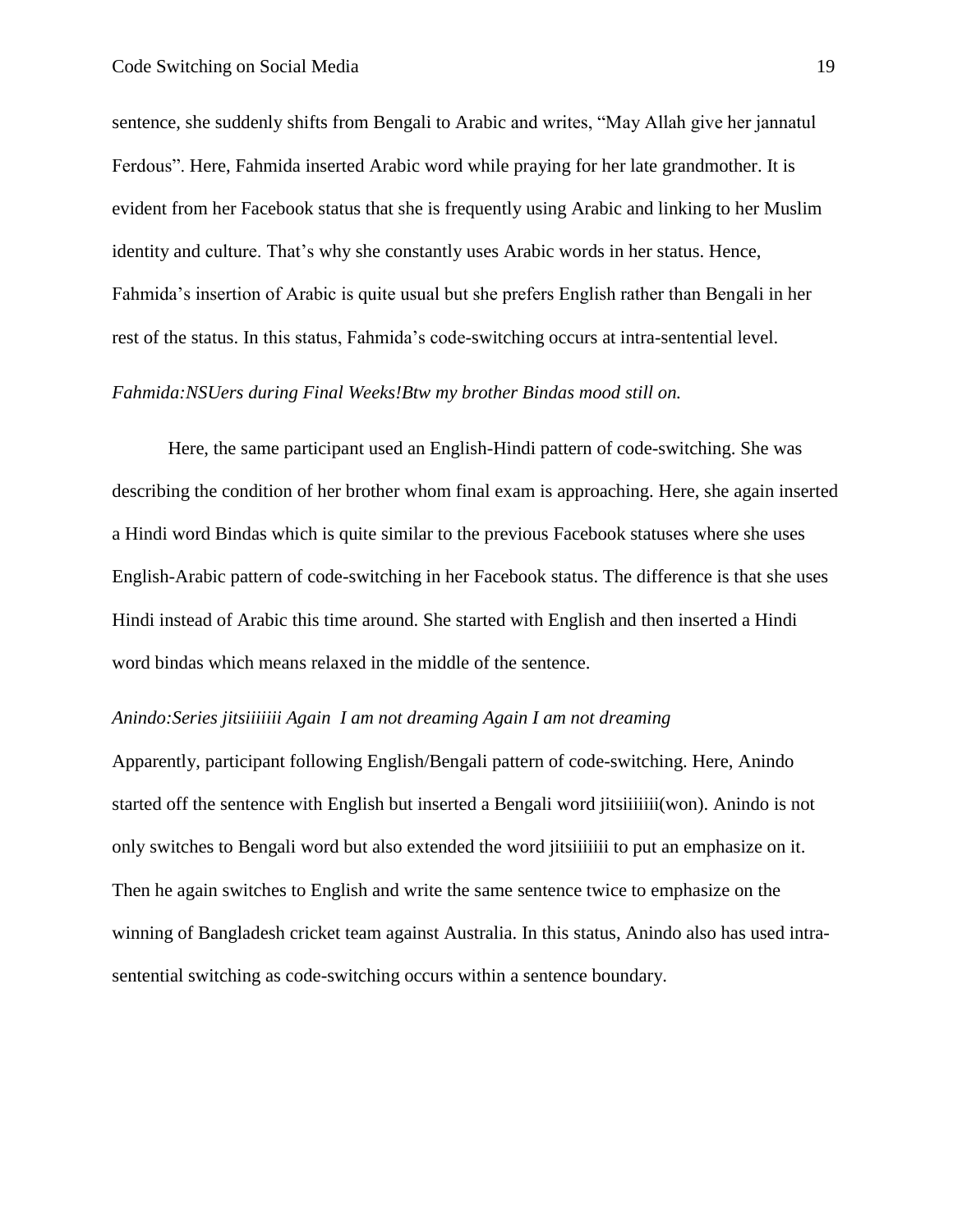## **Conversation between two friends regarding exam during the Pandemic**

## **Facebook Status**

*Kamrul: It's good to see je corona r mode porikkha university nicce else we would be in serious trouble* 

## **Comment Box**

*Sumon:Session jam er kotha bolsis?* 

*Kamrul:Yap!ai virus ta jeno taratari chole jai and stay safe stay home Sumon:We will get over it Inshallah.* 

From the example above it can be seen that the participants are following English/Bengali pattern of code-switching. Both respondent's code-switching occurs at intrasentential level. Here, Kamrul gives a FB status regarding online exams during the Covid-19 Pandemic. Sumon responded in the comment box and the conversation going on between two friends. First of all if we look at FB status of Kamrul, it is clearly evident that he is constantly switching from English to Bengali then again shifted to English. Hence, we can say that kamrul's code-switching occurs at intra-sentential level. If we look at the FB status of Kamrul, it is evident that switches in this clause occurred within sentence boundaries. In the comment box, Sumon responded to the Status and asking Kamrul whether he was referring (else we would be in serious trouble) to session Jam. Here, Sumon wrote Session jam -er where he added Bangla suffix with English word jam which turned it intra word switching. Kamrul's response is affirmative and again he uses intra-sentential switching but this time he shifted Bengali to English within the same sentence boundaries. Contrary to the Fb status, here Kamrul started off with yap! Then he switched to Bengali and gradually shifted to English. Here in the comment box, Sumon brought something different. He inserted Inshallah which is an Arabic word. Hence, here Sumon is using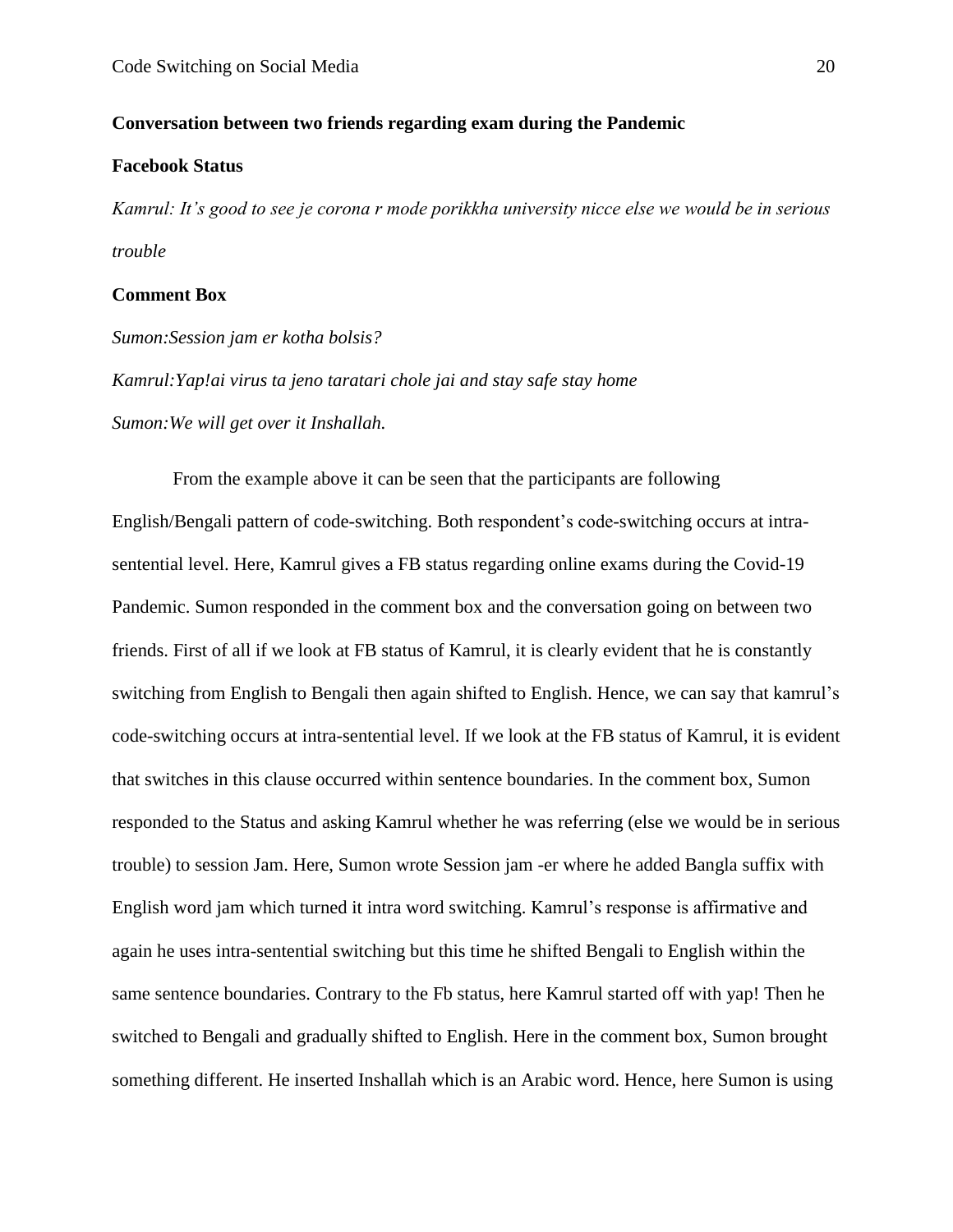tag switching and his pattern of code switching changes from English/Bengali to English/Arabic. Hence, throughout the FB status and comment box we have seen different pattern of Code-Switching. They have used intra-sentential switching, intra-word switching and tag switching.

## **Conversation between two friends in a Messenger Group Chat**

*Naim: This semester is too hectic* 

*Muhid: Yes, Waiting for the end.* 

*Naim: I am also waiting to get rid of the semester.* 

*Muhid: University kobe je open hobe* 

*Naim: After vaccination probably.* 

In this conversation code-switching occurs only in one sentence. Naim and Muhid both used English throughout the conversation in a messenger group chat except one instance. In  $4<sup>th</sup>$ sentence, Muhid switches to Bengali. He mentioned, University je kobe open hobe means he is waiting for re-opening the university. Here, Muhid's code-switching occurs at intra-sentential level. Naim started in English and Muhid replied to that in English only exception is in the 4<sup>th</sup> sentence where Muhid switches to Bengali for a little period of time. I think they are comfortable to continue their conversation in English as they both are proficient in English. They both are studying in a top rated university and they have English Medium background. Due to this, they hardly use Bengali in their conversation though it is a private messenger group of 30 people.

## **Conversation between two friends in the Facebook Status and Comment Box**

## **Facebook Status**

*Zaman: Missing my friends badly. What's up friends? K akn koi acho* 

## **Comment Box**

*Khalil :I am so fed up.*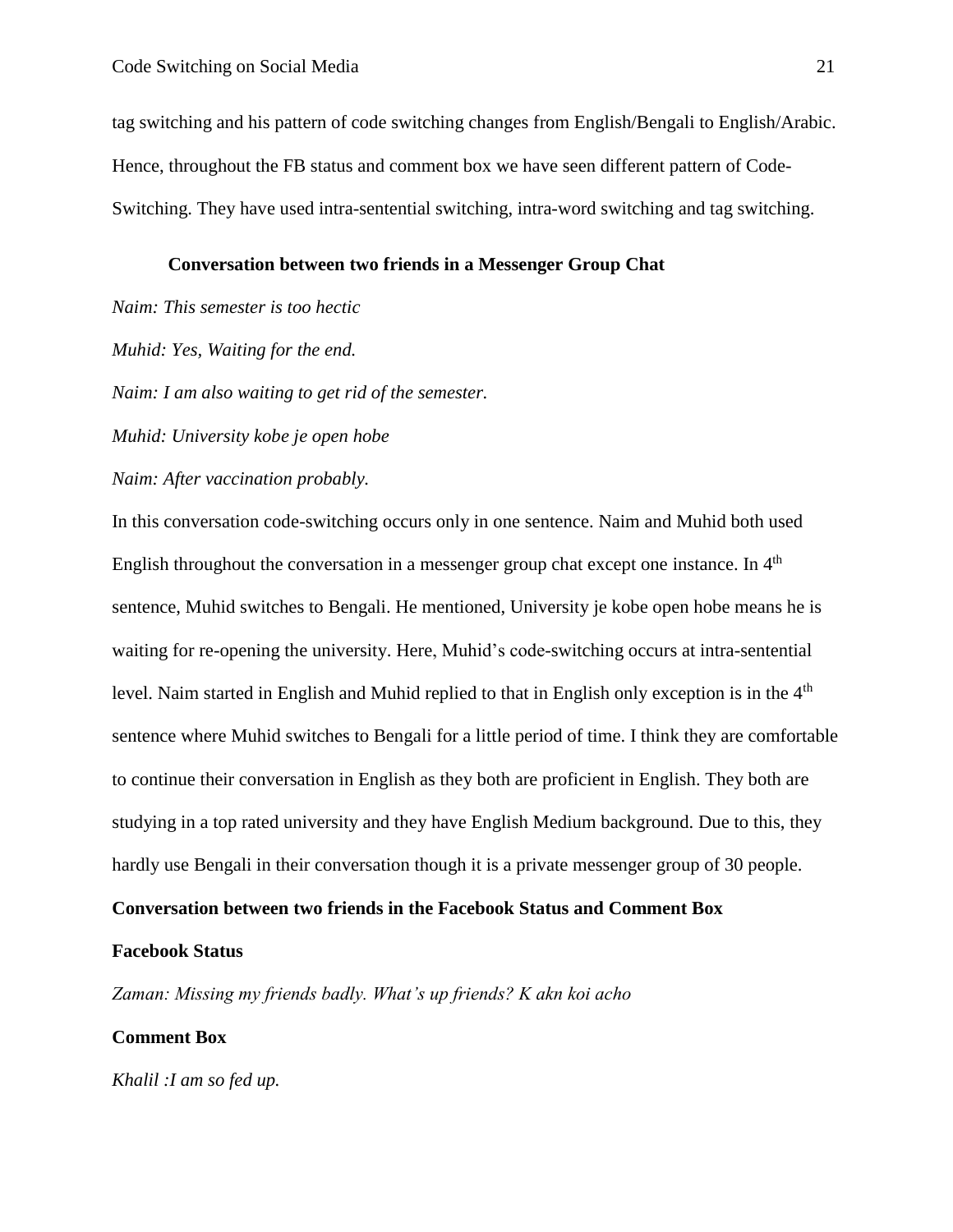*Zaman: Why so sad man? Chaphe Acis naki? Khalil: Nope! Restriction and it's too much Zaman: Come to the park. Onkdin adda deina. Akash: I am in chol kalke meet kori. Khalil :I will let you knw(Know) Zaman: Okay,done.* 

*Akash: Yap! then done.* 

Here, Zaman in his FB status uses inter-sentential code-switching. He started with English and then switched to Bengali. The switching occurs outside sentence boundaries. In the comment section, two of Zaman's friends Khalil and Akash respond. Interesting thing is that Khalil does not switch code whereas Akash does. However, Akash's code-switching occurs at intrasentential level. If we look at Akash's response, "I am in Chol kalke meet kori" then it is evident that the switching occurs within sentence boundaries. Whereas Zaman again uses inter-sentential switching in the  $4<sup>th</sup>$  sentence of the comment box where he invited his friends to come to the park for gossiping. If we look at Zaman's reply "Come to the park. onkdin adda deina" then it's clearly evident he again uses inter-sentential switching. Hence in this Facebook status and comment, it is evident that Zaman and Akash switch codes though both have used different types of code-switching. Throughout the conversation Zaman uses inter-sentential switching and Akash's code-switching occurs at intra-sentential level. It looks like Khalil is comfortable with English hence he has not used any Bengali in this conversation.

After analyzing the data in social media such as Facebook, Messenger, Twitter, Instagram, it is revealed that private university students use tag switching, intra-word switching, inter-sentential switching and Intra-sentential switching. In social media, they are connected with diverse people.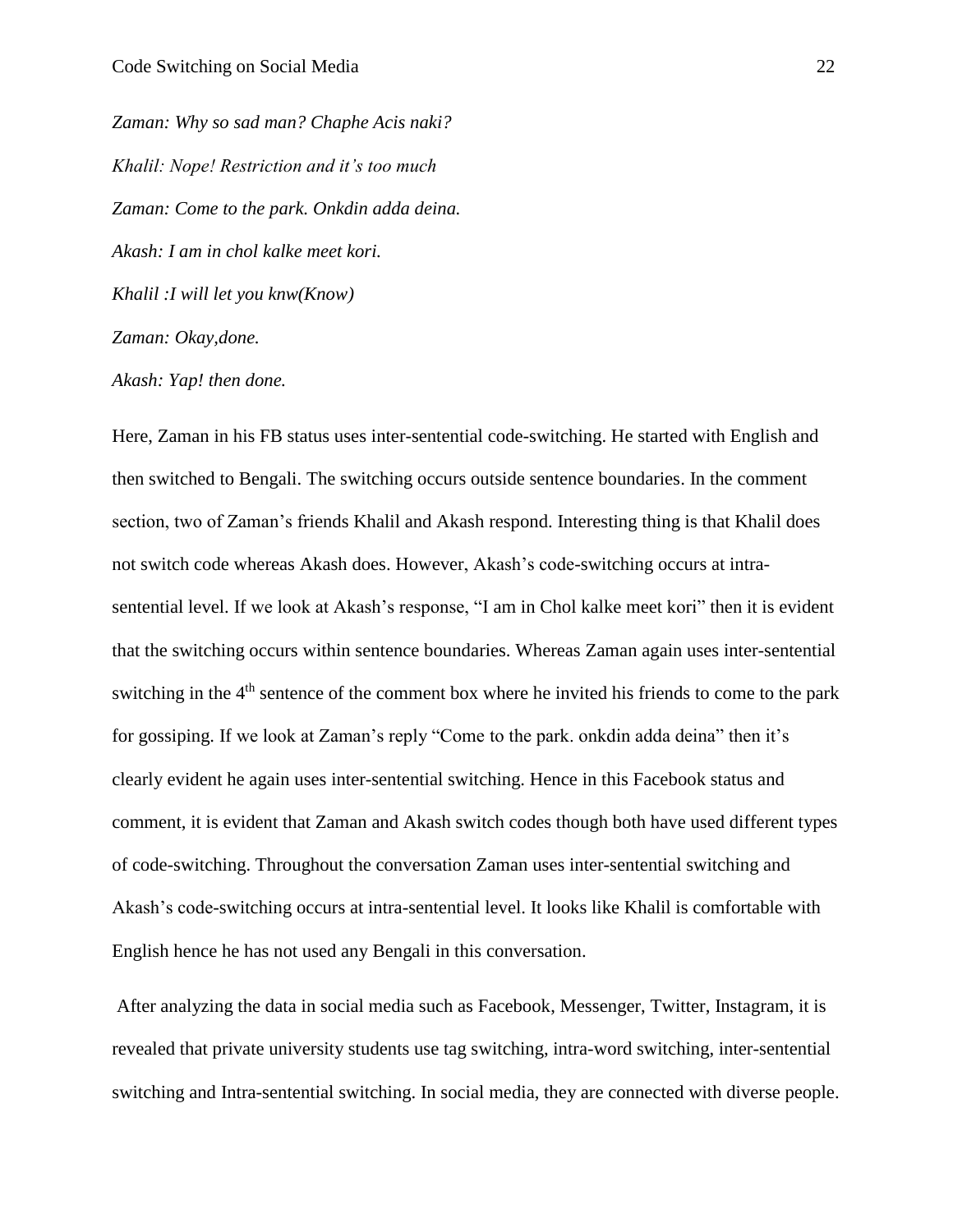In their friend list or followers list, they have added their friends, family members, virtual friends and teachers. Due to this, they use formal language as well as informal language while posting something on social media. It depends on the relationship between the users whether they use formal language or they use informal language. In social media, they use verbal form of language more often than the written one.

<span id="page-29-0"></span>**4.2: Finding of the Open-Ended questionnaires:** There are various reasons for which participants are switching codes. They have seen it as a communication strategy to keep the flow of the conversation as well as sometimes they tend to switch codes to draw the attention of the others. Switching codes frequently tend to have a negative impact on Bangla language.

## <span id="page-29-1"></span>**4.2.1: Reasons for code switching in social media:**

Most of the respondents think it's easy to communicate in two languages as sometimes it's not that easy to find a suitable words in one language. Apart from that, the situation also plays a vital role when it comes to switching codes on social media. It's quite normal for the users to use versified language pattern in their posts/comments and chatting. In the current era, Social media such as Facebook, Messenger, WhatsApp, twitter etc. has become a part of our daily life hence it is no surprising private university students are using social sites to connect and building relationship. As their conversation in social media is close to their daily conversation hence they are engage in an informal conversation more often than not. As a result, social media users are inclined to exercise code-switching in their Fb status, comments or WhatsApp chatting. Ismail states that I write something in Bangla then switch to English in other sentences more often than not. He thinks using two language is normal and he sees no problem whatsoever to mix two languages. Fahmida thinks it's easy to convey message in different languages. For instance, she often uses Arabic word in her Facebook statuses. Fahmida thinks that as a Muslim, it is quite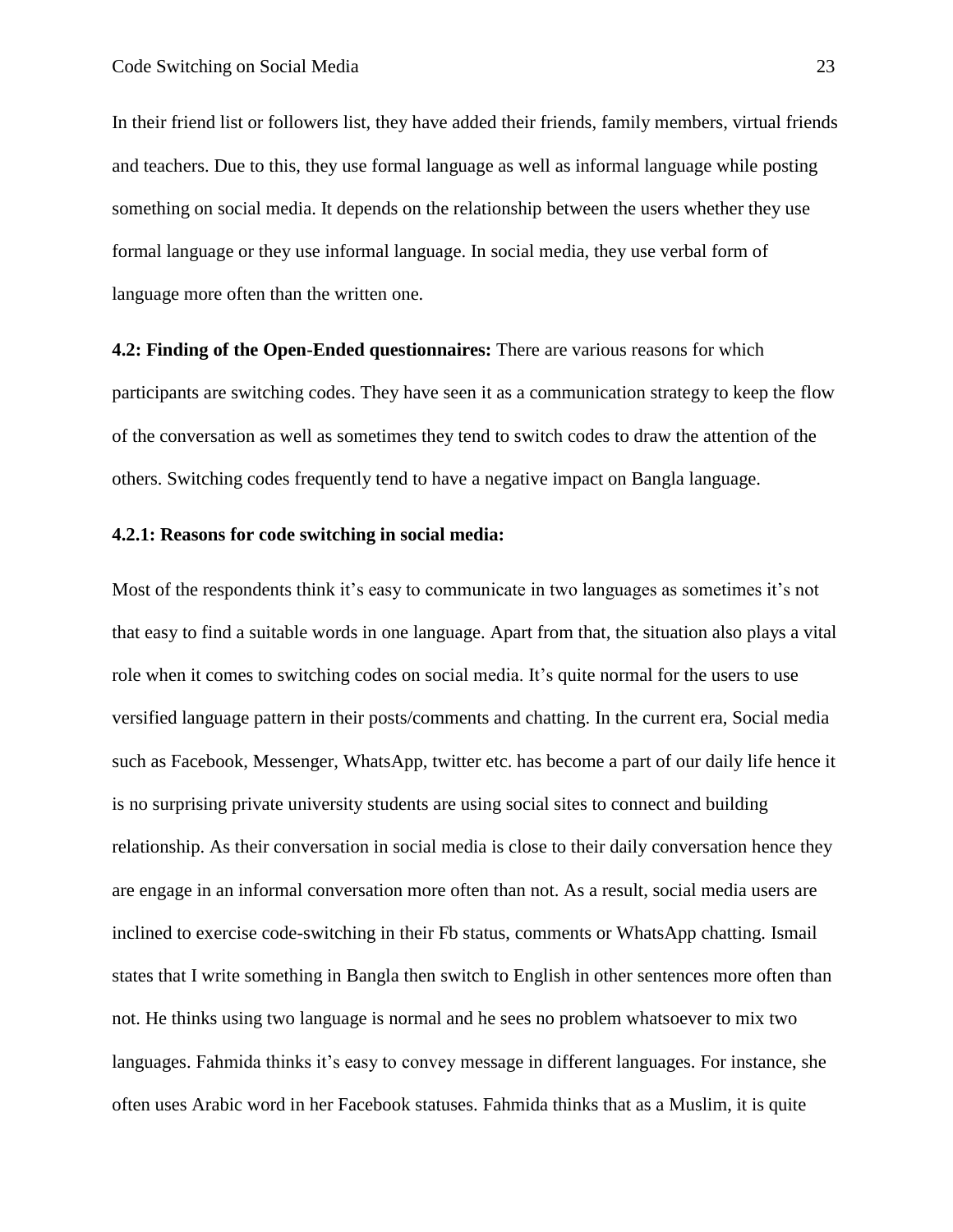natural to use Arabic words in Facebook statuses. She thinks it's natural to switch codes either in English, Arabic or Hindi.

#### <span id="page-30-0"></span> **4.2.2: Use of code switching in social media from everyday life:**

Participants have mixed approaches in social media when it comes to switching codes from their everyday life. Out of 15 respondents, 9 thinks that it is similar to everyday life means they make no changes in their social media conversation. However, 4 participants believed it is a bit different from their real life. Pranto believes he uses real life patterns in social media. He said, I tend to switch codes in social media not because I want to show off rather due to constant view of English contents in social media. Code-switching in social media not only confined in social media, it is related to daily social life also. Fahmida states, "Yes, it's different when I talk to my friends particularly my university friends. I used to switch codes frequently on social media but when I talk to local people there is no way I can use English often as you know they won't understand hence I use native language". Two of the participants are neutral as they believe they have different approaches in different situation. It's totally depends on with whom they are talking. Zaman states, "In formal situation I tend to switch codes less particularly when talking to the teachers on course related Facebook groups but in informal situation I switch codes often". When asking whether they have different approaches in social media conversation while talking to friends outside of the university, they have answered the same as they have mentioned about their social media conversation from everyday life. Majority of the participants have the same approach while talking to friends outside of the private university however one of the participants mentioned she had different approaches while talking to the friends outside the university. Muhid said, "All are friends in social media and there is no way I change my approach in social media". On the contrary, Khalil though have a different view on this. He said,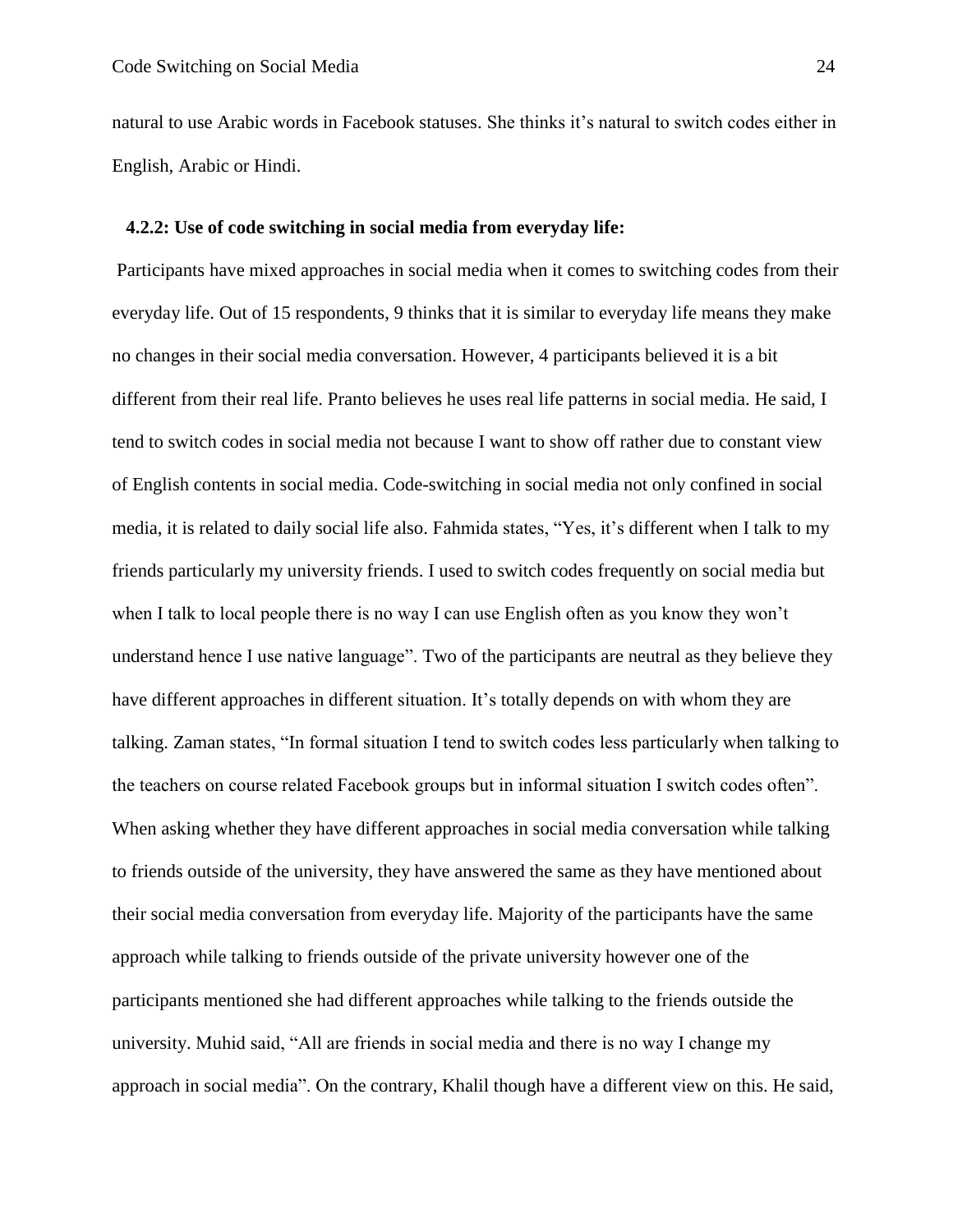"I have used English more often than not in social media as I have friends who are most from English medium background. As a result, I have used English and sometimes mix it with Bengali". From the interview, it was revealed that, majority of the participants have used real life pattern in social media though there are few exceptions. Apart from that, most of the participants have used same approach while talking to friends outside of the private university. They do not make any changes whenever they are engaging in social media conversation.

## <span id="page-31-0"></span>**4.2.3: Developing vocabulary:**

Majority of the participants agreed that Code-switching via social media play a dominant role to develop their English language skills. Particularly using English words/phrases between Bangla sentences help them to enrich their vocabulary as they are introduced to new English words by using dictionary or Google. They think that code-switching via social media will do good if anyone is willing to take it as a tools for improving their English language skills. According to Fahmida, if you write a sentence in English, it may be helpful for you as well as others. Hence, Facebook posts can be a better option to enhance English language skills of the people who are not proficient in English. As we know via social media people from different backgrounds are connected, particularly the students. Through Facebook/Instagram posts, users are introduced to English as Fahmida mentioned, whenever anyone writes something in English in social media, there is always a room for improvement. We have seen that the participants of this study have written Facebook status on Facebook walls or Instagram where they have used English in between Bangla sentences. Some of the participants have written ungrammatical sentences, incorrect vocabularies and also wrote wrong spellings in their social media posts. Hence, they can use social media to rectify their mistakes if they want. For instance, they can sort out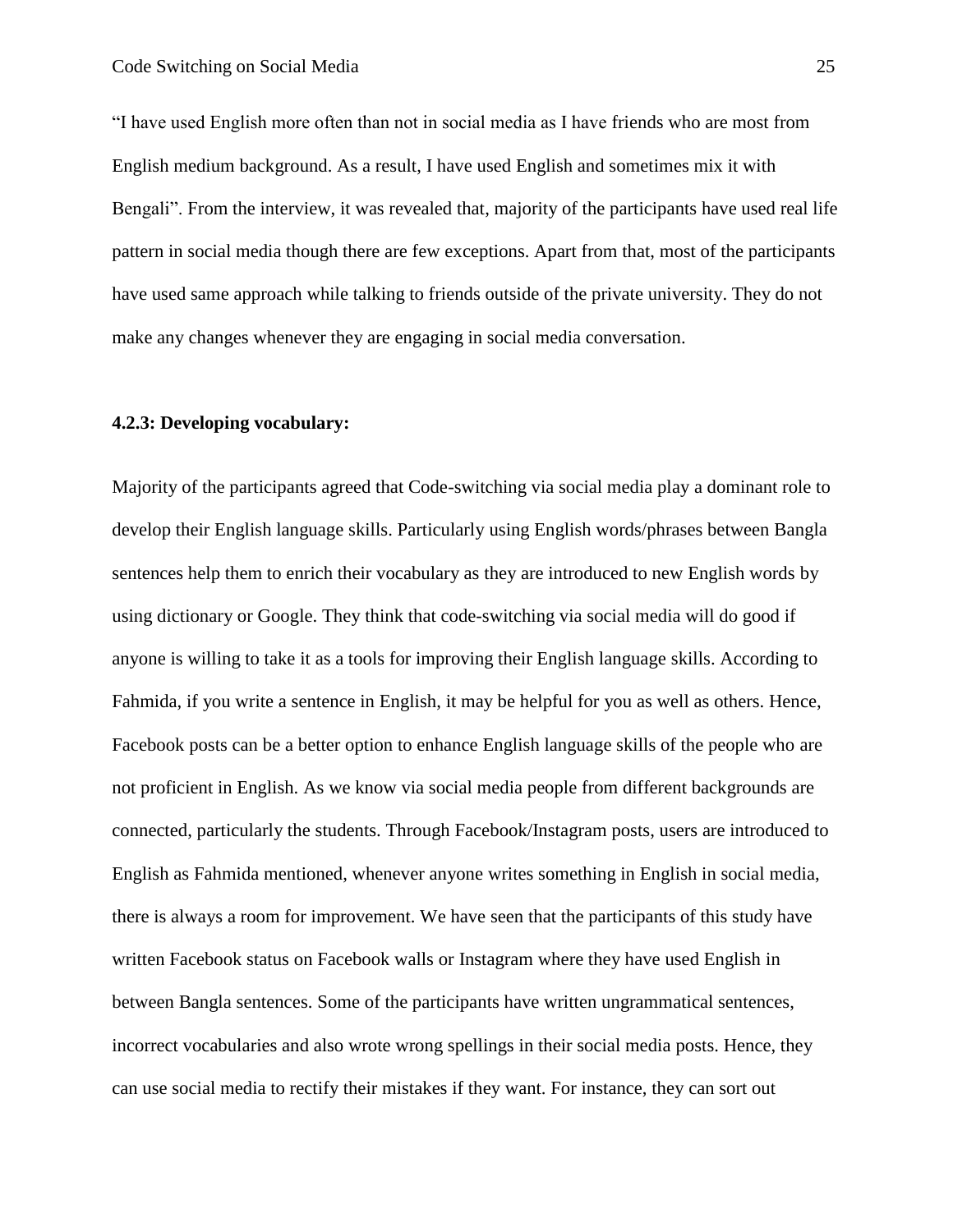misspellings, they can note down new vocabulary from the social media posts. Pranto thinks that code-switching via social media gives an edge when it comes to reading and writing. He added, I truly think that even in speaking it gives an advantage as before putting up on social media I do have to speak the words in my mind. Hence, it is quite helpful. Naim thinks that it is obviously good for developing English language skills. He stated, it improves my English skills as I search for synonyms of a particular word in a Google/dictionary so it helps me a lot. From the response from the participants it looks like they think using English words/phrases between Bangla sentences will help them to develop their English language skills as they think they will be able to rectify their grammatical mistakes and their vocabulary will be enriched.

### <span id="page-32-0"></span>**4.2.4: Code-switching as a communication strategy**

Respondents have mixed views on this. Majority of the respondents think that they switch codes when they cannot express something in Bangla/English due to lack of equivalent word. Aziz thinks that, it is not possible to find specific words in one language and, it's better to use known words of everyday life. For example, I do not write kedara in my Bangla status instead I write chair. Here, I did it purposefully to make it comprehensible to the audience as kedara (Chair) is not known to many people. Ismail said, I switch codes intentionally to emphasize a word or sentence. He believes, switching codes help to express something better as it's sometimes difficult to express in one language due to lack of equivalent words. Pranto said, "I will say bit of both actually. You know most of the contents are usually in English hence it is no surprising there is a habit of English vocabularies or phrases that come in between every sentence". Like Aziz, he also thinks that certain expressions can only be related to either Bangla/English hence he has to switch codes. It looks like participants switch codes to make it more comprehensible to their friends and followers as sometimes there are lack of suitable words in Bengali.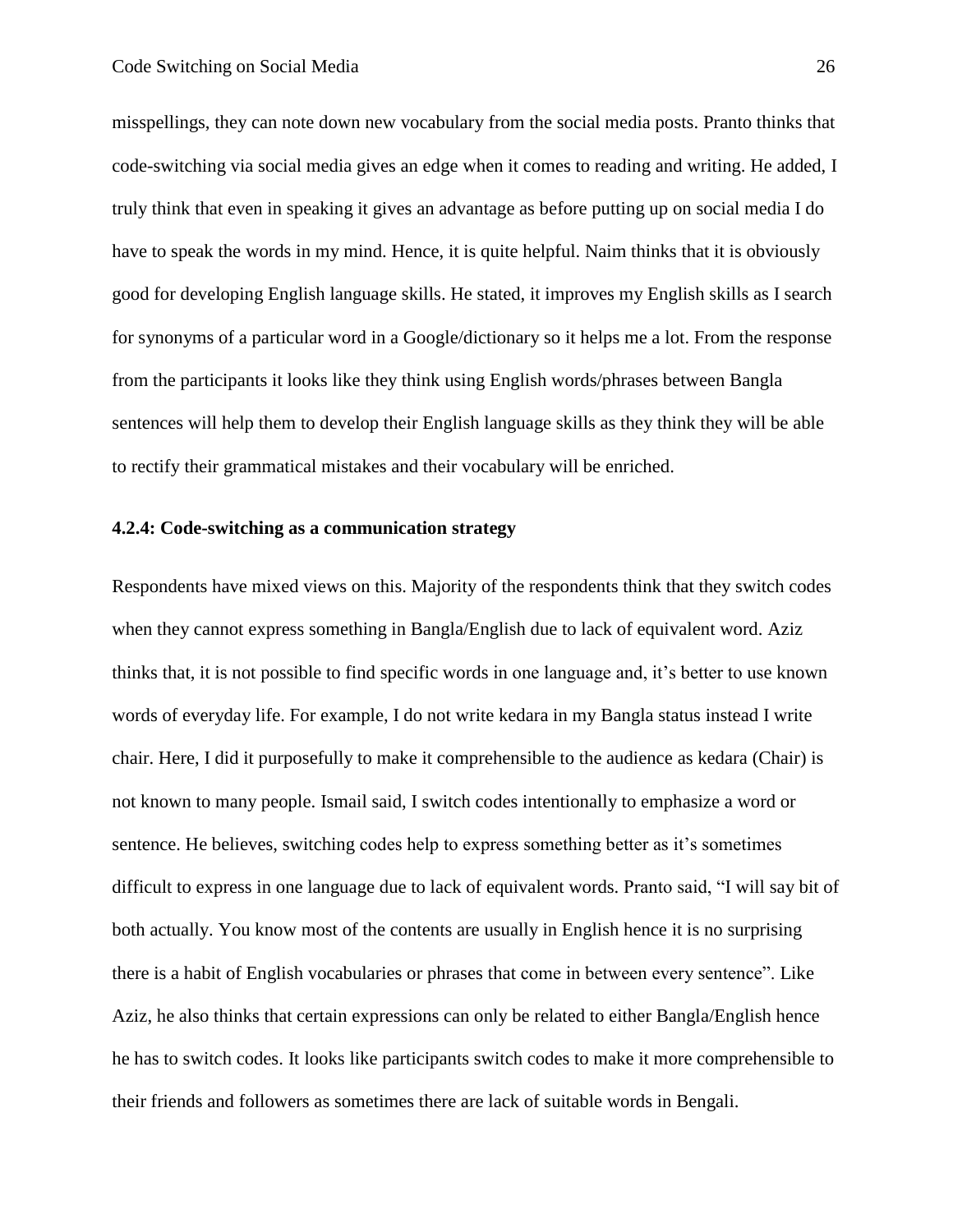## <span id="page-33-0"></span>**4.2.5: English as a symbol of social prestige?**

Respondents have mixed feelings regarding social status or prestige. Out of 15 respondents, 6 thinks that using English in Facebook status or Instagram post even in WhatsApp chat tend to get the attention of the people and they get praise from the people. However, 4 of the respondents think that using English in social media has nothing to do with the social prestige. Other 5 respondents have neutral view. They think that, switching codes can up haul the status of any social media users but they are not sure whether it has anything to do with prestige. Their view on this regards is that, they switch codes to express their feeling better and also make it more clear as it's not always possible to get exact same meaning in one language. Aziz thinks, "It has nothing to do with social prestige and I do not do it intentionally to get the attention, it's my spontaneous expression that come out in my social media posts". Ismail also has the same view as Aziz. He thinks that he switches codes to express his feeling better and make it comprehensible and it is not related to English. On the contrary, there are few respondents who thinks it can bring prestige. Fahmida said, yes, it obviously up haul my social prestige as you know speaking and writing English means you are from a posh background so it gives a sense of social prestige.

## <span id="page-33-1"></span>**4.2.6:Negative Impact on Bangla language**

All the participants agreed that code switching via social media has negative impact on Bangla language. Fahmida said, obviously it hampers and using Bengali and English is not good. Ismail said, I think it's bad for Bangla language as we tend to use half English and half Bengali. He thinks young generation does it on purposes and it's really bad for Bangla language. Naim thinks that, it's destroyed the original roots of Bangla. Pranto said, I have a mixed feeling about it as I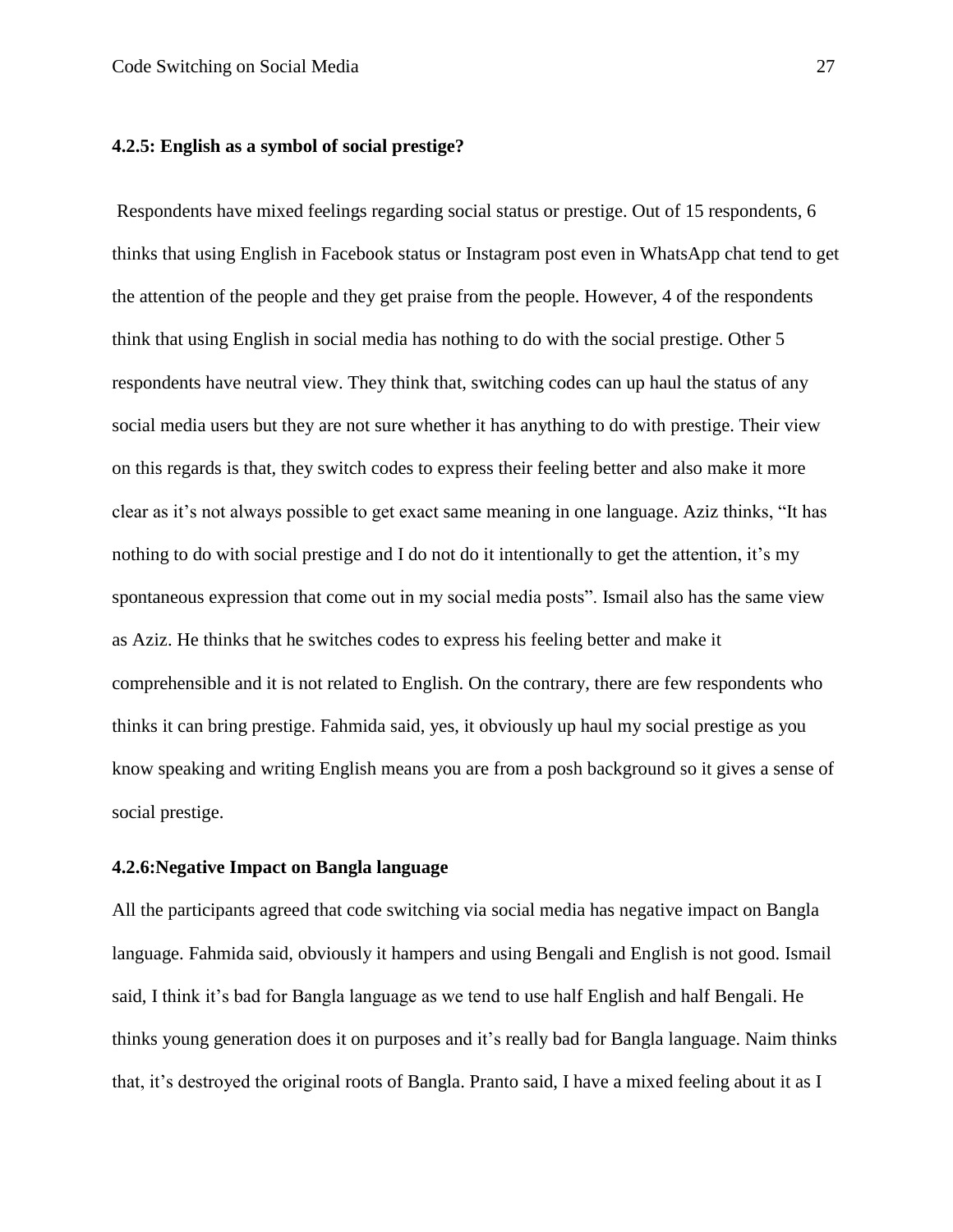admit using English with Bengali is good for practicing but problems began when anyone is using English frequently to look more progressive and at a time for showiness. Hence, it is alarming when native speakers having conversation in foreign language. Certainly, it will have negative impact on Bangla language in near future. He added that, using English or other languages can be reduced to a minimum then it won't impact much on Bangla language.

## **4.3 Types of Code-switching in social media**

From the observation of Facebook status, Messenger chat and tweets, it is evident that Private university students have used Bengali/English, English/Bengali, English/Arabic, Hindi/English pattern of code-switching. It was revealed that social media users have frequently used intrasentential switching often when they are engaging in an informal conversation. Apart from that, inserting Arabic words are common when it comes to the Muslim identity as they frequently inserted words such as Alhamdulillah. It has been found that private university students maintain a formal relationship in their Facebook posts when they are talking to their teachers or mentors in Facebook group posts or comments. After observing Facebook course related group's posts and comments, it has found that they have used inter-sentential switching more often. Intra-word switching is also seen in Instagram posts and Facebook posts however intra-word switching is not as frequent as inter-sentential or intra-sentential switching. Intra-word switching has been found in informal posts. In Facebook Messenger group chat, I have found both inter-sentential switching and intra-sentential switching. From my observation in various group chats in Messenger or WhatsApp, I have noticed, intra-sentential switching is more evident. It is not surprising as they tend to talk informal in Messenger chat or WhatsApp chatting.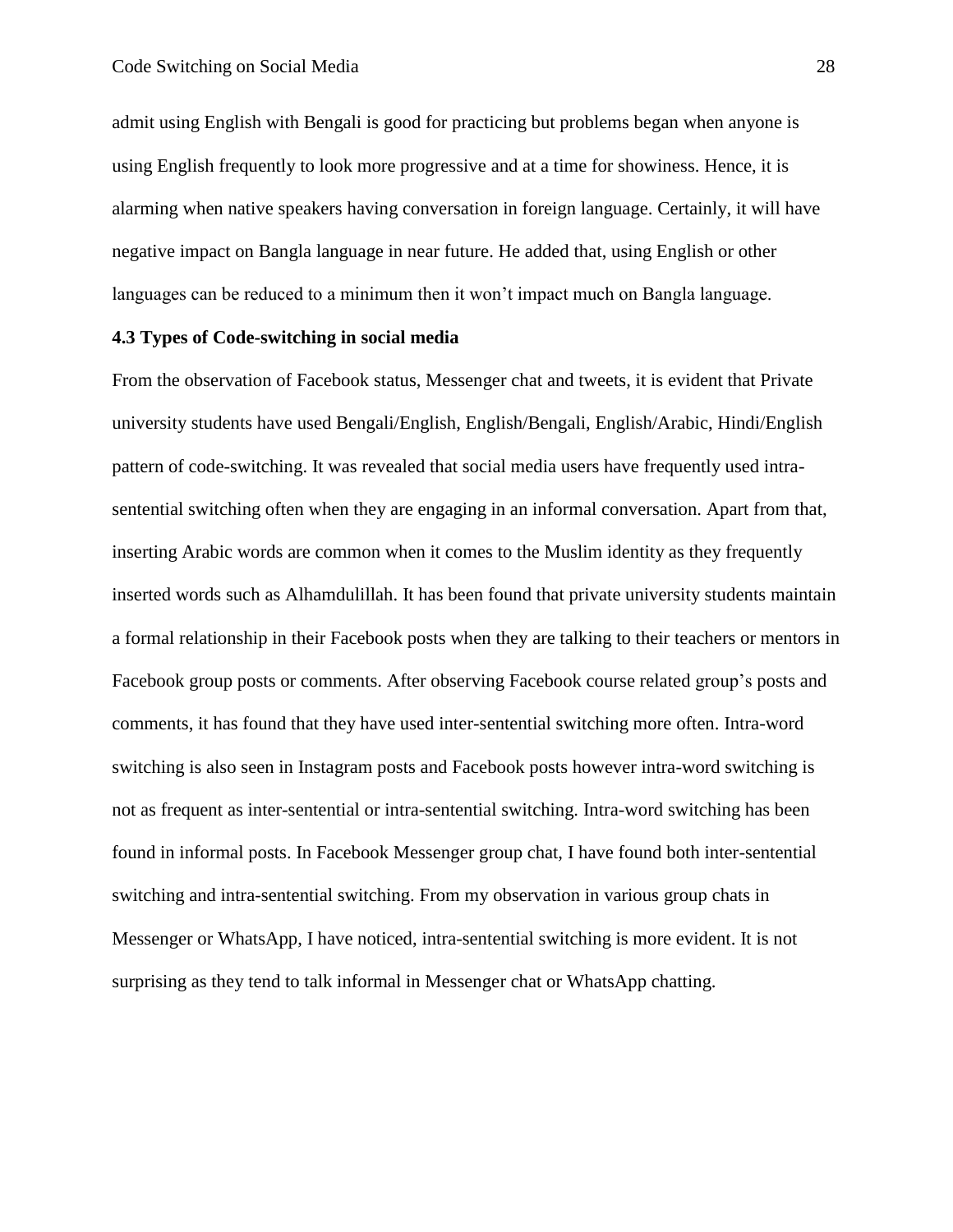### <span id="page-35-0"></span> **4.4 Do they switch codes to show mastery of English?**

Before my research, my prediction was that private university students switch codes intentionally to show their mastery in the English language. After the observation and interview, will my prediction come true? From the observation and open-ended questionnaires, it was revealed that they switch codes when they cannot express something in Bengali/English due to lack of equivalent words in one language. Switching codes help them to expressing something better in English and same is applicable to Arabic/Hindi though English is more prominent. They use English words often as some of the Bengali words are not known to the people. In that case, English words are better suited than Bengali. As a result, they have used English words/phrases in Facebook status or Messenger chat which are supposed to be written in Bengali. However, some of the participant use it intentionally to show people that they have good English language skills. As we know people who have good command over English is treated differently in Bangladeshi context. As a result, some of the private university students tend to fall this trap and want to look cool in front of their friends. They tend to believe that using English expression in the middle of a Bengali will draw the attention to the followers in social media. There are few instances when they switch to English words/phrases to put more emphasize on a particular sentence as Ismail mentioned during the interview. It's also noticeable among the participants whom I observed as I have noticed that they tend to use English words to emphasize a sentence or words. So the question is, do they switch codes intentionally to show their mastery in English language? The answer is no. They have seen code switching to English as a strategy to keep the flow of the conversation and make it more comprehensible. Apart from that, it's not always possible to know the all the Bangla vocabulary and also if they know, their followers may not know the vocabulary as Aziz said he avoids using Bangla word Kedara (Chair) in his Bangla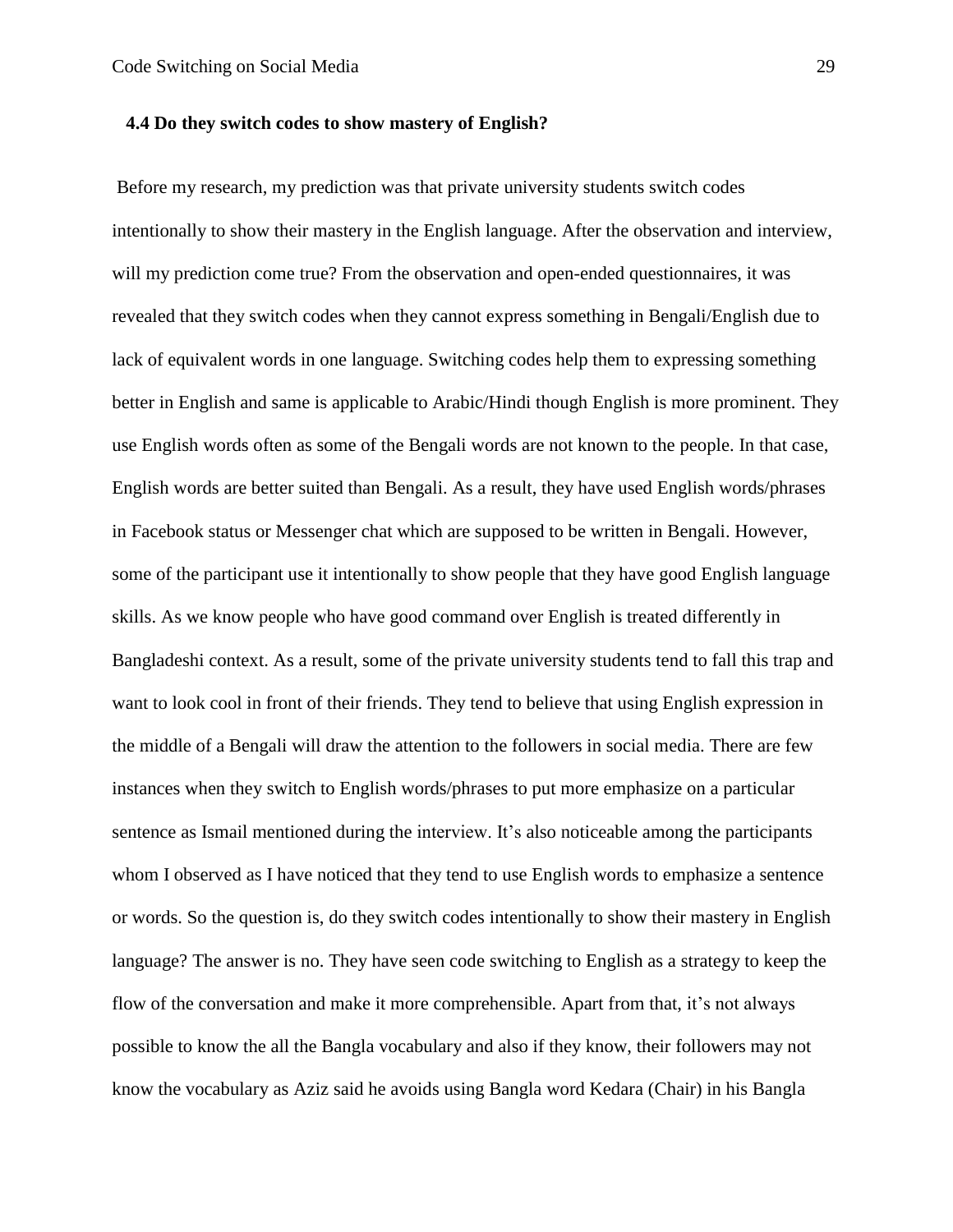status as many of his social media friends do not know the meaning of Kedara. Hence instead of Kedara, he uses Chair to make it comprehensible to the social media followers. To sum up, it's a spontaneous expression and they want to make it more comprehensible to their social media audience. From the open-ended questionnaires, it has been found that participants believe that code-switching from Bengali to English helps them to enhance their English language skills as they can learn new vocabulary. Naim mentioned that he tends to look up the dictionary or Google to search for English words/phrases whenever he puts English words/phrases in his Bangla sentences. In that way, his vocabulary has enriched. After analyzing the open-ended questionnaires, it looks like they do not switch codes to show mastery in English rather they use code-switching to develop their English language skills. Their vocabulary can be enriched by putting English words/Phrases in between Bangla sentences. Apart from that, they use English words to put emphasize as well as to make it more comprehensible to the followers as we do not know the meaning of all Bangla vocabulary. However, we cannot deny that sometimes they tend to use English words intentionally as good command over English draws the attention of the Bangladeshi social media users. As most of the top rated private university prioritized English and they promote English hence it is no surprising some of the private university students tend to switch or mix codes in their social media intentionally to show the mastery of English language.

#### <span id="page-36-0"></span>**4.5 Code Switching impact on Bangla language:**

Majority of the participants think that code-switching via social media have negative impact on Bangla language. They think that mixing Bengali and English between sentences does no good to a language. Then the question is, why do they switch codes if it has a negative impact on Bangla? From their response, it looks like they have seen it as a communication strategy which helps them to keep the continuity of the conversation. As we know, it's not always possible to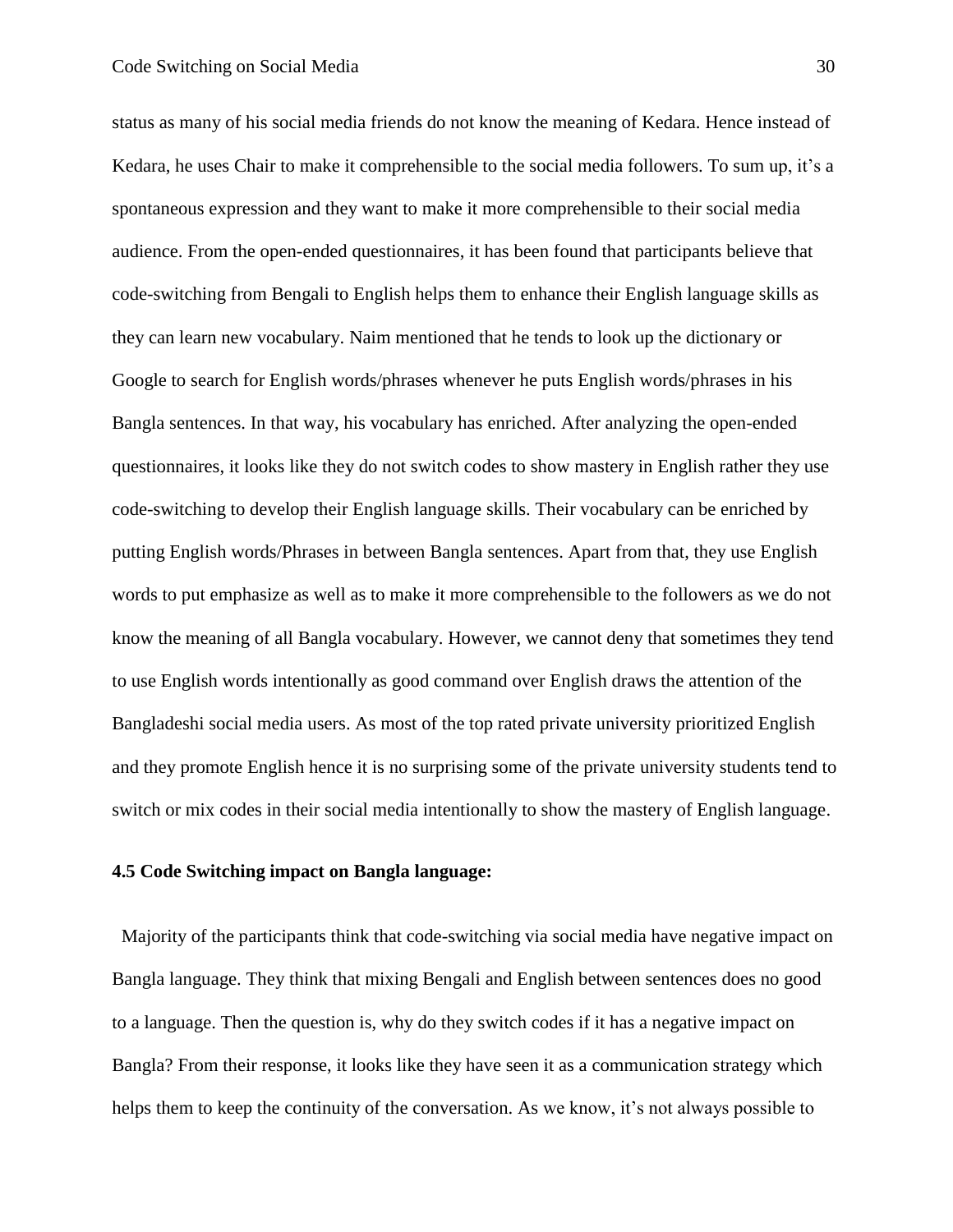find an exact word in one language hence referring to other words/phrases of another language comes to rescue in many occasions. However, code-switching via social media does have negative impact on Bangla language. The most alarming side of code-switching is that some teenagers tend to think that using English words in Bengali language makes them more cool. They carry their attitudes when they are admitted into private university. As a result, they use English phrases here and there while writing Bengali status/chatting with their friends in messenger/WhatsApp. As a result, they cannot speak English fluently and hardly say a full sentence in Bangla. It's an alarming sign for the Bengali language. Pranto mentioned, it's really frustrating when native speakers tend to keep using foreign language in a native language. In that case, Bangla language is the worst sufferer of code-switching. In a study, Shanta (2017) found that Facebook users are using the English alphabet while writing their Bangla Facebook status and comments even though a number of software are available to write Bangla. It's a clear apathy towards writing Bangla language. If the apathy towards Bangla continues and the trends of showing positive attitude towards English continues in the name of code-switching then it will have negative impact on Bangla language which will be visible in near future. It seems that it won't take much time when Bangladeshi teenager's particularly Private university students will lose their fluency in Bangla language and they will start using English more. As a result, certainly it will have negative impact on Bangla language. There is a possibility that their next generation may base their conversation in English and use a Bengali words in between their conversation. Hence, code-switching does have negative impact on Bangla language.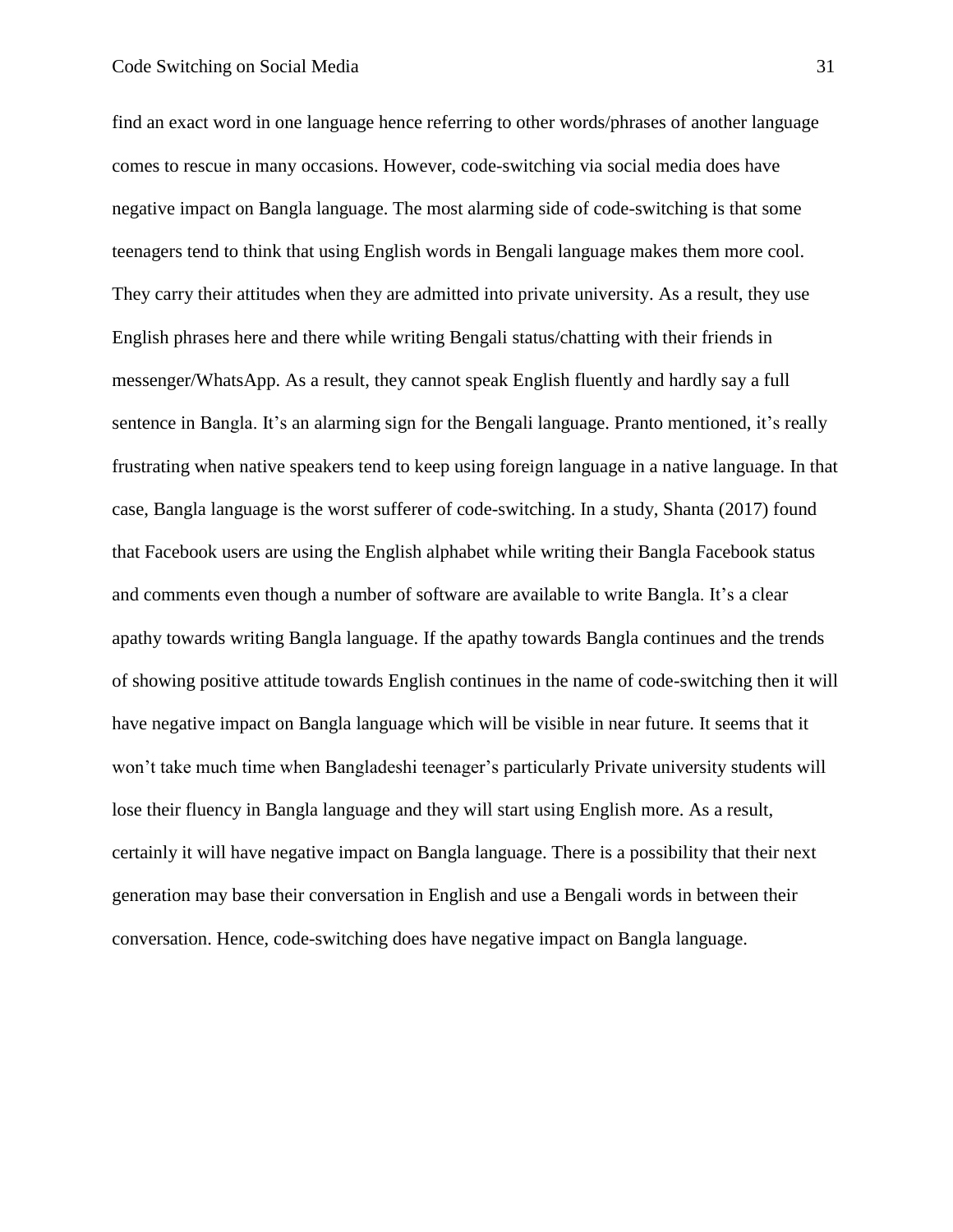#### **Chapter V: Discussion and Conclusion**

<span id="page-38-0"></span>The importance of English has grown immensely due to the rapid spread of globalization and Bangladesh are no exception, particularly private universities that put more emphasized on English. Most of the top rated universities instruction medium is in English hence proficiency in English is a must for the private university students. The importance of fluent spoken English has grown immensely as they have to speak in English in their university premises. As a result, switching codes to Bangla and English is very common. Apart from that, due to the influence of the media and movies, languages such as Hindi also dominate along with English. For religious purposes, Arabic is also learnt by the people. Thus, they develop bilingual or multilingual characteristics and it has immense impact when they come to social media.

As from the collected data and questionnaire, it is evident that participants have developed bilingual characteristics. It looks like they are accustomed to using two languages simultaneously hence using Bangla/English, English/Bangla, English/Hindi, English/Arabic pattern of codeswitching has become spontaneous. From the analysis of the data, it has found that they have different approaches for different circumstances. In informal situation for instance while talking to the close friends, it is seen that they are using intra-sentential switching whereas in formal situation when they are talking to the university seniors /teachers, they are using inter-sentential switching. For clarification, they have used tag switching such as tai na, right etc. In Facebook posts and comments box, it looks like participants are treating social media as their own space. As a result, their Facebook post's is more like a verbal way than a written one. According to Debrowska (2013), CMC environments give vague impressions regarding the distinction between verbal and written form of the language Facebook users have used in their status and comment is colloquial. He also mentioned that electronic media itself is informal in nature. Due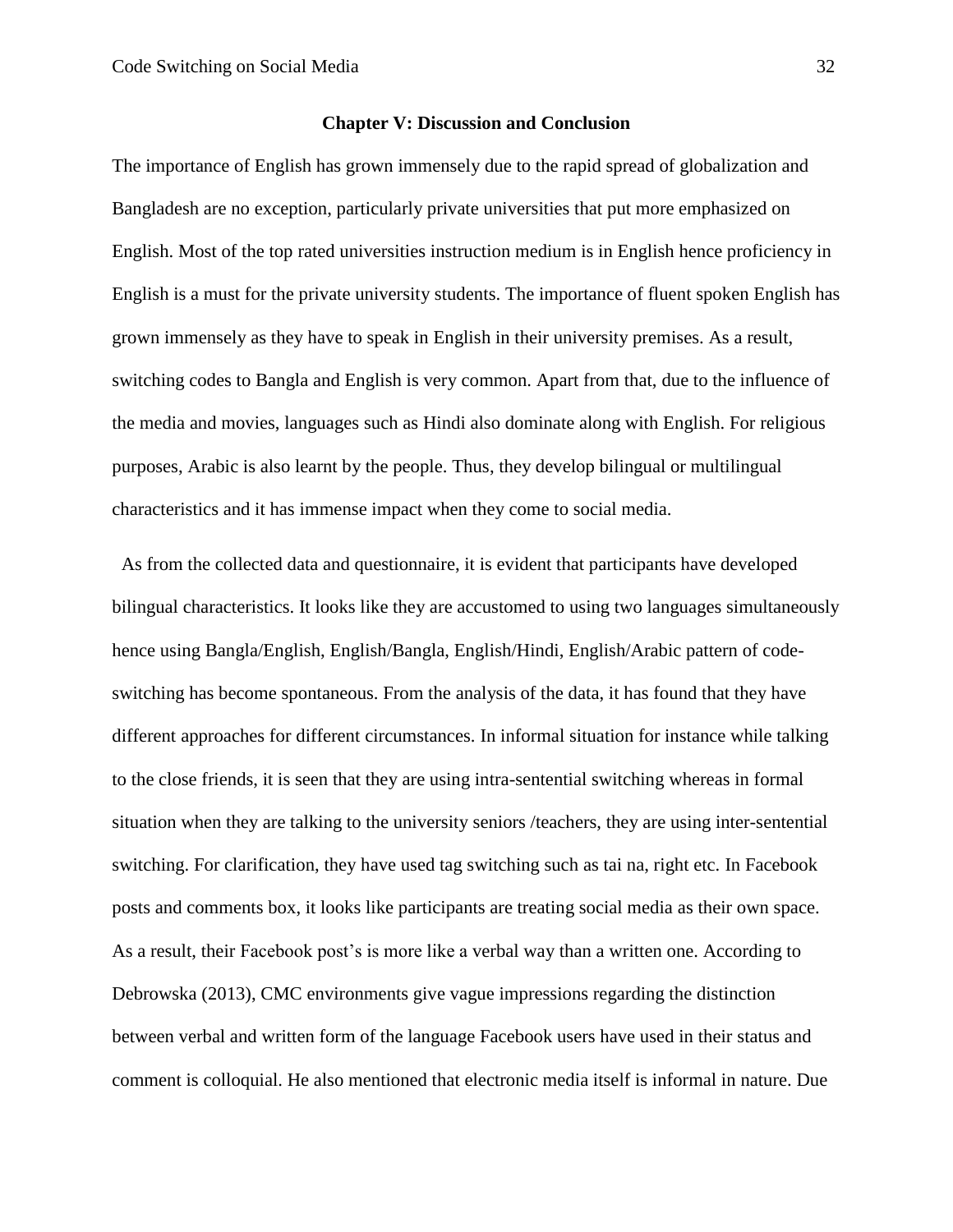to this, code-switching occurred frequently on social media as it's informal in nature and participants also saw it as a communication strategy. Hence, it is no surprising I have found intra-sentential switching more often in social media posts particularly when analyzing Messenger and WhatsApp chat.

Another important question is that, do they switch codes intentionally to show mastery of their English language skills? As we know, any people who have good command over English gets the attention in Bangladeshi context. As my participants are from private universities hence it is an obvious question to ask them whether they switch codes intentionally or not. Many would argue that they switch codes intentionally but in this case, it looks like the majority of the participants are not switching codes intentionally to show mastery of English language rather they switch codes to keep the flow of the conversation. Sometimes, they do not get the exact words/phrases in native language hence code-switching comes as a rescue to them. According to Leyew (1998), bilinguals switch codes when they have lack of equivalent words in native language. Sometimes, lack of appropriate words forced the speakers to switch codes. Private university students have a tendency to use English words/phrases in between Bangla sentences. From the observation and interview I have found that, participants have used the synonym of that word of another language when they don't find the exact word. Sometimes they use English to emphasize a specific words in their social media posts. Due to this, sometimes they have searched for a specific English word/phrases in dictionary/Google to use it in their social media posts. It can be said that, they have used English words/phrases to emphasize a specific words in a sentence. Apart from that, they think that using English in Facebook posts /twitter or other usage of social media enhances their English language skills particularly enriches their vocabulary. It looks like they have seen inserting English words in between sentences as a way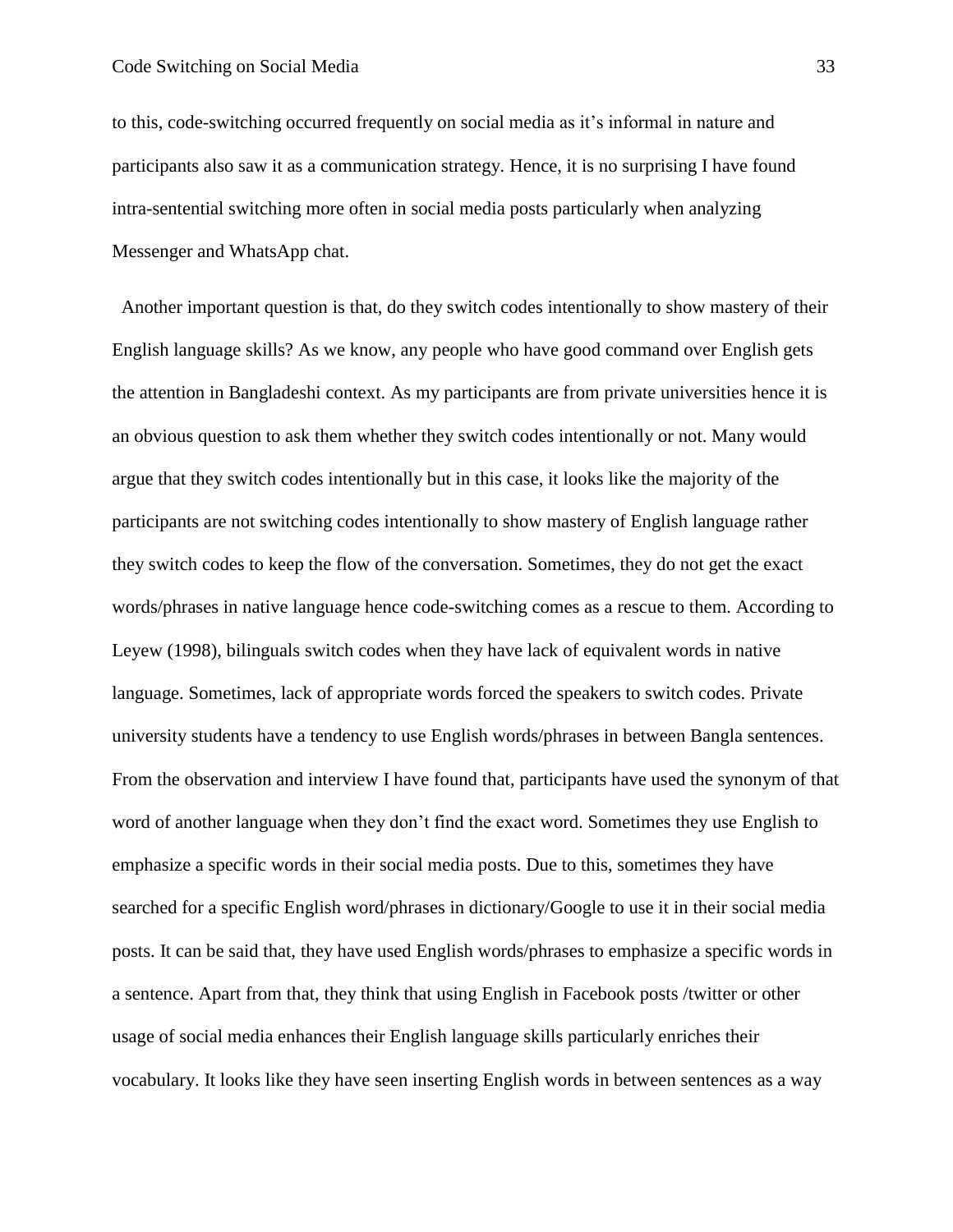to improve their vocabulary rather than showing off. However, there are few participants who switch codes intentionally as they think it up haul their social status and prestige. They think that it draws the attention of the social media users. It is quite usual for some of them to use English words/phrases intentionally to show smartness. Ghosh (2014) studied code-switching trends among the private university students. In her study, she has found that some of the participants believe that code switching is a fashionable trend of using language where they can upgrade their status as well as draw the attention of the others.

From the interview, it looks like participants are not using English words/phrases to show mastery of English, rather they use English in between Bangla sentences to make it more spontaneous and enriching their vocabulary. They use English to keep the flow of conversation and at a time to emphasize specific words. Sometimes they switch to English when they do not find an appropriate words in Bangla. Hence, it's clear that participants switch to English for not showing mastery of English language rather they switch to English for other different reasons such as to emphasize a word, lack of appropriate words in Bangla etc. However, few of the participants did it intentionally to show their English language skills but the number is very small.

Another interesting finding of this research is whether code-switching has any impact on the Bangla language or not. In my first two research questions, I have found participants switch codes to different languages for their communication purposes as they want to keep the flow of the conversation. As we know, it is not an easy job to know all the words/phrases in one language. Lack of equivalent words is obvious hence switching to another words/phrases of another language comes to rescue to get rid of those situations. Hence, participants see no problems in mixing two or more languages. However, when I ask them, do they think it has any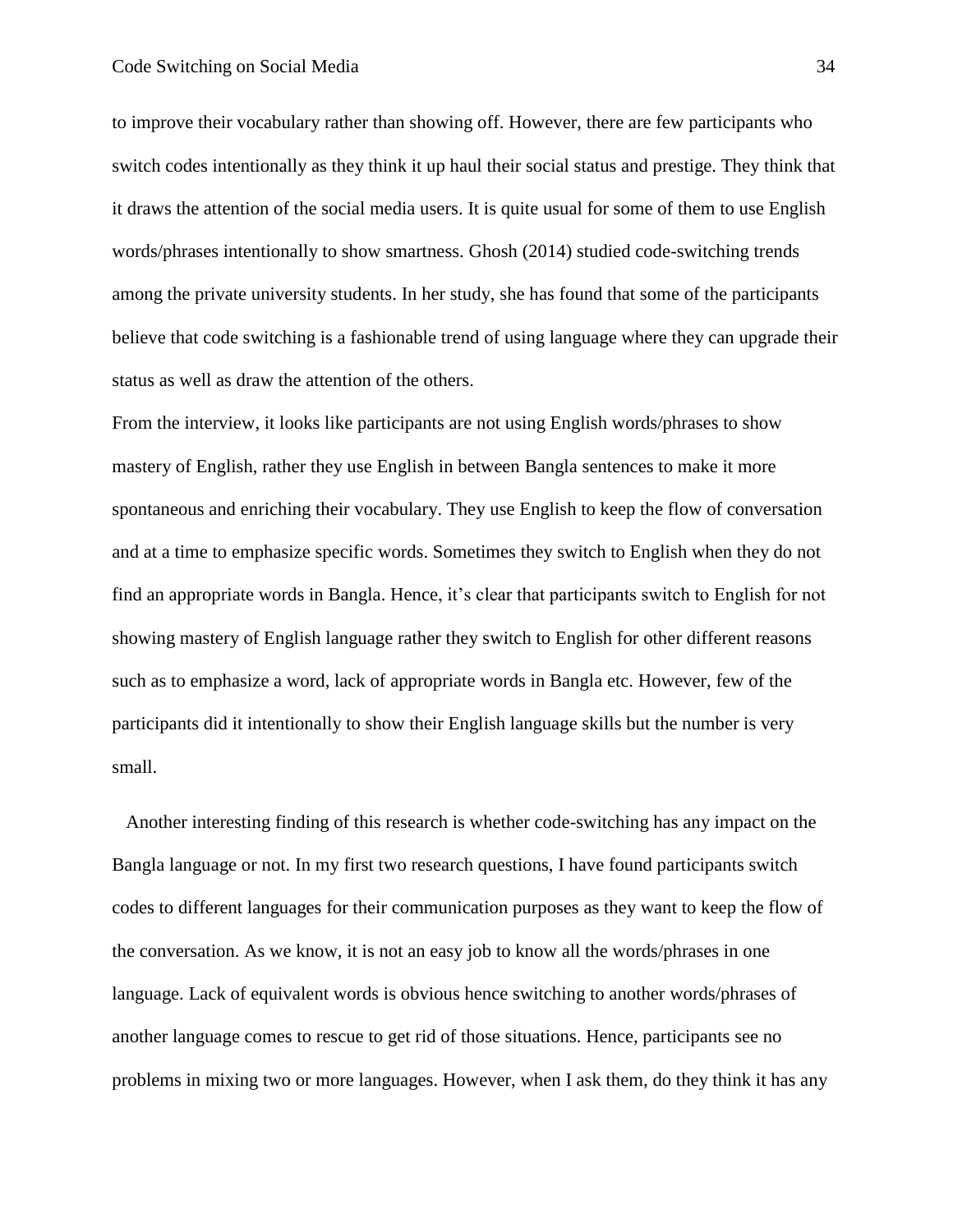negative impact on Bangla language? The answer is interesting because except few, most participants think that code-switching have a negative impact on Bangla. It seems that they see code-switching as a threat to Bangla language. They believed their frequent use of English words/phrases in Bangla sentences generates a new form of Bengali language. In her study, Ghosh (2014) have found that, most of the interviewees of private universities have shown serious concerns on code-switching as they believe switching to English frequently restricting them from learning Bengali vocabulary. However, 20% of the interviewee have different view as they stated code-switching does not have any impact on Bengali language and they prefer using English and Bangla concurrently. Code-switching does have negative impact on Bangla language as we have seen private university students tend to insert a English words/phrases in between their Bangla sentences in social media posts sometimes unconsciously and sometimes deliberately to emphasize a word. Whatever the reasons for inserting English or other languages, it does have negative impact on Bangla language. It's restricted them from using Bangla vocabulary even though Bangla has a large collection of vocabulary. Hence, using English words in between sentences means they are losing their opportunity to show the world how rich Bangla vocabulary are. Shanta (2017) found that, Bangladeshi Facebook users have a positive attitude towards English whereas they have shown apathy towards Bangla. Showing apathy towards native language is an alarming sign as it may result the language death of a language. However, in this study, participants have attachments towards Bangla language and that's an encouraging sign. From the interview it's clear instead of showing apathy, they have shown their concerned about the code-switching negative impact on Bangla language. That's an encouraging sign as linguistic awareness can lead a language in right direction. Azami (2005) studied Linguistic manipulations in the Bengali language by the Bangladeshi lived in Manchester. From his study,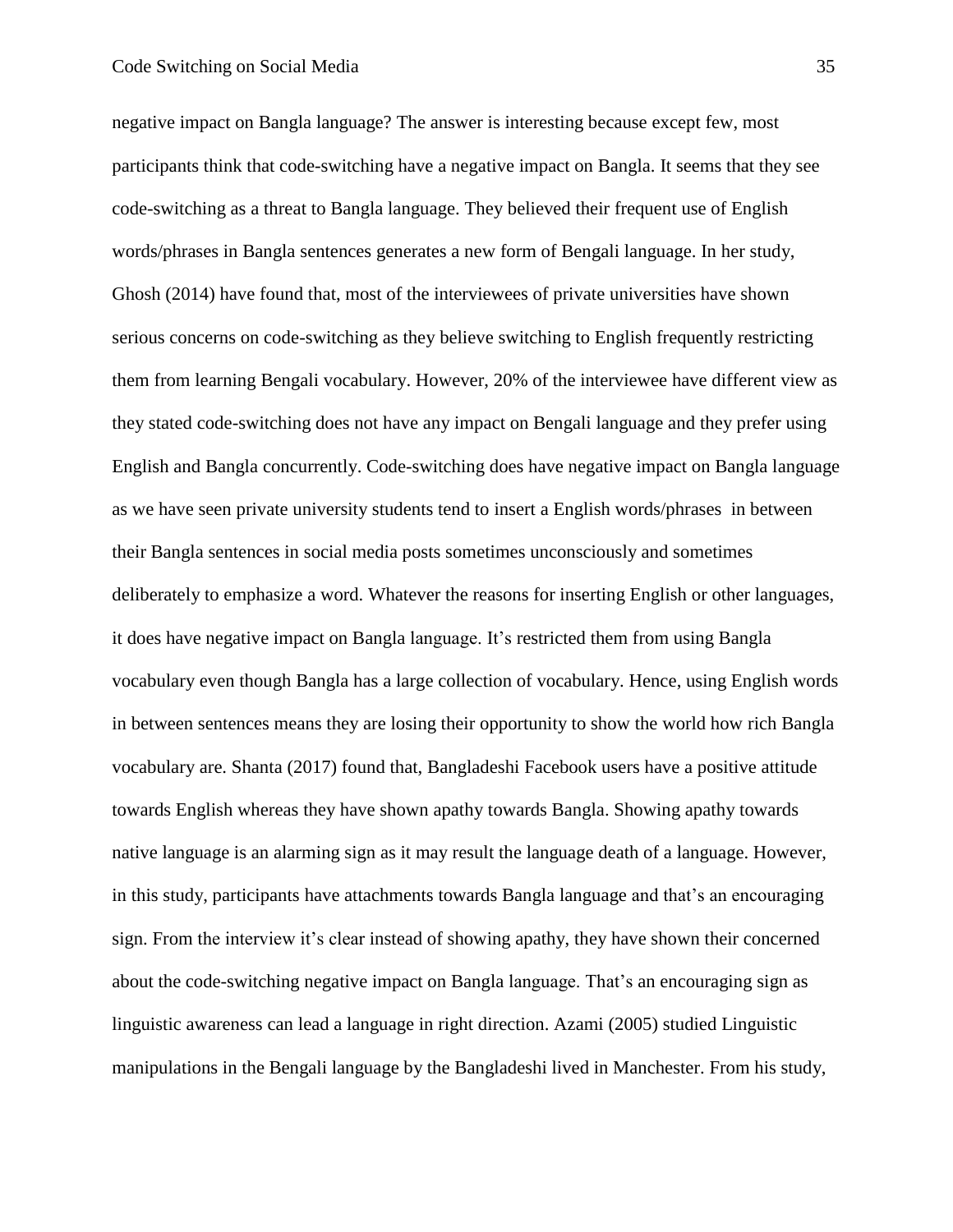it was revealed that there was some changes in natural forms of Bangla language. At the syntactic level, only and obvious manipulation was found was code-switching. He studied first generation and second generation of the Bangladeshi living in Manchester. The study revealed that, the first generation of Bangladeshi used English words/phrases in their Bangla sentences whereas second generation had used Bangla words in their English sentences. It is clearly evident that second generation of Bangladeshis lost their fluency in Bangla and inclined to English more. The same thing can be happened in Bangladesh also if the social media users insert a words/phrases in between their Bangla sentences frequently. The next generation may get accustomed to use more and more English/Arabic/Hindi words and they may start showing apathy towards Bangla language. There is a possibility that, they won't be able to say a full sentence in neither in Bangla nor in English. For the sake of Bangla language, they need to be careful and should not switch codes deliberately particularly in English. It's an alarming sign for Bangla language and we need to ponder about frequently switching codes to different languages. It's clear that code-switching does have negative impact on Bangla as it's restricted the Bangla language users to practice proper Bangla language and proper Bengali language may disappear in near future. Bangla language will be under a threat due to the excessive use of English/Arabic/Hindi words/phrases in Bangla sentence particularly English.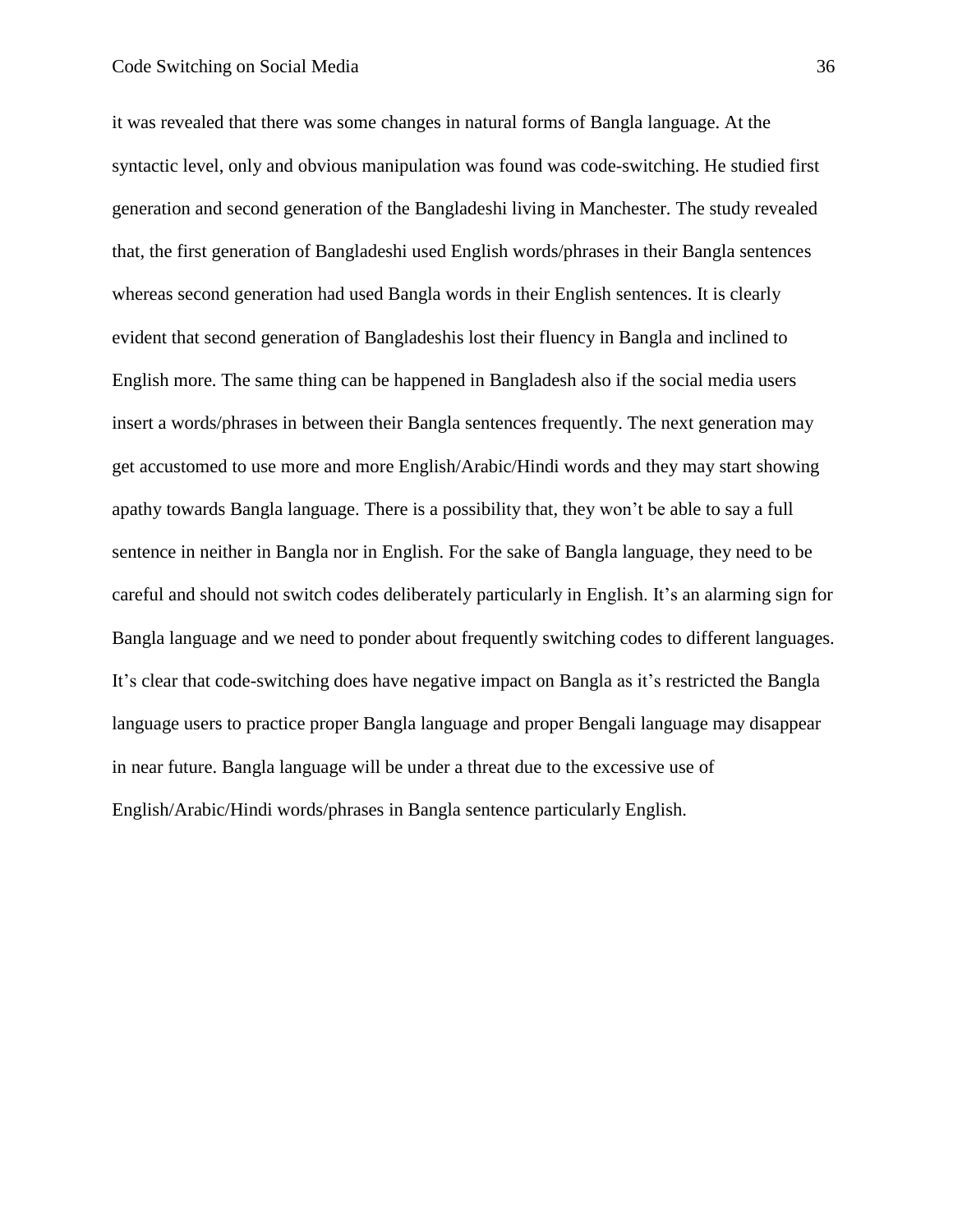## **Conclusion**

Bangladesh is a monolingual country yet due to the rise of English language as a medium of instruction has created a new dimension in educational institutions particularly in private universities. The students of private university developed bilingual characteristics hence they mix English with Bangla be it on campus or in social media. As we know, social media is itself informal in nature hence they tend to switch codes frequently in social media. In social media, they have used versified pattern of languages and it seems that private university students have developed a new variety of language. While interacting with friends and family members they have used different pattern of language. It is evident that they have used informal language more often than not while interacting with friends in social media. As a result, intra-sentential codeswitching is more evident from the social media posts of the participants.

It seems that participants of this study has seen code-switching as a communication strategy to keep the flow of the conversation. As we know it is not always easy to find an exact words in one language hence due to lack of appropriate words, they tend to switch codes to English. It has revealed that participants are not switching to English words/phrases to show their mastery of English language rather they switch codes due to lack of equivalent words in Bangla and also sometimes to emphasize a specific words in a Facebook status/Instagram posts. They sometimes switch to Bangla to English to make it more comprehensible as some Bangla words are not familiar to their followers in social media. However, we cannot deny that some of the participants switch codes intentionally to draw the attention of the others and to show their English language skills.

Code-switching is effective as a communication strategy to keep the flow of the conversation. Being bilingual or multilingual, it's quite usual to switch codes in different languages. However,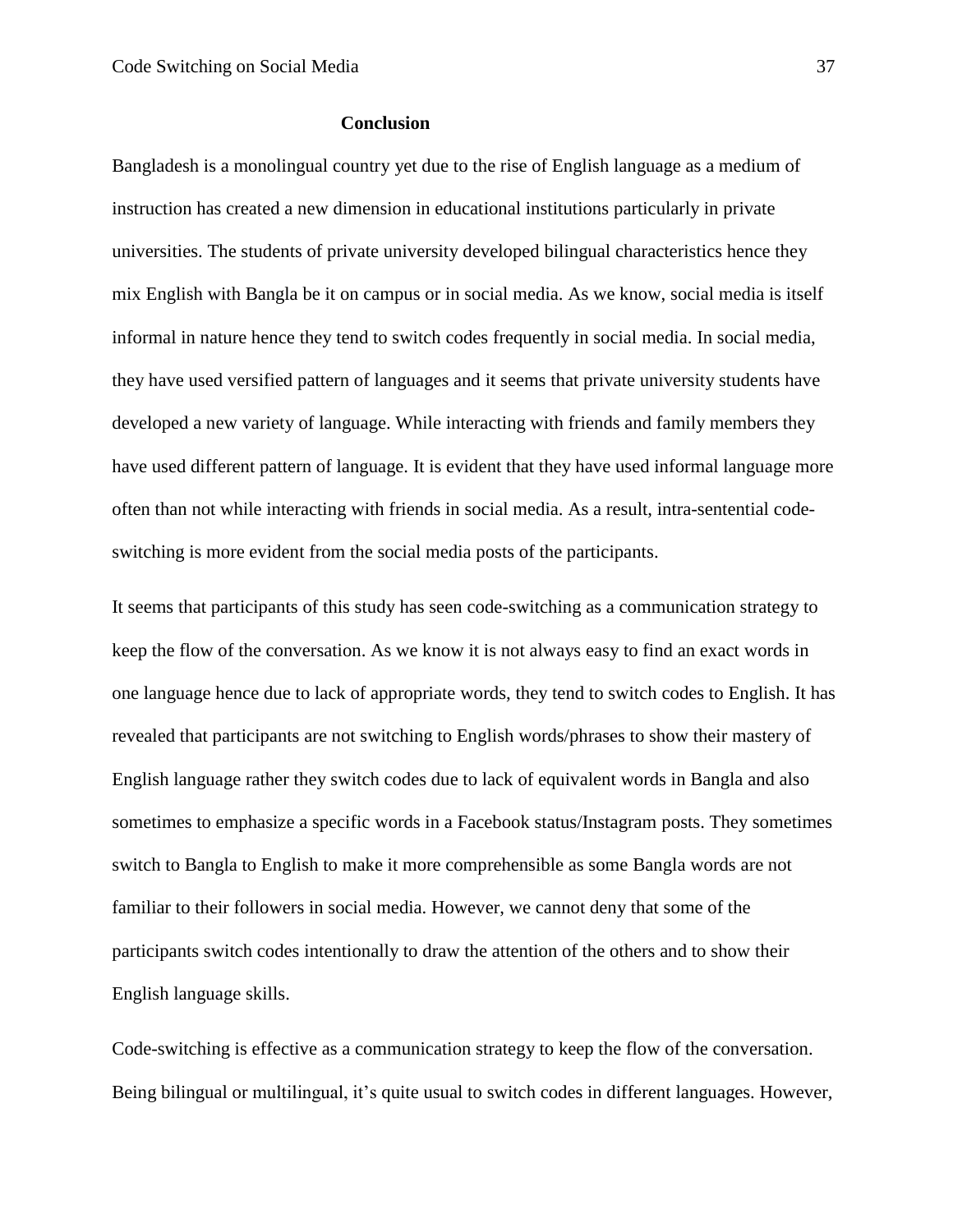code-switching does have negative impact on native language. If anyone frequently uses English words/phrases in between Bangla sentences, certainly it's restricted them from using Bangla words. We cannot deny that it's a barrier to learn the Bangla vocabulary. Sometimes teenagers have shown apathy towards Bangla and prioritized English which does no good to Bangla language. Due to this, they won't be able to learn neither English nor Bangla. That's an alarming sign for them. Due to excessive use of English words/phrases in between Bangla sentences, they will lose their fluency in Bangla language. In this study, most of the participants are concerned about the extinction of Bangla language due to the mixing with foreign languages. Yes, they also switch codes in different languages but they do it sometimes unconsciously and sometimes due to lack of appropriate words in Bangla. They have seen code-switching as a communication strategy. Hence, their concerned on excessive and deliberate use of English words/phrases or other foreign words in between sentences are legit. They believe that proper Bengali language may disappear if the deliberate use of foreign languages with Bangla continues. In my opinion, code-switching does have negative impact on Bangla languages and for the sake of Bangla languages, we should abstain from using excessive foreign words in between Bangla sentences. Otherwise, it will certainly have more negative impact on Bangla language in near future.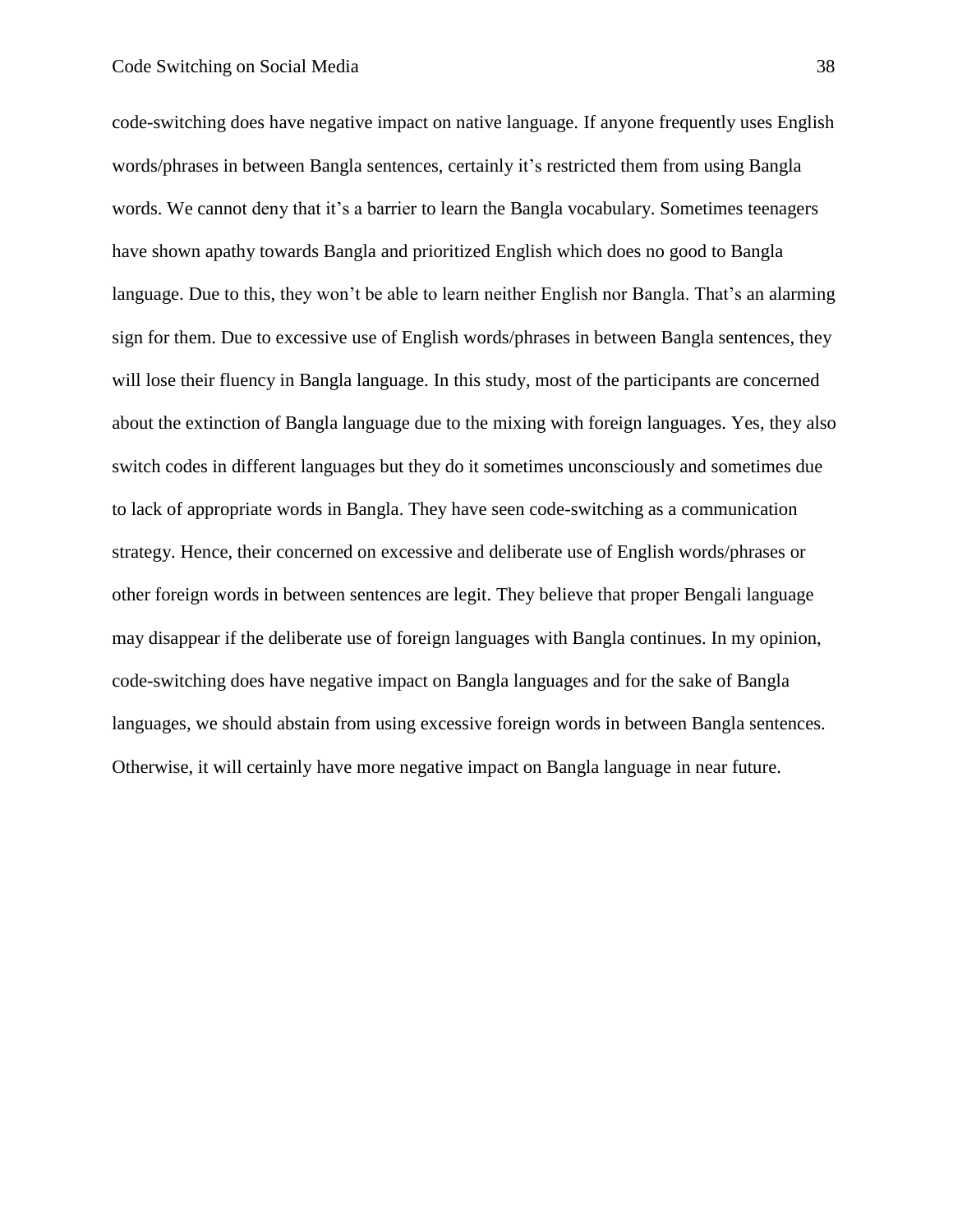## <span id="page-45-0"></span> **References**

- Al-Azami, S. (2006). Linguistic Manipulations in the Bengali Language by the Bangladeshis in Manchester. *South Asian Cultural Studies*, *1*(1), 53-59.
- Alam, S. (2006). Code-mixing in Bangladesh: A case study of non-government white-collar service holders and professionals. *Asian affairs*, *28*(4), 52-70.
- Al-Qaysi, N., & Al-Emran, M. (2017). Code-switching usage in social media: a case study from Oman. *International Journal of Information Technology and Language Studies*, *1*(1), 25- 38.
- Banu, R., & Sussex, R. (2001). Code-switching in Bangladesh. *English today*, *17*(2), 51-61.doi: 10.1017/S0266078401002061
- Dąbrowska, M. (2013). Functions of code-switching in Polish and Hindi Facebook users' posts. *Studia Linguistica Universitatis Iagellonicae Cracoviensis*, (130), 63-84.doi: 10.4467/20834624SL.13.004.1135
- Ghosh, N. (2014). *Code switching in the private universities of Bangladesh* (Undergraduate thesis).Retrieved from

http://dspace.ewubd.edu:8080/handle/123456789/1449/browse?type=title

Hossain, M. D. (2013). The impact of English language on the lifestyle and behavior of tertiary level students in Bangladesh: case study Jahanginagar University. *Global Journal of Human Social Science, Linguistics & Education*, *13*(10).

Johanes, J. (2017). *The Influence of Code-Switching and Code-Mixing on Learning English Language in Secondary Schools: The Case of Rombo District* (Master's thesis).retrieved from http://repository.out.ac.tz/1733/1/japhet\_johanes\_-\_dissertation\_24-01-2017.pdf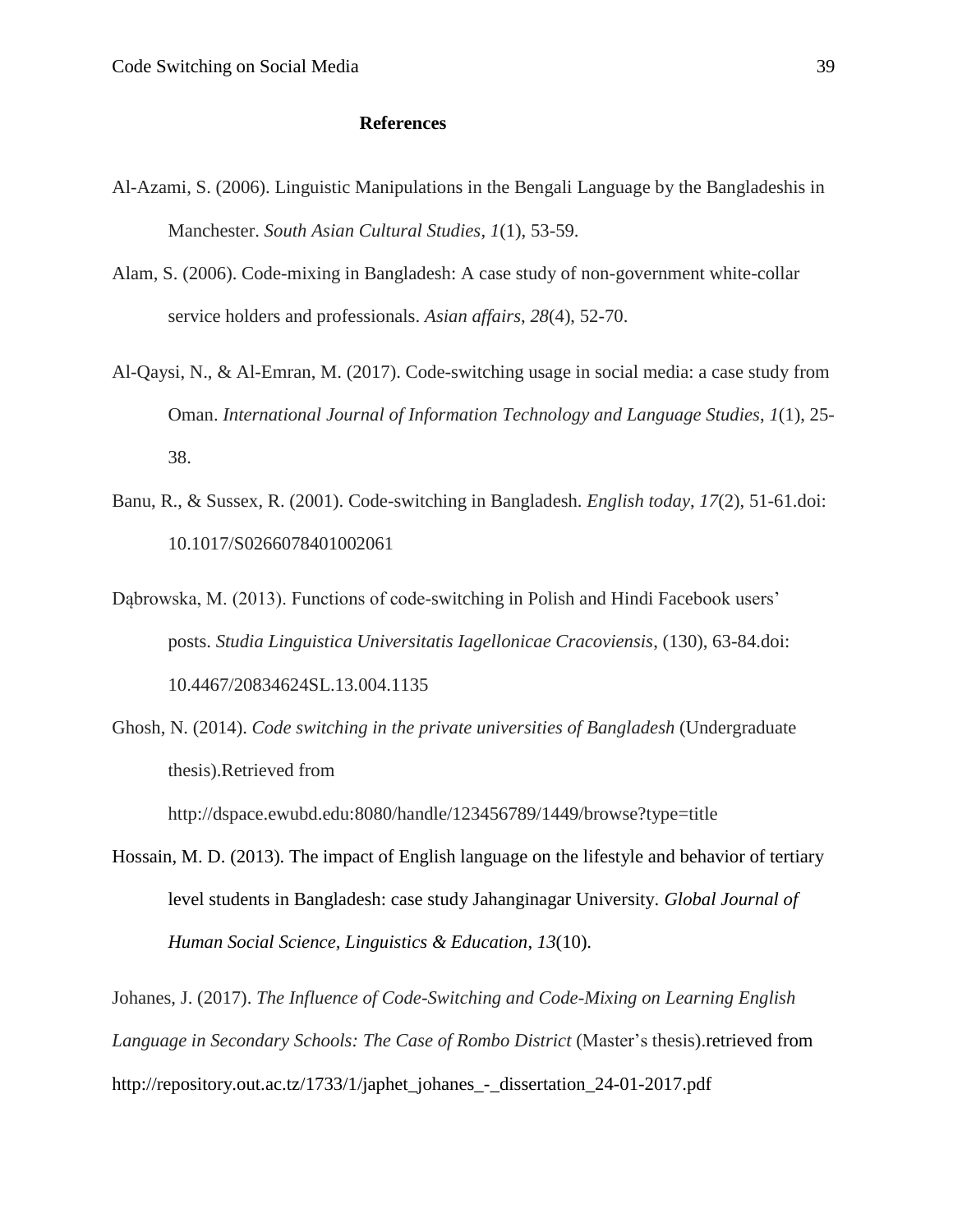- Khan, N. (2016, 21st Feb.).The extinction of Bangla .*the daily star.* Retrieved from [https://www.thedailystar.net/supplements/amar-ekushey-2016/the-extinction-bangla-](https://www.thedailystar.net/supplements/amar-ekushey-2016/the-extinction-bangla-575215)[575215](https://www.thedailystar.net/supplements/amar-ekushey-2016/the-extinction-bangla-575215)
- Kabir, K. W., & Mohiuddin, M. G. (2016) Code-switching among the Tertiary Level Students: A Comparative Study at a Public and a Private University in Bangladesh. *Green University Review of Social Sciences, 03*(02) Retrieved from [https://green.edu.bd/wp](https://green.edu.bd/wp-content/uploads/2019/01/Code-switching-Among-the-Tertiary-Level-Students_A-Comparative-Study-at-a-Public-and-a-Private-University-in-Bangladesh.pdf)[content/uploads/2019/01/Code-switching-Among-the-Tertiary-Level-Students\\_A-](https://green.edu.bd/wp-content/uploads/2019/01/Code-switching-Among-the-Tertiary-Level-Students_A-Comparative-Study-at-a-Public-and-a-Private-University-in-Bangladesh.pdf)[Comparative-Study-at-a-Public-and-a-Private-University-in-Bangladesh.pdf](https://green.edu.bd/wp-content/uploads/2019/01/Code-switching-Among-the-Tertiary-Level-Students_A-Comparative-Study-at-a-Public-and-a-Private-University-in-Bangladesh.pdf)
- Kim, E. (2006). Reasons and motivations for code-mixing and code-switching. *Issues in EFL*, *4*(1), 43-61.
- Leyew, Z. (1998). Code‐Switching: Amharic‐English. *Journal of African Cultural Studies*, *11*(2), 197-216.doi: 10.1080/13696819808717834
- Patton, M. Q. (2002). *Qualitative research and evaluation methods* (3<sup>rd</sup> ed.). London: Sage Publications
- Shanta, S. A. (2017). The Trend of Using English in Bangladeshi Social and Electronic Media Conversations: Reasons 'Within'and 'Beyond'the Circle. *International Journal of New Technology and Research*, *3*(4), 263-315.
- Sultana, I., Adnan, M., & Nawaz, M. B. (2020). Code-Switching in Social Media: A Case Study of Facebook in Pakistan. *Pakistan Journal of Social Sciences (PJSS)*, *40*(2), 1075-1084.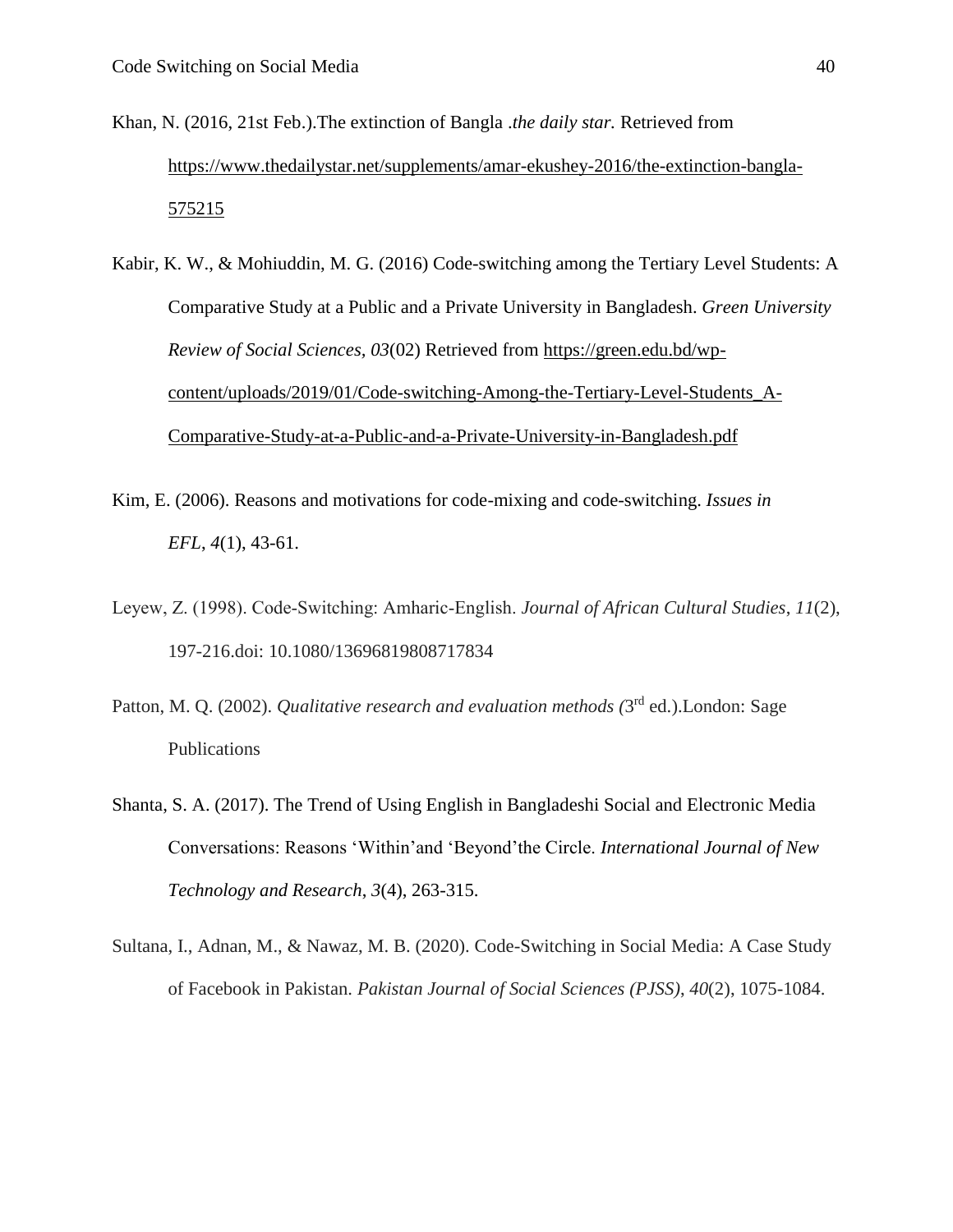Tina, A. A. (2014). Bengali-English Code-Switching in Commercial Signboard. Retrieved from http://dspace.daffodilvarsity.edu.bd:8080/bitstream/handle/20.500.11948/1161/Afroza%2 0Akhter%20Tina%20p106-113.pdf?sequence=1&isAllowed=y

Wardhaugh, R. (1992). *An Introduction to Sociolinguistics* (2 nd ed.).UK*:* Blackwell Publishers Wardhaugh, R. (2010). *An Introduction* to *Sociolinguistics* (6<sup>th</sup> ed.). British: Wiley Blackwell